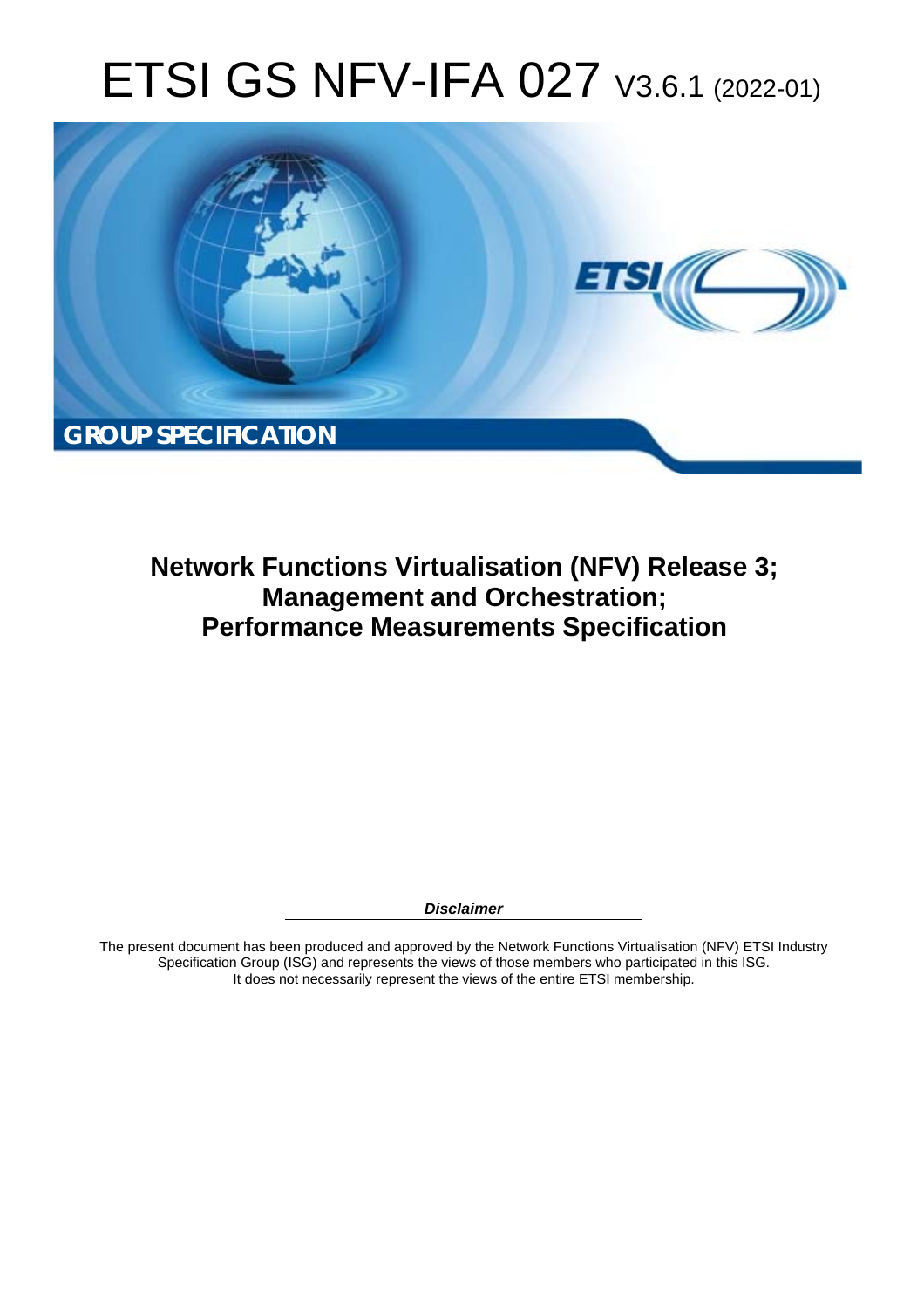Reference RGS/NFV-IFA027ed361

Keywords

management, MANO, measurement, NFV, performance

#### *ETSI*

650 Route des Lucioles F-06921 Sophia Antipolis Cedex - FRANCE

Tel.: +33 4 92 94 42 00 Fax: +33 4 93 65 47 16

Siret N° 348 623 562 00017 - APE 7112B Association à but non lucratif enregistrée à la Sous-Préfecture de Grasse (06) N° w061004871

#### *Important notice*

The present document can be downloaded from: <http://www.etsi.org/standards-search>

The present document may be made available in electronic versions and/or in print. The content of any electronic and/or print versions of the present document shall not be modified without the prior written authorization of ETSI. In case of any existing or perceived difference in contents between such versions and/or in print, the prevailing version of an ETSI deliverable is the one made publicly available in PDF format at [www.etsi.org/deliver](http://www.etsi.org/deliver).

Users of the present document should be aware that the document may be subject to revision or change of status. Information on the current status of this and other ETSI documents is available at <https://portal.etsi.org/TB/ETSIDeliverableStatus.aspx>

If you find errors in the present document, please send your comment to one of the following services: <https://portal.etsi.org/People/CommiteeSupportStaff.aspx>

#### *Notice of disclaimer & limitation of liability*

The information provided in the present deliverable is directed solely to professionals who have the appropriate degree of experience to understand and interpret its content in accordance with generally accepted engineering or other professional standard and applicable regulations.

No recommendation as to products and services or vendors is made or should be implied.

No representation or warranty is made that this deliverable is technically accurate or sufficient or conforms to any law and/or governmental rule and/or regulation and further, no representation or warranty is made of merchantability or fitness for any particular purpose or against infringement of intellectual property rights.

In no event shall ETSI be held liable for loss of profits or any other incidental or consequential damages.

Any software contained in this deliverable is provided "AS IS" with no warranties, express or implied, including but not limited to, the warranties of merchantability, fitness for a particular purpose and non-infringement of intellectual property rights and ETSI shall not be held liable in any event for any damages whatsoever (including, without limitation, damages for loss of profits, business interruption, loss of information, or any other pecuniary loss) arising out of or related to the use of or inability to use the software.

#### *Copyright Notification*

No part may be reproduced or utilized in any form or by any means, electronic or mechanical, including photocopying and microfilm except as authorized by written permission of ETSI. The content of the PDF version shall not be modified without the written authorization of ETSI.

The copyright and the foregoing restriction extend to reproduction in all media.

© ETSI 2022. All rights reserved.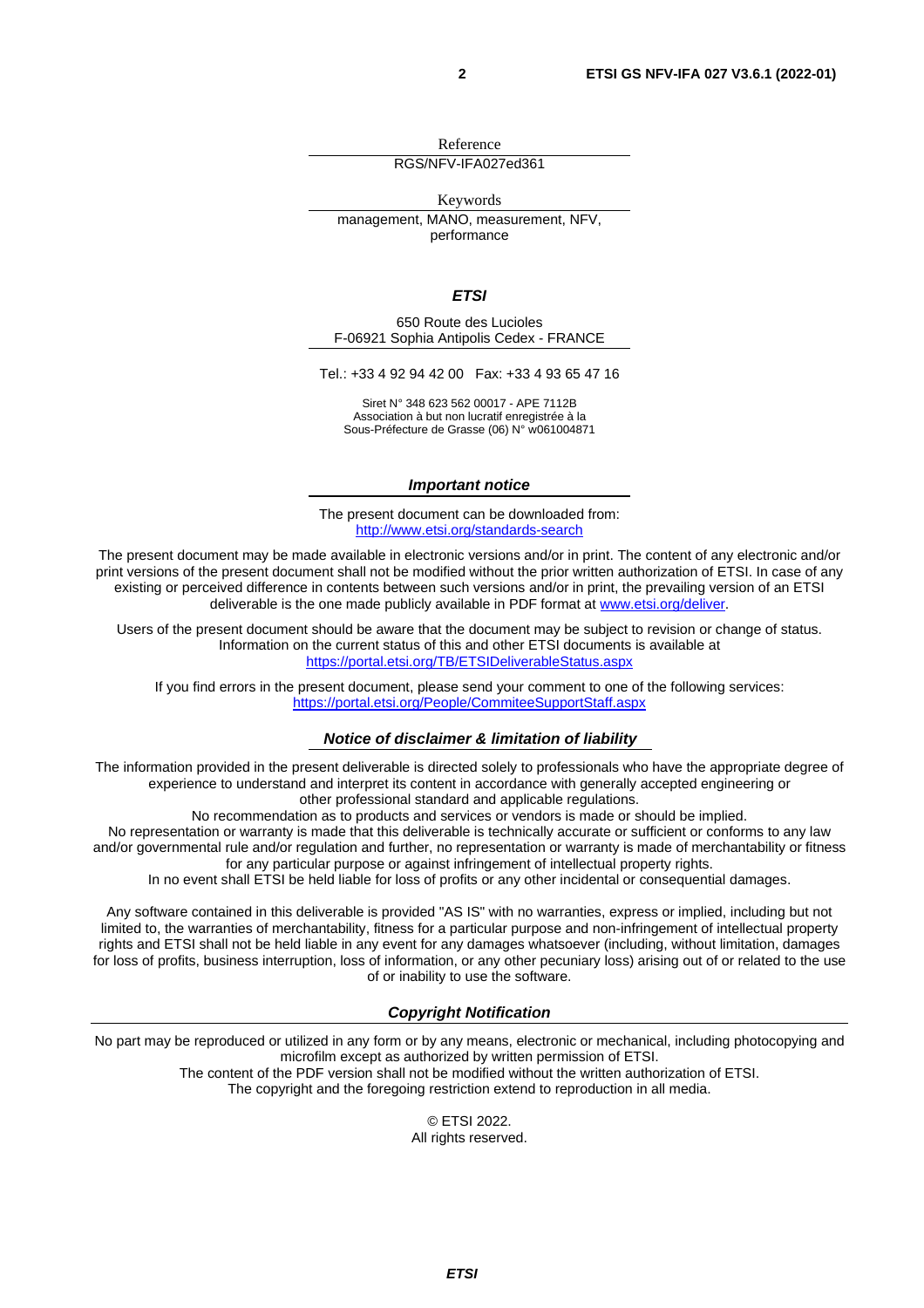# Contents

| $\mathbf{I}$     |  |  |  |  |
|------------------|--|--|--|--|
| 2                |  |  |  |  |
| 2.1              |  |  |  |  |
| 2.2              |  |  |  |  |
| 3                |  |  |  |  |
| 3.1              |  |  |  |  |
| 3.2              |  |  |  |  |
| 3.3              |  |  |  |  |
|                  |  |  |  |  |
| $\overline{4}$   |  |  |  |  |
| 4.1              |  |  |  |  |
| 4.2<br>4.2.1     |  |  |  |  |
| 4.2.2            |  |  |  |  |
| 4.3              |  |  |  |  |
| 5                |  |  |  |  |
|                  |  |  |  |  |
| 6                |  |  |  |  |
| 6.1              |  |  |  |  |
| 6.2              |  |  |  |  |
| 6.2.1            |  |  |  |  |
| 6.2.2            |  |  |  |  |
| 6.2.3<br>6.2.4   |  |  |  |  |
| 6.2.5            |  |  |  |  |
| 6.2.6            |  |  |  |  |
| 6.2.7            |  |  |  |  |
| 6.2.8            |  |  |  |  |
| 7                |  |  |  |  |
| 7.1              |  |  |  |  |
| 7.1.1            |  |  |  |  |
| 7.1.2            |  |  |  |  |
| 7.1.3            |  |  |  |  |
| 7.1.4            |  |  |  |  |
| 7.1.5            |  |  |  |  |
| 7.1.6            |  |  |  |  |
| 7.1.7            |  |  |  |  |
| 7.1.8            |  |  |  |  |
| 7.1.9            |  |  |  |  |
| 7.1.10           |  |  |  |  |
| 7.1.11<br>7.1.12 |  |  |  |  |
| 7.1.13           |  |  |  |  |
| 7.1.14           |  |  |  |  |
| 7.1.15           |  |  |  |  |
| 7.1.16           |  |  |  |  |
| 7.1.17           |  |  |  |  |
| 7.2              |  |  |  |  |
| 7.2.1            |  |  |  |  |
| 7.2.2            |  |  |  |  |
| 7.2.3            |  |  |  |  |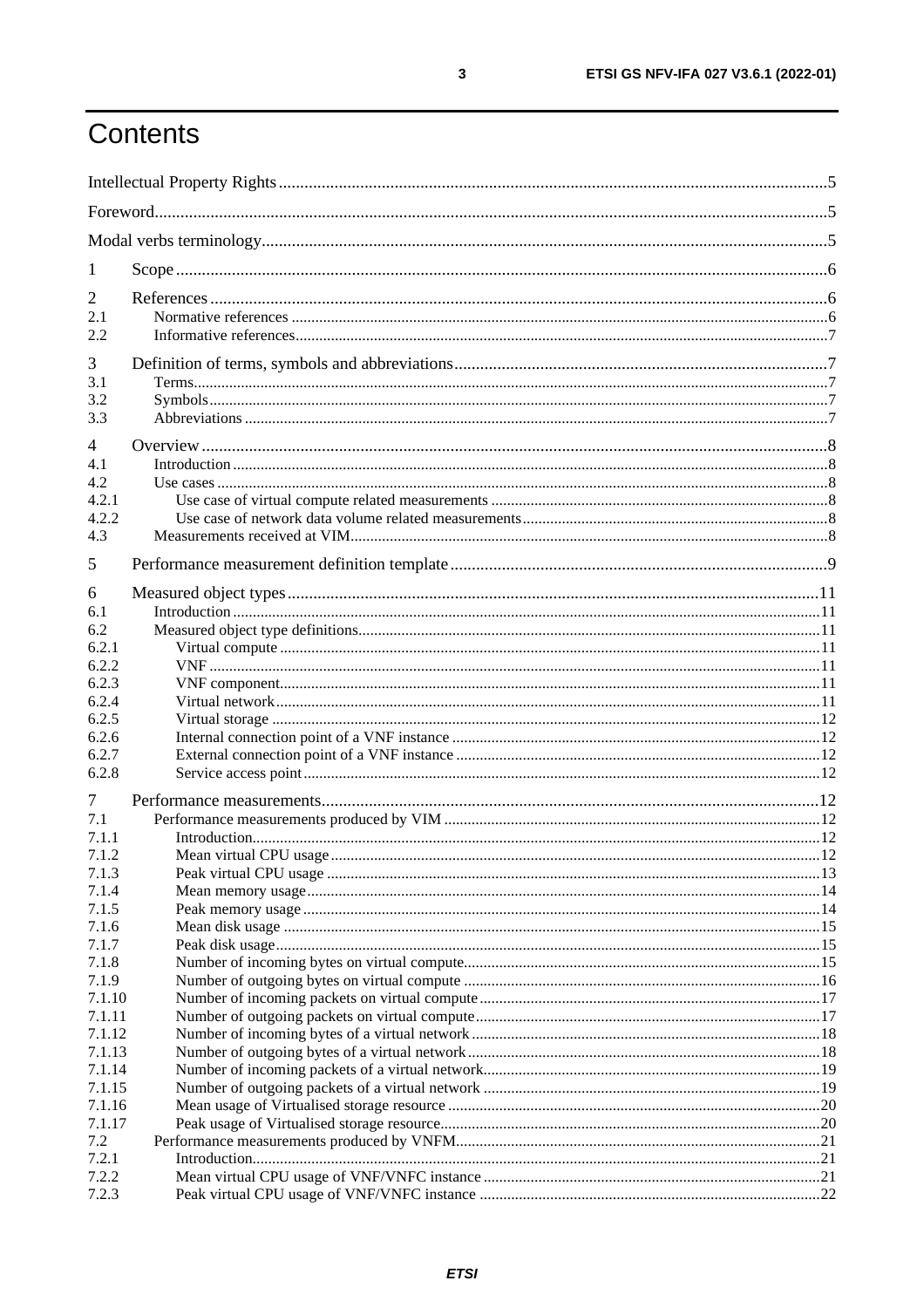| 7.2.4                         |                                                                          |  |  |  |
|-------------------------------|--------------------------------------------------------------------------|--|--|--|
| 7.2.5                         |                                                                          |  |  |  |
| 7.2.6                         |                                                                          |  |  |  |
| 7.2.7                         |                                                                          |  |  |  |
| 7.2.8                         |                                                                          |  |  |  |
| 7.2.9                         |                                                                          |  |  |  |
| 7.2.10                        |                                                                          |  |  |  |
| 7.2.11                        |                                                                          |  |  |  |
| 7.2.12                        |                                                                          |  |  |  |
| 7.2.13                        |                                                                          |  |  |  |
| 7.2.14                        |                                                                          |  |  |  |
| 7.2.15                        |                                                                          |  |  |  |
| 7.3                           |                                                                          |  |  |  |
| 7.3.1                         |                                                                          |  |  |  |
| 7.3.2                         |                                                                          |  |  |  |
| 7.3.3                         |                                                                          |  |  |  |
| 7.3.4                         |                                                                          |  |  |  |
| 7.3.5                         |                                                                          |  |  |  |
| <b>Annex A (informative):</b> | Mapping of ETSI GS NFV-TST 008 to OpenStack <sup>®</sup> measurements 35 |  |  |  |
| <b>Annex B</b> (informative): |                                                                          |  |  |  |
| B.1                           |                                                                          |  |  |  |
| <b>Annex C</b> (informative): |                                                                          |  |  |  |
|                               |                                                                          |  |  |  |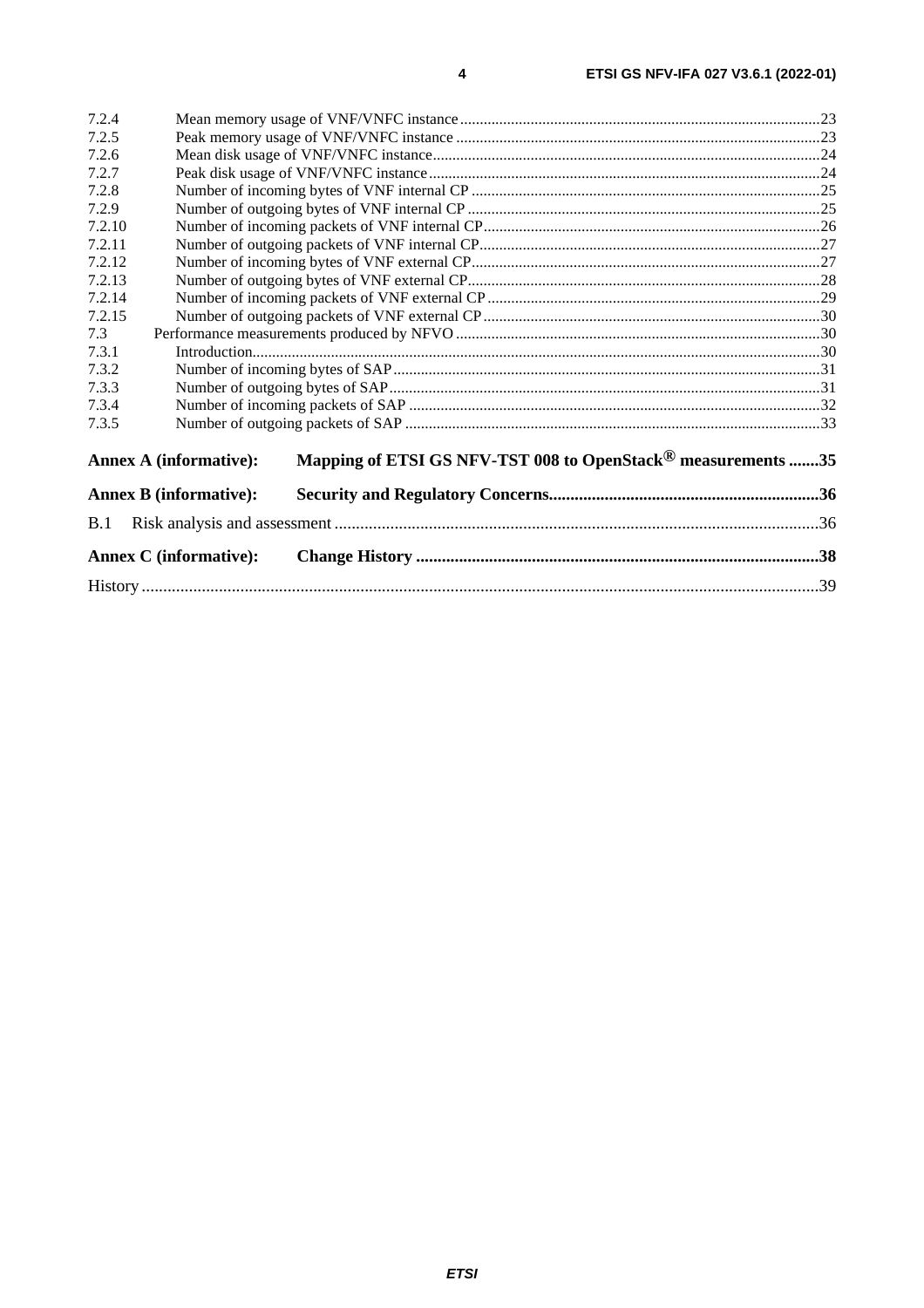# <span id="page-4-0"></span>Intellectual Property Rights

#### Essential patents

IPRs essential or potentially essential to normative deliverables may have been declared to ETSI. The declarations pertaining to these essential IPRs, if any, are publicly available for **ETSI members and non-members**, and can be found in ETSI SR 000 314: *"Intellectual Property Rights (IPRs); Essential, or potentially Essential, IPRs notified to ETSI in respect of ETSI standards"*, which is available from the ETSI Secretariat. Latest updates are available on the ETSI Web server ([https://ipr.etsi.org/\)](https://ipr.etsi.org/).

Pursuant to the ETSI Directives including the ETSI IPR Policy, no investigation regarding the essentiality of IPRs, including IPR searches, has been carried out by ETSI. No guarantee can be given as to the existence of other IPRs not referenced in ETSI SR 000 314 (or the updates on the ETSI Web server) which are, or may be, or may become, essential to the present document.

#### **Trademarks**

The present document may include trademarks and/or tradenames which are asserted and/or registered by their owners. ETSI claims no ownership of these except for any which are indicated as being the property of ETSI, and conveys no right to use or reproduce any trademark and/or tradename. Mention of those trademarks in the present document does not constitute an endorsement by ETSI of products, services or organizations associated with those trademarks.

**DECT™**, **PLUGTESTS™**, **UMTS™** and the ETSI logo are trademarks of ETSI registered for the benefit of its Members. **3GPP™** and **LTE™** are trademarks of ETSI registered for the benefit of its Members and of the 3GPP Organizational Partners. **oneM2M™** logo is a trademark of ETSI registered for the benefit of its Members and of the oneM2M Partners. **GSM**® and the GSM logo are trademarks registered and owned by the GSM Association.

# Foreword

This Group Specification (GS) has been produced by ETSI Industry Specification Group (ISG) Network Functions Virtualisation (NFV).

# Modal verbs terminology

In the present document "**shall**", "**shall not**", "**should**", "**should not**", "**may**", "**need not**", "**will**", "**will not**", "**can**" and "**cannot**" are to be interpreted as described in clause 3.2 of the [ETSI Drafting Rules](https://portal.etsi.org/Services/editHelp!/Howtostart/ETSIDraftingRules.aspx) (Verbal forms for the expression of provisions).

"**must**" and "**must not**" are **NOT** allowed in ETSI deliverables except when used in direct citation.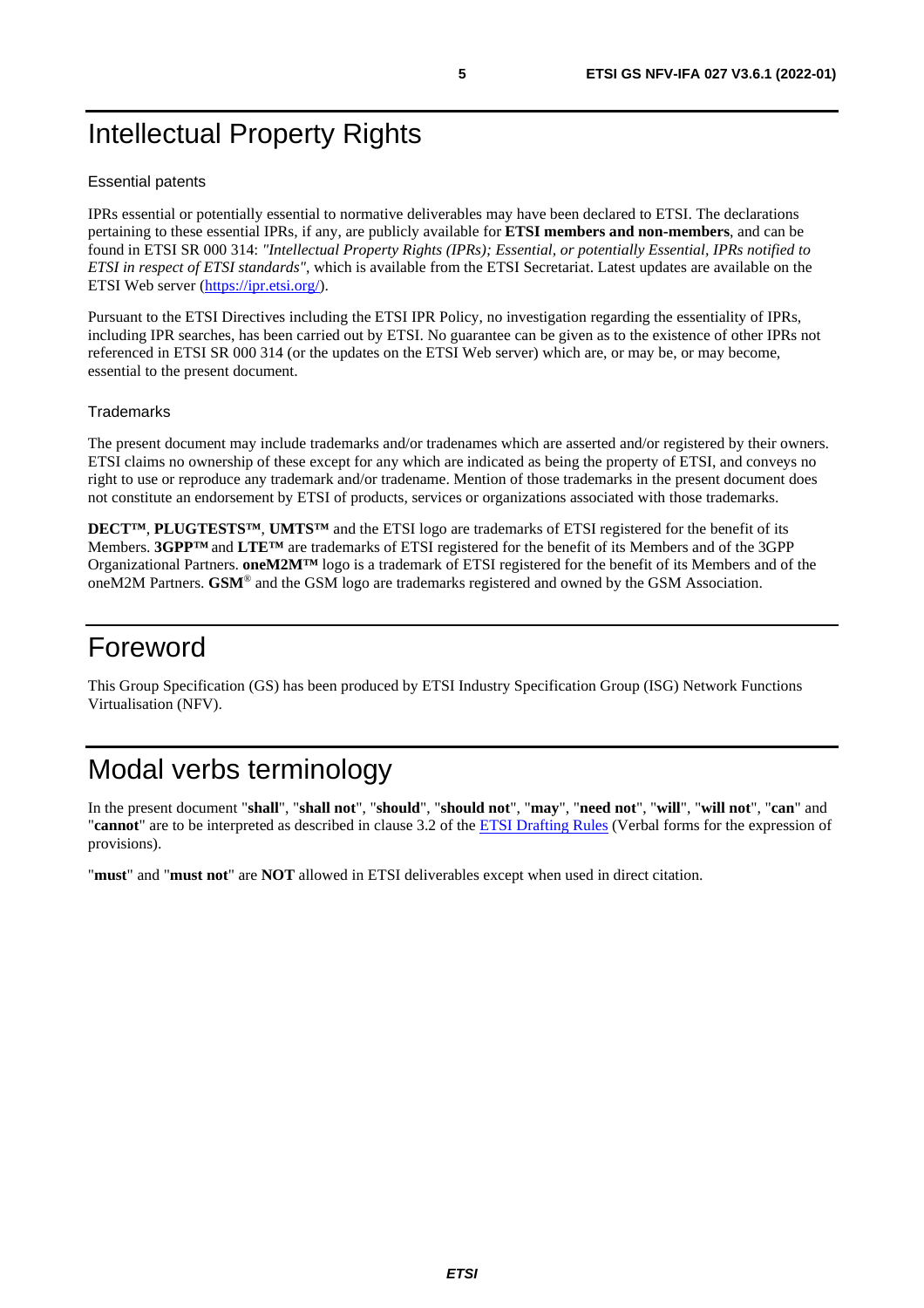# <span id="page-5-0"></span>1 Scope

The present document specifies the performance measurements and use cases for descriptors and interfaces, including Or-Vnfm reference point, Ve-Vnfm reference point, Vi-Vnfm reference point, Or-Vi reference point and Os-Ma-nfvo reference point, based on the performance metrics collected at NFVI.

# 2 References

### 2.1 Normative references

References are either specific (identified by date of publication and/or edition number or version number) or non-specific. For specific references, only the cited version applies. For non-specific references, the latest version of the referenced document (including any amendments) applies.

Referenced documents which are not found to be publicly available in the expected location might be found at <https://docbox.etsi.org/Reference/>.

NOTE: While any hyperlinks included in this clause were valid at the time of publication, ETSI cannot guarantee their long term validity.

The following referenced documents are necessary for the application of the present document.

| $[1]$  | ETSI GS NFV-IFA 005: "Network Functions Virtualisation (NFV) Release 3; Management and<br>Orchestration; Or-Vi reference point - Interface and Information Model Specification".   |
|--------|------------------------------------------------------------------------------------------------------------------------------------------------------------------------------------|
| $[2]$  | ETSI GS NFV-IFA 006: "Network Functions Virtualisation (NFV) Release 3; Management and<br>Orchestration; Vi-Vnfm reference point - Interface and Information Model Specification". |
| $[3]$  | ETSI GS NFV-IFA 008: "Network Functions Virtualisation (NFV) Release 3; Management and<br>Orchestration; Ve-Vnfm reference point - Interface and Information Model Specification". |
| $[4]$  | ETSI GS NFV-IFA 011: "Network Functions Virtualisation (NFV) Release 3; Management and<br>Orchestration; VNF Descriptor and Packaging Specification".                              |
| $[5]$  | ETSI GS NFV-IFA 014: "Network Functions Virtualisation (NFV) Release 3; Management and<br>Orchestration; Network Service Templates Specification".                                 |
| [6]    | ETSI GS NFV-SEC 004: "Network Functions Virtualisation (NFV); NFV Security; Privacy and<br>Regulation; Report on Lawful Interception Implications".                                |
| $[7]$  | ETSI GS NFV-SEC 006: "Network Functions Virtualisation (NFV); Security Guide; Report on<br>Security Aspects and Regulatory Concerns".                                              |
| [8]    | ETSI GS NFV-SEC 010: "Network Functions Virtualisation (NFV); NFV Security; Report on<br>Retained Data problem statement and requirements".                                        |
| [9]    | ETSI GS NFV-SEC 012: "Network Functions Virtualisation (NFV) Release 3; Security; System<br>architecture specification for execution of sensitive NFV components".                 |
| $[10]$ | ETSI GS NFV-TST 008: "Network Functions Virtualisation (NFV) Release 3; Testing; NFVI<br>Compute and Network Metrics Specification".                                               |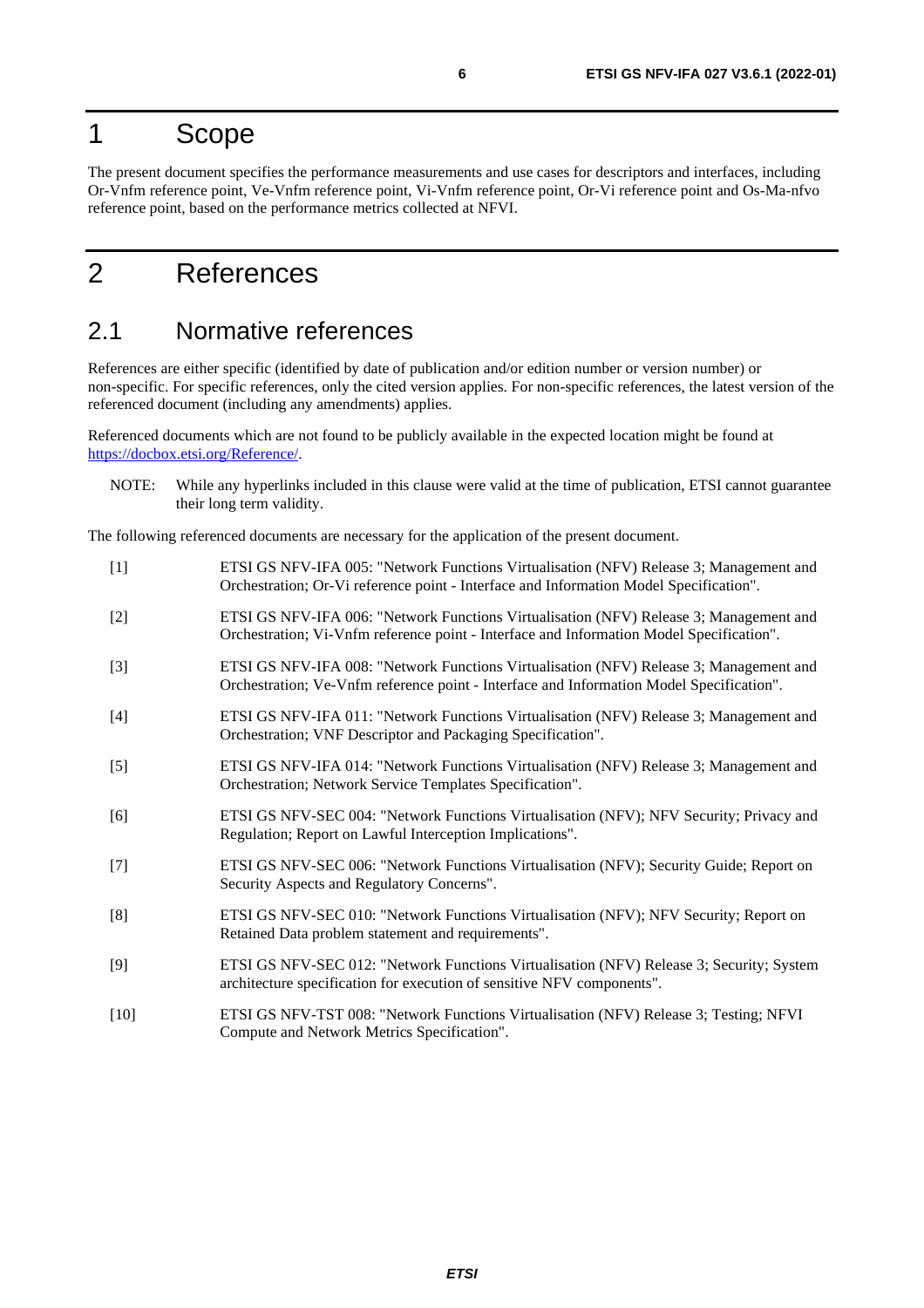### <span id="page-6-0"></span>2.2 Informative references

References are either specific (identified by date of publication and/or edition number or version number) or non-specific. For specific references, only the cited version applies. For non-specific references, the latest version of the referenced document (including any amendments) applies.

NOTE: While any hyperlinks included in this clause were valid at the time of publication, ETSI cannot guarantee their long term validity.

The following referenced documents are not necessary for the application of the present document but they assist the user with regard to a particular subject area.

- [i.1] Openstack® measurements.
- NOTE 1: Available at [https://docs.openstack.org/ceilometer/pike/admin/telemetry-measurements.html.](https://docs.openstack.org/ceilometer/pike/admin/telemetry-measurements.html)
- NOTE 2: The OpenStack® Word Mark and OpenStack Logo are either registered trademarks/service marks or trademarks/service marks of the OpenStack Foundation, in the United States and other countries and are used with the OpenStack Foundation's permission. ETSI is not affiliated with, endorsed or sponsored by the OpenStack Foundation, or the OpenStack community.
- [i.2] ETSI GR NFV 003: "Network Functions Virtualisation (NFV); Terminology for Main Concepts in NFV".

# 3 Definition of terms, symbols and abbreviations

### 3.1 Terms

For the purposes of the present document, the terms given in ETSI GR NFV 003 [i.2] and ETSI GS NFV-IFA 014 [[5](#page-5-0)] apply.

### 3.2 Symbols

Void.

### 3.3 Abbreviations

For the purposes of the present document, the abbreviations given in ETSI GR NFV 003 [i.2], ETSI GS NFV-IFA 014 [\[5\]](#page-5-0) and the following apply:

NOTE: An abbreviation defined in the present document takes precedence over the definition of the same abbreviation, if any, in ETSI GR NFV 003 [i.2].

| OМ | <b>Object Mapping</b> |
|----|-----------------------|
| SС | <b>Status Counter</b> |

TF Transparent Forwarding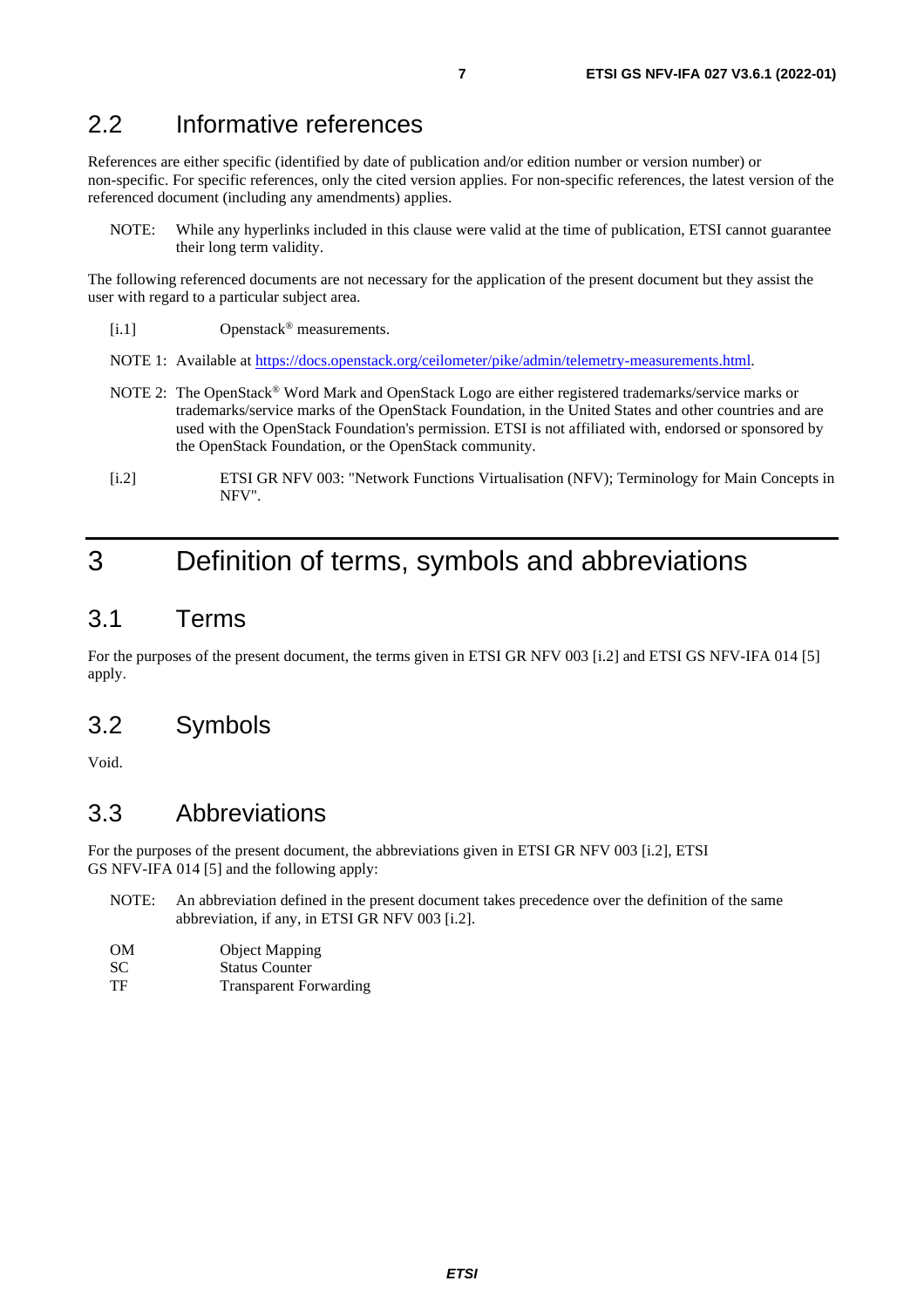# <span id="page-7-0"></span>4 Overview

# 4.1 Introduction

The present document specifies the performance measurements that are exposed on various NFV MANO reference points (e.g. Or-Vnfm, Ve-Vnfm-em, Vi-Vnfm, Or-Vi and Os-Ma-nfvo). ETSI GS NFV-TST 008 [[10\]](#page-5-0) specifies the Network Function Virtualisation Infrastructure (NFVI) performance metrics that will be reported to Virtualised Infrastructure Manager (VIM). VIM processes the performance metrics received from NFVI to generate performance measurements to be sent to NFV Orchestrator (NFVO) and VNF Manager (VNFM). VNFM and NFVO conduct further processing to generate performance measurements.

## 4.2 Use cases

#### 4.2.1 Use case of virtual compute related measurements

Virtual compute related measurements are used to monitor the loading conditions of virtual compute resources that include memory and CPU. The measurements can be used as the triggers to the scale VNF operation (see clause 7.2.4 in ETSI GS NFV-IFA 008 [\[3](#page-5-0)]).

When the measurement indicated that the virtualised resources are overloaded, it can trigger the scale out operation. When the measurement indicated that the virtualised resources are underloaded, it can trigger the scale in operation.

### 4.2.2 Use case of network data volume related measurements

Network data volume related measurements are used to measure the data volume of networking interfaces (see clause 7.1 in ETSI GS NFV-TST 008 [[10\]](#page-5-0), including incoming/outgoing of IP data packets and IP data octets. These measurements provide the traffic condition of the network interfaces. When the traffic condition is too high, then it may request the application to take appropriate action.

# 4.3 Measurements received at VIM

Table 4.3-1 lists the measurements received at VIM to be used to define the performance measurements in clause 6. The measurements are derived from the performance metrics defined in ETSI GS NFV-TST 008 [\[10\]](#page-5-0)).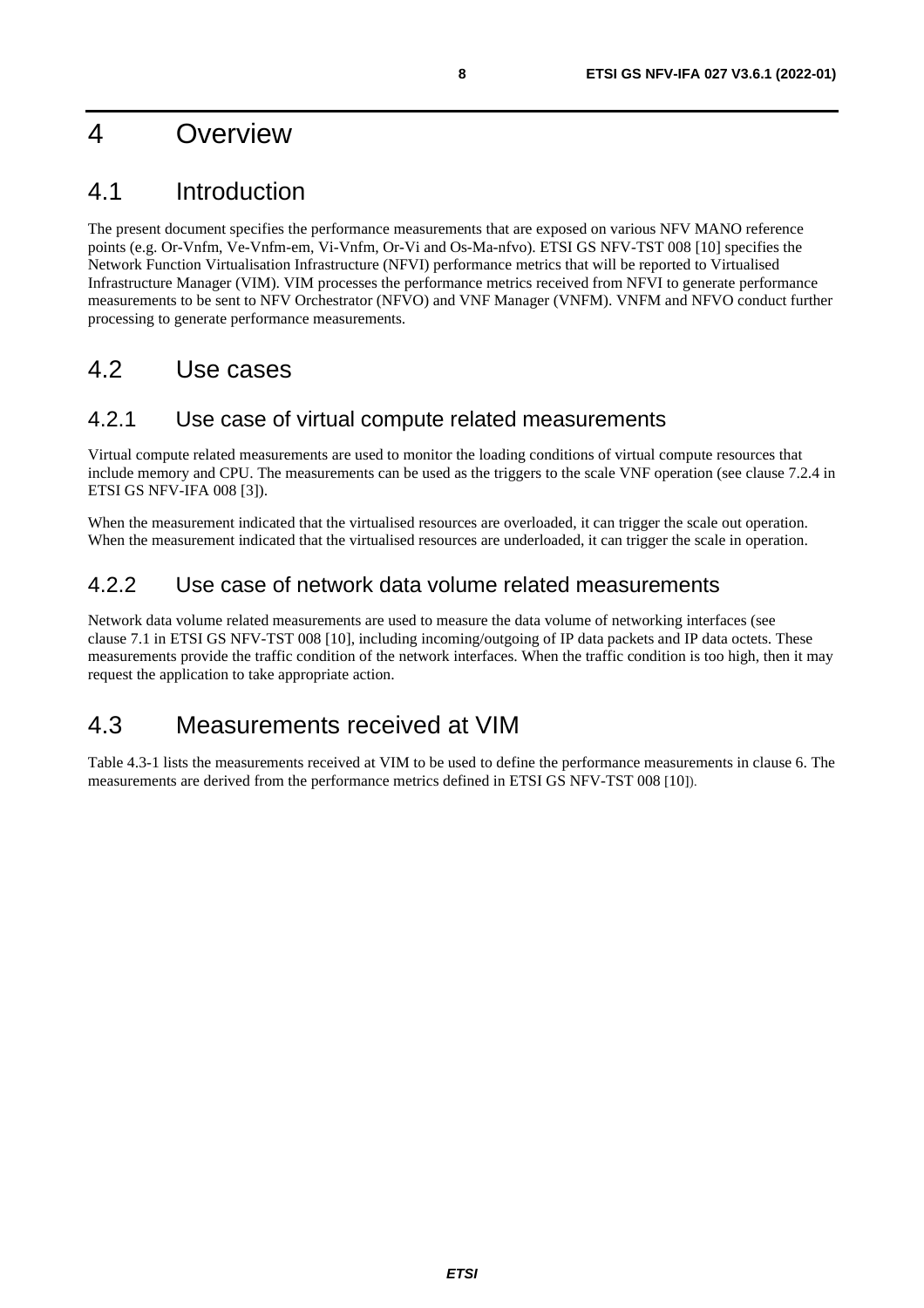<span id="page-8-0"></span>

| <b>Measurements received at VIM</b> | <b>Description</b>                                                                                                                                                                                                                                                                                                                                                     |
|-------------------------------------|------------------------------------------------------------------------------------------------------------------------------------------------------------------------------------------------------------------------------------------------------------------------------------------------------------------------------------------------------------------------|
| cpu_utilization                     | Measure the percentage of CPU utilization in the measurement interval that can<br>be derived from Processor Utilization metric (see clause 6.6 in ETSI<br>GS NFV-TST 008 [10]).                                                                                                                                                                                        |
| memory_utilization                  | Measure the percentage of memory utilization in the measurement interval that<br>can be derived from the amount of memory used, which is the sum of Memory<br>Buffered, Memory Cached, Memory Free, Memory Slab (see clause 8.6 in ETSI<br>GS NFV-TST 008 [10]), and the amount of memory allocated.                                                                   |
| disk utilization                    | Measure the percentage of disk utilization. See Annex A for an example of the<br>measurement mapping from disk.usage and disk.allocation measurements. No<br>disk metric is defined in ETSI GS NFV-TST 008 [10], since the methods of<br>measurement for storage systems vary widely and depend on the<br>implementation (see clause 8.9 in ETSI GS NFV-TST 008 [10]). |
| num_of_incoming_packets             | Measure the number of incoming packets in the measurement interval that can<br>be derived from received Packet Count metric (see clause 7.6 in ETSI<br>GS NFV-TST 008 [10]).                                                                                                                                                                                           |
| num_of_outgoing_packets             | Measure the number of outgoing packets in the measurement interval that can<br>be derived from transmitted Packet Count metric (see clause 7.6 in ETSI<br>GS NFV-TST 008 [10]).                                                                                                                                                                                        |
| num_of_incoming_bytes               | Measure the number of incoming octets in the measurement interval that can be<br>derived from received Octet Count metric (see clause 7.6 in ETSI<br>GS NFV-TST 008 [10]).                                                                                                                                                                                             |
| num_of_outgoing_bytes               | Measure the number of outgoing octets in the measurement interval that can be<br>derived from transmitted Octet Count metric (see clause 7.6 in ETSI<br>GS NFV-TST 008 [10]).                                                                                                                                                                                          |

**Table 4.3-1: Measurements received at VIM** 

# 5 Performance measurement definition template

This clause defines the template to be used to describe the performance measurements.

#### a) **Description**

This clause contains the description of the performance measurement.

#### b) **Collection Method**

This clause contains the method in which this measurement is obtained:

- Status Counter (SC): The entity receives a metric at each predetermined interval. A measurement is generated from processing (e.g. arithmetic mean, peak) all of the samples received in the collection period (see clause 7.7.2.2 in ETSI GS NFV-IFA 006 [\[2](#page-5-0)]).
- **Transparent Forwarding (TF):** The entity maintains a measurement count that stores the content of the metric that it received.
- **Object Mapping (OM):** The entity receives a metric for measured object A in the collection period and maps the received metric from measured object A to measured object B. A measurement is generated for measured object B by processing the metric(s), which may be mapped from one or more measured object(s) A to a single measured object B. It is noted that:
	- The source metric for measured object A and the target measurement for measured object B may or may not contain subcounters. How the mapping is done for the case that either of the source metric and target measurement contain subcounters is to be defined case by case in the trigger of the measurement definition.
	- Multiple source metrics for measured object A may be mapped to a single target measurement for measured object B. How the mapping is done for this case is to be defined in the trigger of the measurement definition.

#### c) **Trigger**

This clause contains the trigger which causes the counter to be updated.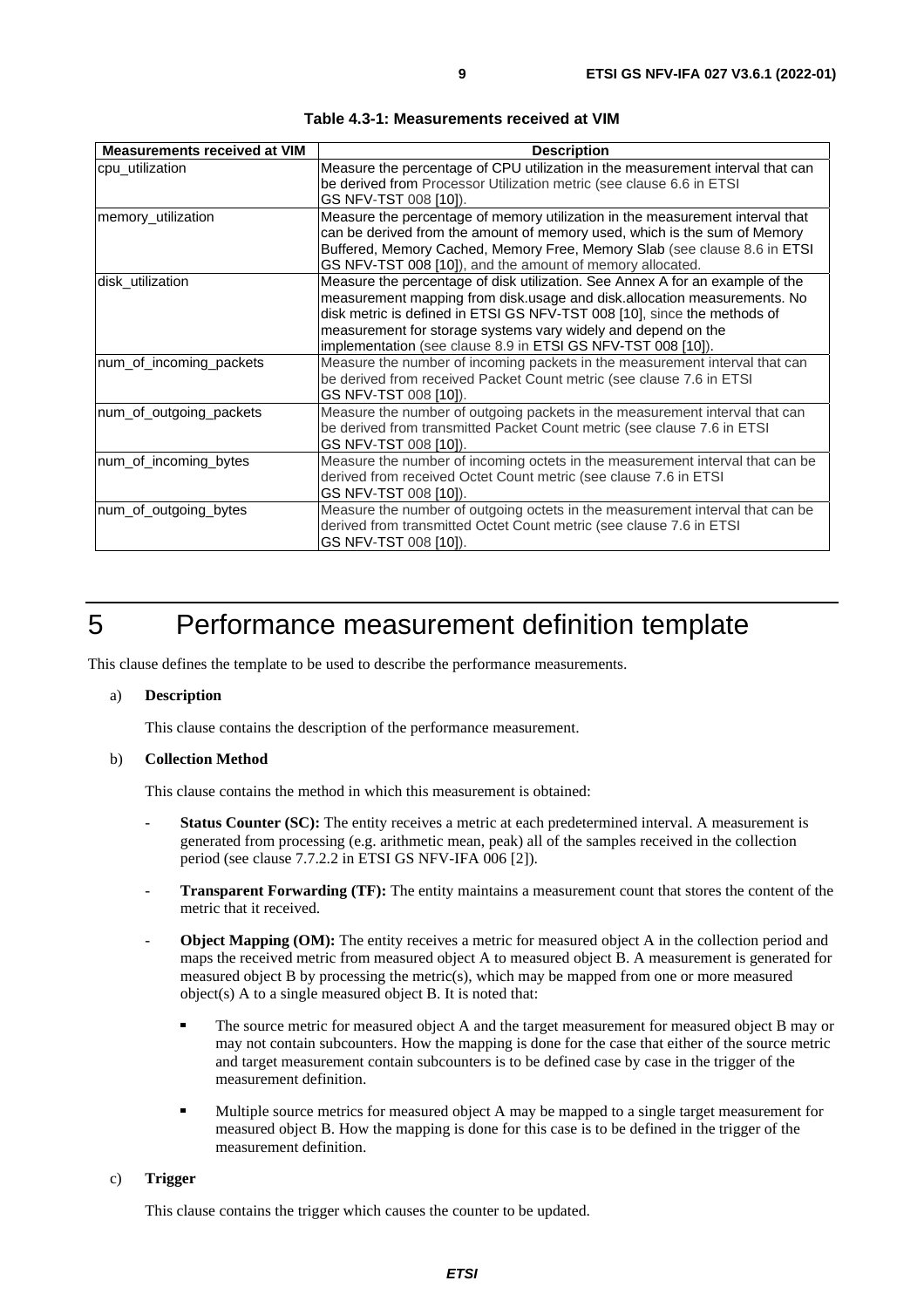#### d) **Measurement Unit**

This clause contains the unit of the measurement value.

#### e) **Measurement Group**

This clause contains the group to which a measurement belongs.

#### f) **Measured Object Type**

 This clause describes the object of a measurement. See clause 6 for the measured object types defined for the performance measurements specified in the present document.

#### g) **Measurement Name**

This clause describes the name of a measurement:

- The measurement name is used to identify a measurement. In case the sub-counter is used, the measurement is identified by  $\langle$  measurement type $\rangle$ .  $\langle$  sub-counter name $\rangle$ .
- The measurement name is used to identify the performanceMetric in the performance report (e.g. see clause 9.7.6 of ETSI GS NFV-IFA 008 [\[3\]](#page-5-0)).
- In the create PM Job operation, the measurement type is the content of performanceMetric to identify the type of measurement(s) to be collected (e.g. see clause 7.4.2.2 of ETSI GS NFV-IFA 008 [\[3](#page-5-0)]). The PM Job is applicable to the sub-counters, if the measurement contains sub-counters.
- Examples of measurement names without sub-counters are:
	- VCpuUsageMean;<br>VCpuUsagePeak
	- VCpuUsagePeak.
- Examples of valid measurement names with sub-counters are:
	- VCpuUsageMeanVnf.vCompute1:
		- wherein the "vCompute1" is the value of *computeId* of the *VirtualCompute* Instance (see clause 8.4.3.2.2 of ETSI GS NFV-IFA 006 [\[2\]](#page-5-0)).
		- VCpuUsageMeanVnf.vCompute2:
			- wherein the "vCompute2" is the value of *computeId* of the *VirtualCompute* Instance (see clause 8.4.3.2.2 of ETSI GS NFV-IFA 006 [\[2\]](#page-5-0)).

#### h) **Measurement Context**

 This clause describes the context information of a measurement at the time that the measurement is generated, see ETSI GS NFV-TST 008 [\[10](#page-5-0)] for more information. The measurement context provides additional information (than performance name and value) which could facilitate the measurement consumer to do the tasks that rely on more detailed information associated with the performance measurement, such as trouble shooting, VNF/VNFC scaling, etc.

 The measurement context is only provided in case the measurement producer has knowledge about the context information.

 Each measurement may have its specific context, so the detailed measurement context is defined in each measurement definition.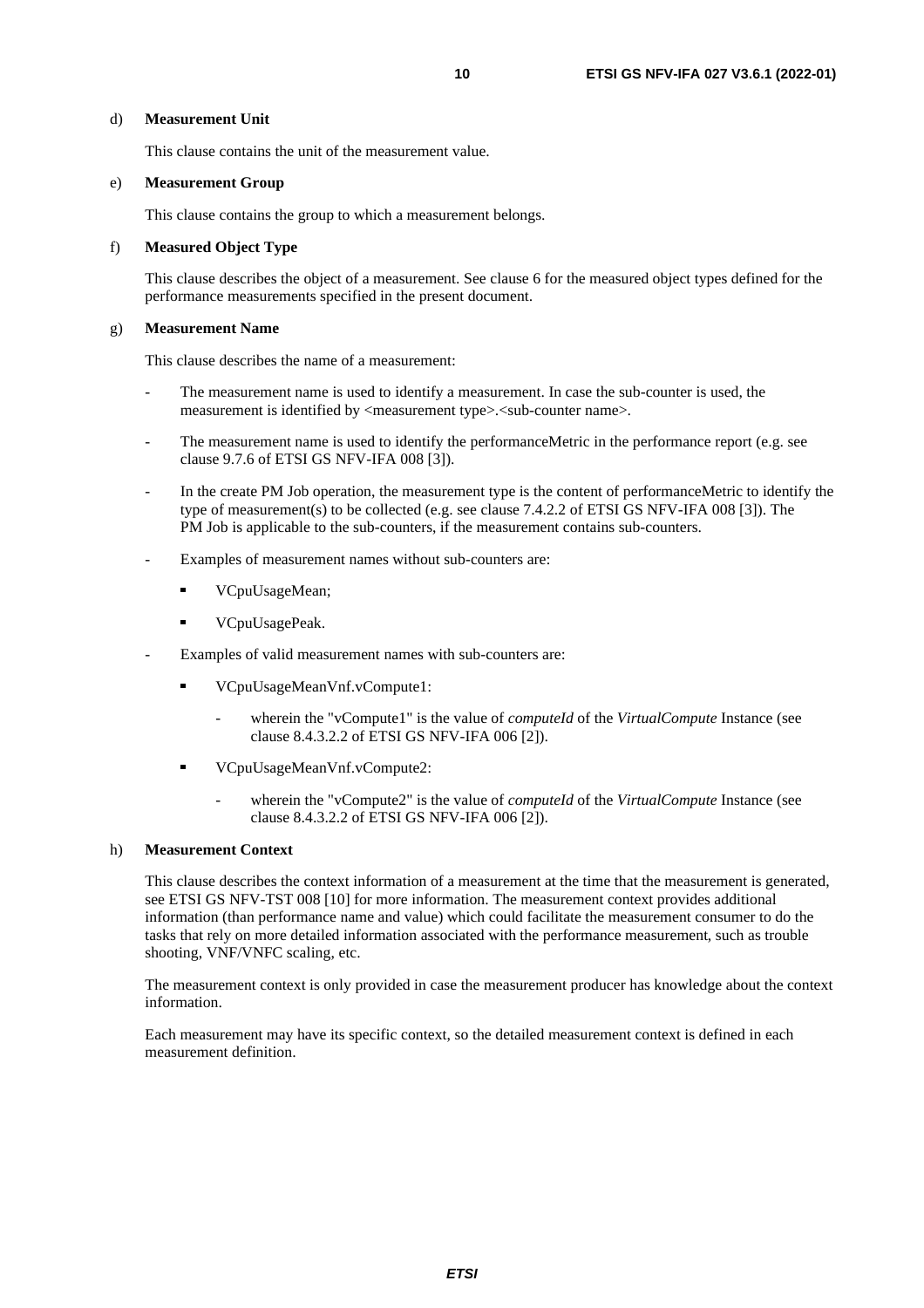# <span id="page-10-0"></span>6 Measured object types

# 6.1 Introduction

This clause defines the measured object types for the performance measurements specified in the present document. Depending on the measurement type, the related measured object can be structured or unstructured. A measurement either relates to an object identified by a combination of object instance identifier and sub-object instance identifier (in case of a structured measured object), or to an object identified by an object instance identifier (in case of an unstructured measured object).

# 6.2 Measured object type definitions

### 6.2.1 Virtual compute

The measured object type "VirtualCompute" is used to collect and report the performance measurements for one or more instances of the Virtualised compute resource.

The *objectType*, when used in PM job or performance report, is equal to "VirtualCompute".

The *objectInstanceId*, when used in PM job or performance report, corresponds to *computeId* (see clause 8.4.3.2.2 of ETSI GS NFV-IFA 006 [\[2](#page-5-0)] or clause 8.4.3.2.2 of ETSI GS NFV-IFA 005 [\[1](#page-5-0)]) of the measured Virtualised compute resource.

### 6.2.2 VNF

The measured object type "Vnf" is used to collect and report the performance measurements for one or more VNF instances.

The *objectType*, when used in PM job or performance report, is equal to "Vnf".

The *objectInstanceId*, when used in PM job or performance report, corresponds to *vnfInstanceId* that identifies the measured VNF instance.

### 6.2.3 VNF component

The measured object type "Vnfc" is used to collect and report the performance measurements for one or more VNFC instances.

The *objectType*, when used in PM job or performance report, is equal to "Vnfc".

The *objectInstanceId*, when used in PM job or performance report, corresponds to the *vnfInstanceId* of the VNF instance that contains the measured VNFC instance. The *subObjectInstanceId*, when used in PM job or performance report, corresponds to the *vnfcInstanceId* that identifies the measured VNFC instance.

### 6.2.4 Virtual network

The measured object type "VirtualNetwork" is used to collect and report the performance measurements for one or more instances of the virtual network.

The *objectType*, when used in PM job or performance report, is equal to "VirtualNetwork".

The *objectInstanceId*, when used in PM job or performance report, corresponds to *networkResourceId* (see clause 8.4.5.2 of ETSI GS NFV-IFA 006 [\[2\]](#page-5-0) or clause 8.4.5.2 of ETSI GS NFV-IFA 005 [\[1](#page-5-0)]) of the measured virtual network instance.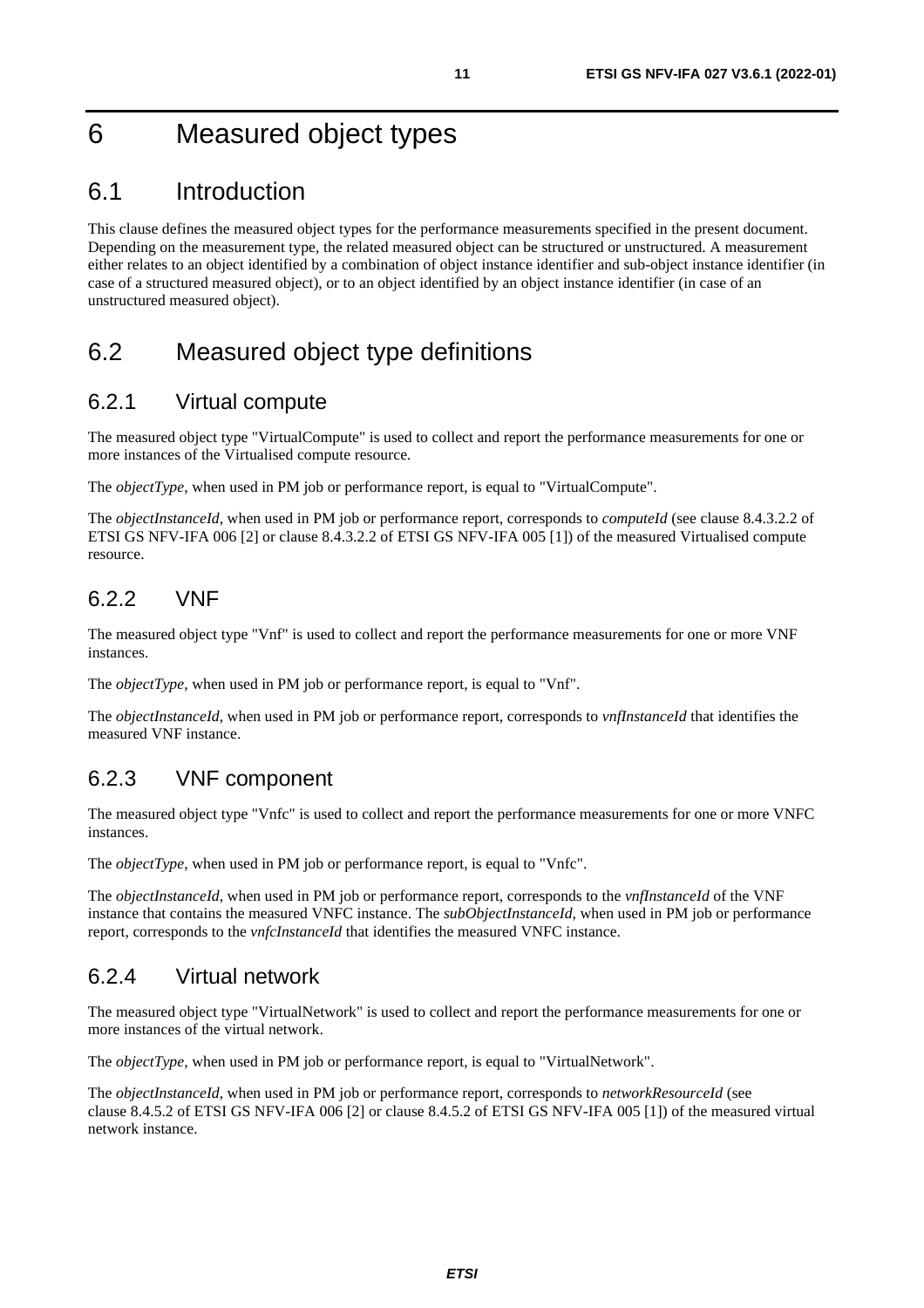#### <span id="page-11-0"></span>6.2.5 Virtual storage

The measured object type "VirtualStorage" is used to collect and report the performance measurements for one or more instances of the Virtualised storage resource.

The *objectType*, when used in PM job or performance report, is equal to "VirtualStorage".

The *objectInstanceId*, when used in PM job or performance report, corresponds to *storageId* (see clause 8.4.7.2 of ETSI GS NFV-IFA 006 [\[2\]](#page-5-0) or clause 8.4.7.2 of ETSI GS NFV-IFA 005 [\[1](#page-5-0)]) of the measured Virtualised storage resource.

#### 6.2.6 Internal connection point of a VNF instance

The measured object type "VnfIntCp" is used to collect and report the performance measurements for one or more instances of the VNF internal CP.

The *objectType*, when used in PM job or performance report, is equal to "VnfIntCp".

The *objectInstanceId*, when used in PM job or performance report, corresponds to the *vnfInstanceId* of the VNF instance which the VNF internal CP belongs to. The *subObjectInstanceId*, when used in PM job or performance report, corresponds to the instance identifier of the measured VNF internal CP instance.

#### 6.2.7 External connection point of a VNF instance

The measured object type "VnfExtCp" is used to collect and report the performance measurements for one or more instances of the VNF external CP.

The *objectType*, when used in PM job or performance report, is equal to "VnfExtCp".

The *objectInstanceId*, when used in PM job or performance report, corresponds to the *vnfInstanceId* of the VNF instance that exposes the measured VNF external CP instance. The *subObjectInstanceId*, when used in PM job or performance report, corresponds to the instance identifier of the measured VNF external CP instance.

#### 6.2.8 Service access point

The measured object type "Sap" is used to collect and report the performance measurements for one or more SAP instances of an NS instance.

The *objectType*, when used in PM job or performance report, is equal to "Sap".

The *objectInstanceId*, when used in PM job or performance report, corresponds to the*NsInstanceId* of the NS instance that exposes the measured SAP. The *subObjectInstanceId*, when used in PM job or performance report, corresponds to the instance identifier of the measured SAP instance

7 Performance measurements

### 7.1 Performance measurements produced by VIM

#### 7.1.1 Introduction

The performance measurements defined in this clause 7.1 are applicable to the following reference points:

- Vi-Vnfm;
- Or-Vi (for indirect mode of resource allocation, in case indirect mode is supported).

### 7.1.2 Mean virtual CPU usage

a) **Description:** This measurement provides the mean virtual CPU usage of the Virtualised compute resource.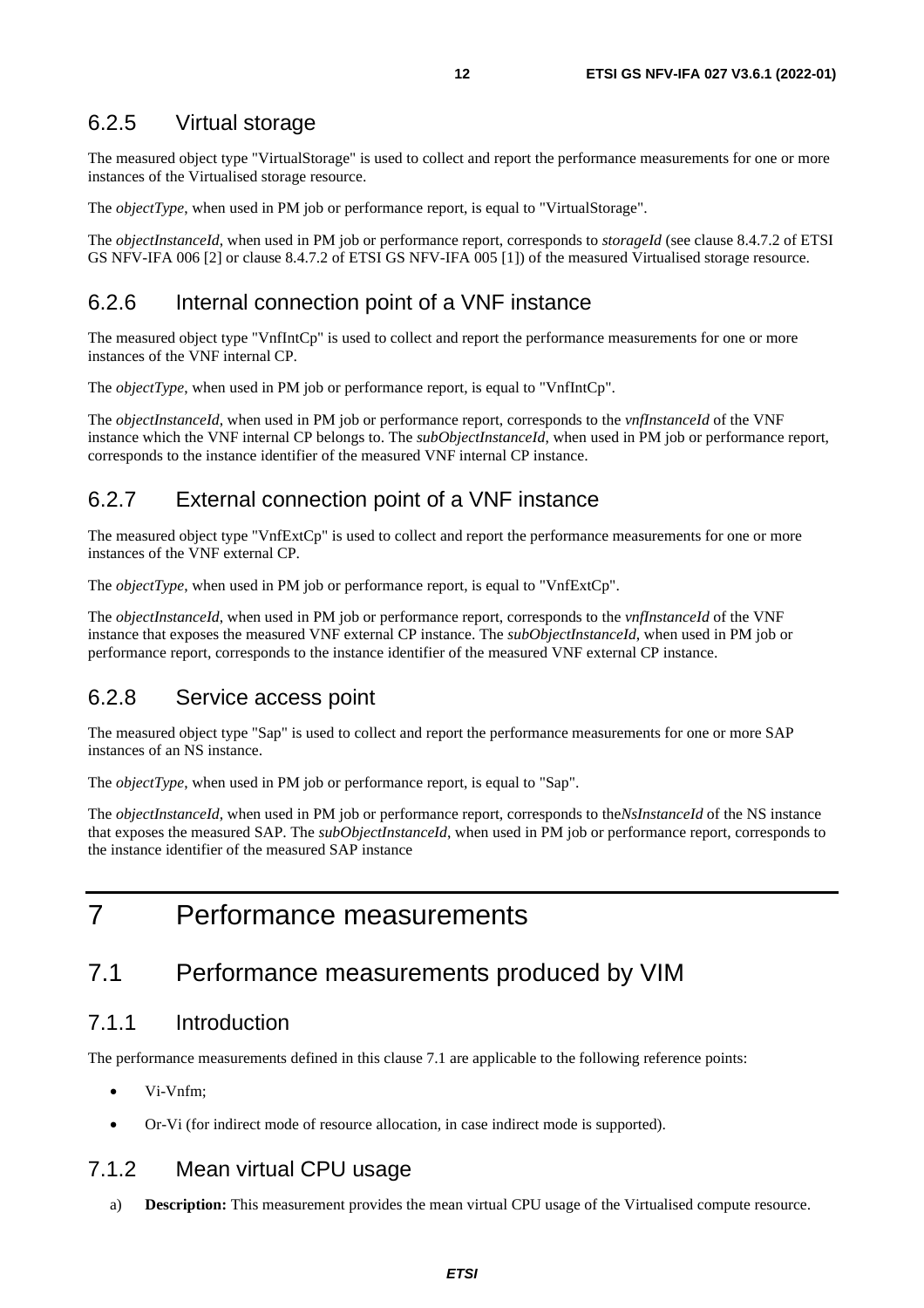- <span id="page-12-0"></span>b) **Collection Method:** SC.
- c) **Trigger:** VIM receives the cpu\_utilization measurement for the virtual compute instance from NFVI at the pre-defined interval, and then takes the arithmetic mean of the virtual CPU usage metrics received in the collection period.
- d) **Measurement Unit:** Each measurement is a real value (Unit: %).
- e) **Measurement Group:** VirtualisedComputeResource.
- f) **Measured Object Type:** VirtualCompute.
- g) **Measurement Name:** VCpuUsageMean.
- h) **Measurement Context:**
	- **MeasurementEndTime:** Indicates the end time (see ETSI GS NFV-TST 008 [\[10](#page-5-0)]) of the last cpu\_utilization measurement received from NFVI in the collection period.
	- **TickInterval:** Indicates the tick interval (see ETSI GS NFV-TST 008 [\[10\]](#page-5-0)) of the last cpu\_utilization measurement received from NFVI in the collection period.
	- **MeasurementInterval:** Equals the "number of cpu\_utilization measurements" \* "measurement interval (see ETSI GS NFV-TST 008 [\[10](#page-5-0)]) of the cpu\_utilization measurements" received from NFVI in the collection period.
	- **ExecutionContext:** Indicates the execution context (see ETSI GS NFV-TST 008 [\[10](#page-5-0)]) of the cpu\_utilization measurements received from NFVI in the collection period. When a single "non-Idle" VCPU Utilization is required, the sum of the utilization of all the non-Idle execution contexts should be reported as the "active" execution context.

#### 7.1.3 Peak virtual CPU usage

- a) **Description:** This measurement provides the peak virtual CPU usage of the Virtualised compute resource.
- b) **Collection Method:** SC.
- c) **Trigger:** VIM receives the cpu\_utilization measurement for the virtual compute instance from NFVI at the pre-defined interval, and then selects the maximum metric among the virtual CPU usage metrics received in the collection period.
- d) **Measurement Unit:** Each measurement is a real value (Unit: %).
- e) **Measurement Group:** VirtualisedComputeResource.
- f) **Measured Object Type:** VirtualCompute.
- g) **Measurement Name:** VCpuUsagePeak.
- h) **Measurement Context:**
	- **MeasurementEndTime:** Indicates the end time (see ETSI GS NFV-TST 008 [\[10](#page-5-0)]) of the cpu\_utilization measurement with peak value received from NFVI in the collection period.
	- **TickInterval:** Indicates the tick interval (see ETSI GS NFV-TST 008 [\[10\]](#page-5-0)) of the cpu utilization measurement with peak value received from NFVI in the collection period.
	- **MeasurementInterval:** Equals the "number of cpu\_utilization measurements" \* "measurement interval (see ETSI GS NFV-TST 008 [\[10](#page-5-0)]) of the cpu\_utilization measurements" received from NFVI in the collection period.
	- **Execution Context:** Indicates the execution context (see ETSI GS NFV-TST 008 [[10](#page-5-0)]) of the cpu\_utilization measurement with peak value received from NFVI in the collection period. When a single "non-Idle" VCPU Utilization is required, the sum of the utilization of all the non-Idle execution contexts should be reported as the "active" execution context.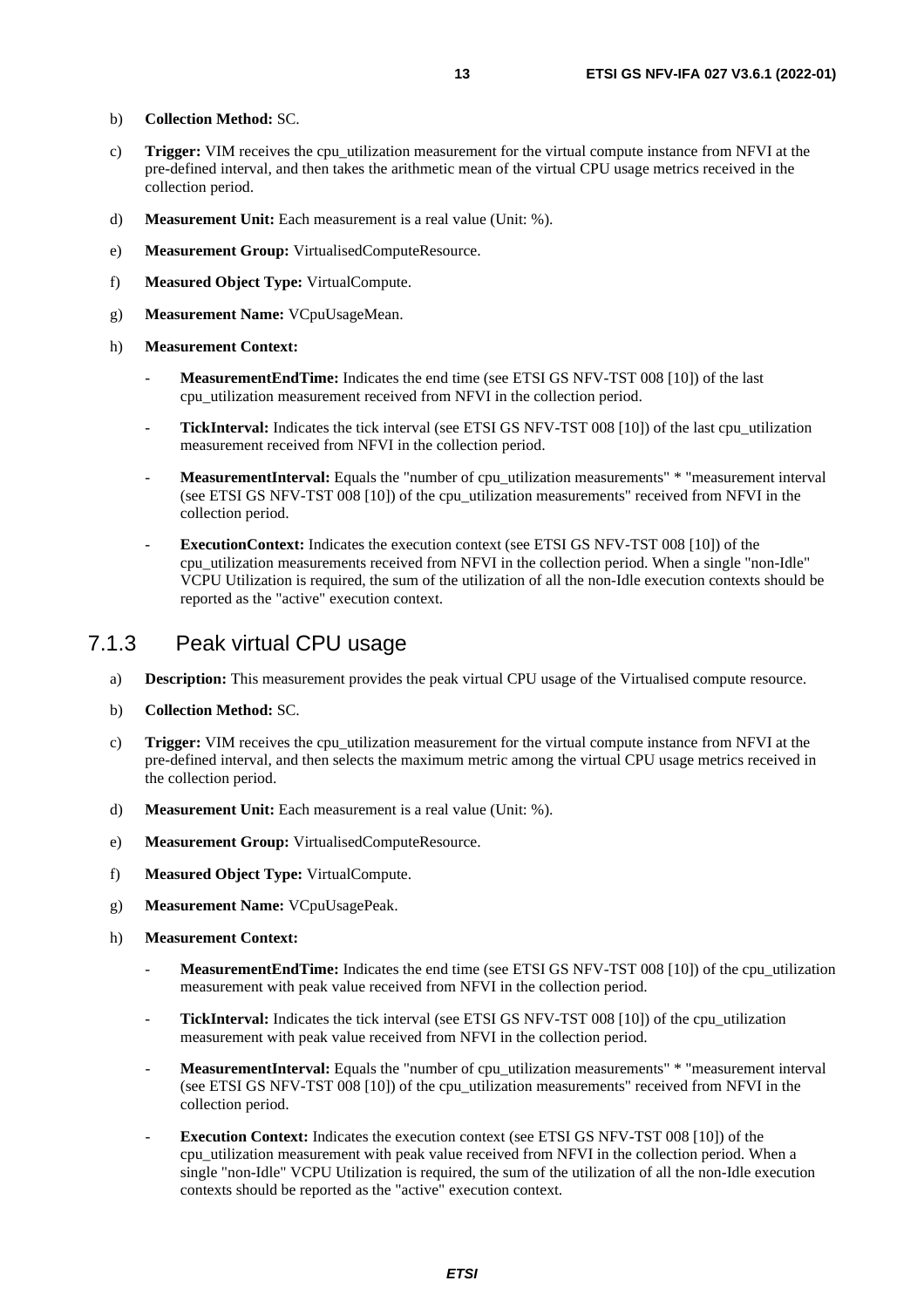- <span id="page-13-0"></span>a) **Description:** This measurement provides the mean memory usage of the Virtualised compute resource.
- b) **Collection Method:** SC.
- c) **Trigger:** VIM receives the memory\_utilization measurement for the virtual compute instance from NFVI at the pre-defined interval, and then takes the arithmetic mean of the memory usage metrics received in the collection period.
- d) **Measurement Unit:** Each measurement is a real value (Unit: %).
- e) **Measurement Group:** VirtualisedComputeResource.
- f) **Measured Object Type:** VirtualCompute.
- g) **Measurement Name:** VMemoryUsageMean.
- h) **Measurement Context:**
	- **MeasurementEndTime:** Indicates the end time (see ETSI GS NFV-TST 008 [\[10](#page-5-0)]) of the last memory utilization measurement received from NFVI in the collection period.
	- **MeasurementInterval:** Equals the "number of memory utilization measurements" \* "measurement interval (see ETSI GS NFV-TST 008 [\[10](#page-5-0)]) of the memory\_utilization measurements" received from NFVI in the collection period.
	- MeasurementSystemRam: Indicates the system RAM (see ETSI GS NFV-TST 008 [[10\]](#page-5-0)) of the measured Virtualised compute resource.
	- **MeasurementSystemSwapSpace:** Indicates the system SWAP space (see ETSI GS NFV-TST 008 [\[10](#page-5-0)]) of the measured Virtualised compute resource.

#### 7.1.5 Peak memory usage

- a) **Description:** This measurement provides the peak memory usage of the Virtualised compute resource.
- b) **Collection Method:** SC.
- c) **Trigger:** VIM receives the memory\_utilization measurement for the virtual compute instance from NFVI at the pre-defined interval, and then selects the maximum metric among the memory usage metrics received in the collection period.
- d) **Measurement Unit:** Each measurement is a real value (Unit: %).
- e) **Measurement Group:** VirtualisedComputeResource.
- f) **Measured Object Type:** VirtualCompute.
- g) **Measurement Name:** VMemoryUsagePeak.
- h) **Measurement Context:**
	- **MeasurementEndTime:** Indicates the end time (see ETSI GS NFV-TST 008 [\[10](#page-5-0)]) of the memory\_utilization measurement with peak value received from NFVI in the collection period.
	- **MeasurementInterval:** Equals the "number of memory utilization measurements" \* "measurement interval (see ETSI GS NFV-TST 008 [\[10](#page-5-0)]) of the memory\_utilization measurements" received from NFVI in the collection period.
	- MeasurementSystemRam: Indicates the system RAM (see ETSI GS NFV-TST 008 [[10\]](#page-5-0)) of the measured Virtualised compute resource.
	- **MeasurementSystemSwapSpace:** Indicates the system SWAP space (see ETSI GS NFV-TST 008 [\[10](#page-5-0)]) of the measured Virtualised compute resource.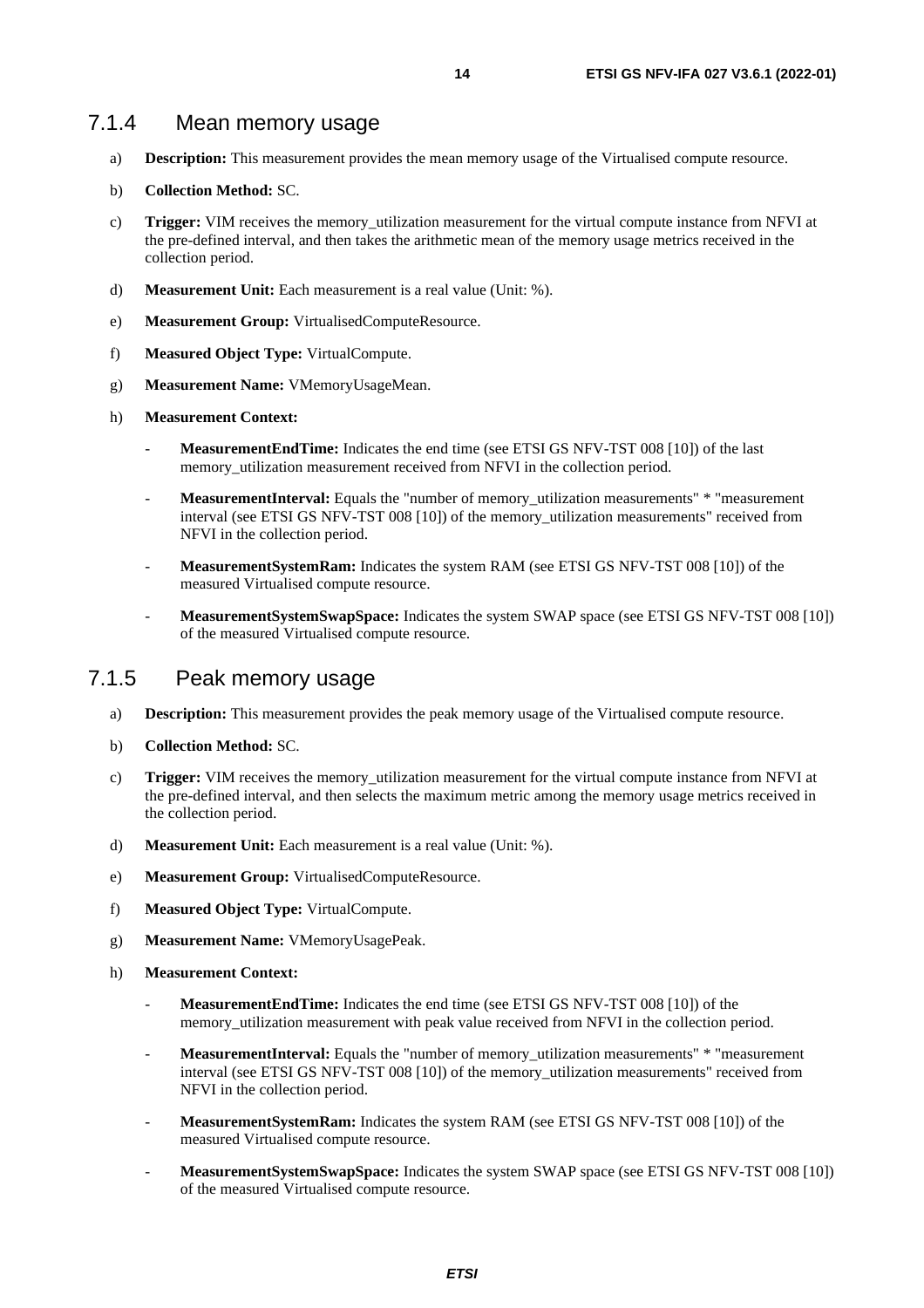- <span id="page-14-0"></span>a) **Description:** This measurement provides the mean disk usage of the Virtualised compute resource.
- b) **Collection Method:** SC.
- c) **Trigger:** VIM receives the disk\_utilization measurement for the virtual compute instance from NFVI at the pre-defined interval, and then takes the arithmetic mean of the disk usage metrics received in the collection period.
- d) **Measurement Unit:** Each measurement is a real value (Unit: %).
- e) **Measurement Group:** VirtualisedComputeResource.
- f) **Measured Object Type:** VirtualCompute.
- g) **Measurement Name:** VDiskUsageMean.
- h) **Measurement Context:**
	- **MeasurementEndTime:** Indicates the end time (see ETSI GS NFV-TST 008 [\[10](#page-5-0)]) of the last disk utilization measurement received from NFVI in the collection period.
	- **MeasurementInterval:** Equals the "number of disk\_utilization measurements" \* "measurement interval (see ETSI GS NFV-TST 008 [\[10](#page-5-0)]) of the disk\_utilization measurements" received from NFVI in the collection period.

#### 7.1.7 Peak disk usage

- a) **Description:** This measurement provides the peak disk usage of the Virtualised Compute Resource.
- b) **Collection Method:** SC.
- c) **Trigger:** VIM receives the disk\_utilization measurement for the virtual compute instance from NFVI at the pre-defined interval, and then selects the maximum metric among the disk usage metrics received in the collection period.
- d) **Measurement Unit:** Each measurement is a real value (Unit: %).
- e) **Measurement Group:** VirtualisedComputeResource.
- f) **Measured Object Type:** VirtualCompute.
- g) **Measurement Name:** VDiskUsagePeak.
- h) **Measurement Context:**
	- MeasurementEndTime: It indicates the end time (see ETSI GS NFV-TST 008 [\[10](#page-5-0)]) of the disk\_utilization measurement with peak value received from NFVI in the collection period.
	- **MeasurementInterval:** Equals the "number of disk\_utilization measurements" \* "measurement interval (see ETSI GS NFV-TST 008 [\[10](#page-5-0)]) of the disk\_utilization measurements" received from NFVI in the collection period.

#### 7.1.8 Number of incoming bytes on virtual compute

- a) **Description:** This measurement provides the number of bytes received at the virtual compute. This measurement is split into subcounters per virtual network interface, which is the communication endpoint under an instantiated compute resource.
- b) **Collection Method:** OM.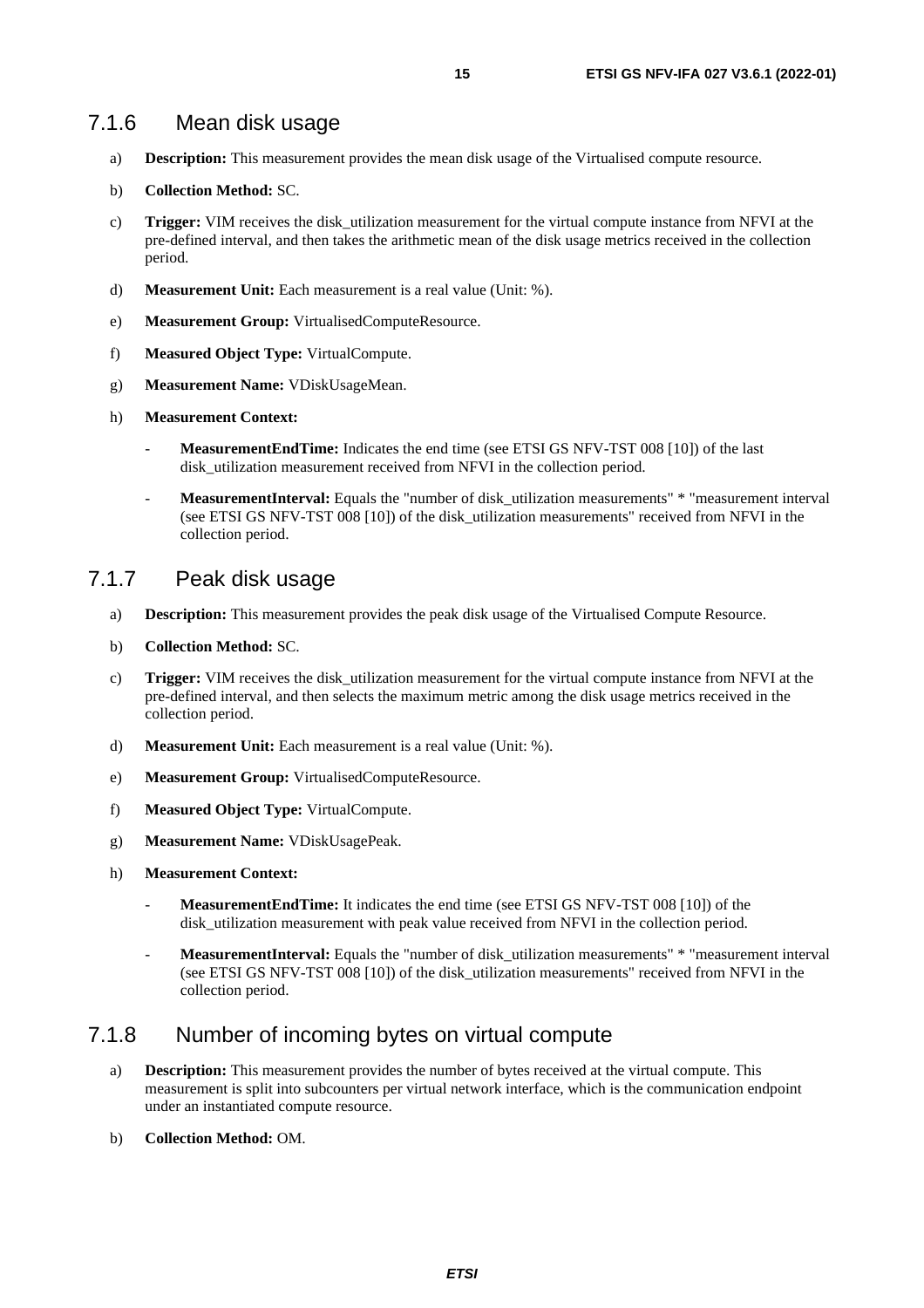- <span id="page-15-0"></span>c) **Trigger:** VIM receives one or more num\_of\_incoming\_bytes measurement for a virtual network interface from NFVI in the collection period, and maps the received num of incoming bytes measurement(s) from the virtual network interface to the Virtual Compute instance. The VIM generates the measurement for the subject Virtual Compute instance by assigning the value of the received num\_of\_incoming\_bytes measurement(s) to the sub-counter(s) per virtual network interface.
- d) **Measurement Unit:** Each measurement is a real value.
- e) **Measurement Group:** VirtualNetworkInterface.
- f) **Measured Object Type:** VirtualCompute.
- g) **Measurement Name:** VNetByteIncoming.*vNetItfId*, where *vNetItfId* is equal to the resourceId of the measured virtual network interface.
- h) **Measurement Context:**
	- **MeasurementEndTime:** Indicates the end time (see ETSI GS NFV-TST 008 [\[10](#page-5-0)]) of the last num of incoming bytes measurement received from NFVI for the measured virtual network interface in the collection period.
	- **MeasurementInterval:** Equals the "number of num\_of\_incoming\_bytes measurements" \* "measurement interval (see ETSI GS NFV-TST 008 [\[10](#page-5-0)]) of the num\_of\_incoming\_bytes measurements" received from NFVI for the measured virtual network interface in the collection period.
	- **MeasurementInterfaceStatus:** Indicates the interface status (see ETSI GS NFV-TST 008 [\[10](#page-5-0)]) when the last num\_of\_incoming\_bytes measurement received from NFVI for the measured virtual network interface in the collection period is generated.

#### 7.1.9 Number of outgoing bytes on virtual compute

- a) **Description:** This measurement provides the number of bytes transmitted at the virtual compute. This measurement is split into subcounters per virtual network interface, which is the communication endpoint under an instantiated compute resource.
- b) **Collection Method:** OM.
- c) **Trigger:** VIM receives one or more num\_of\_ outgoing \_bytes measurement for a virtual network interface from NFVI in the collection period, and maps the received num\_of\_outgoing \_bytes measurement(s) from the virtual network interface to the Virtual Compute instance. The VIM generates the measurement for the subject Virtual Compute instance by assigning the value of the received num\_of\_ outgoing \_bytes measurement(s) to the sub-counter(s) per virtual network interface.
- d) **Measurement Unit:** Each measurement is an integer value.
- e) **Measurement Group:** VirtualNetworkInterface.
- f) **Measured Object Type:** VirtualCompute.
- g) **Measurement Name:** VNetByteOutgoing.*vNetItfId*, where *vNetItfId* is equal to the resourceId of the measured virtual network interface.
- h) **Measurement Context:**
	- MeasurementEndTime: Indicates the end time (see ETSI GS NFV-TST 008 [\[10](#page-5-0)]) of the last num\_of outgoing \_bytes measurement received from NFVI for the measured virtual network interface in the collection period.
	- **MeasurementInterval:** Equals the "number of num\_of\_outgoing \_bytes measurements" \* "measurement interval (see ETSI GS NFV-TST 008 [\[10](#page-5-0)]) of the num\_of\_outgoing \_bytes measurements" received from NFVI for the measured virtual network interface in the collection period.
	- **MeasurementInterfaceStatus:** Indicates the interface status (see ETSI GS NFV-TST 008 [\[10](#page-5-0)]) when the last num\_of\_ outgoing \_bytes measurement received from NFVI for the measured virtual network interface in the collection period is generated.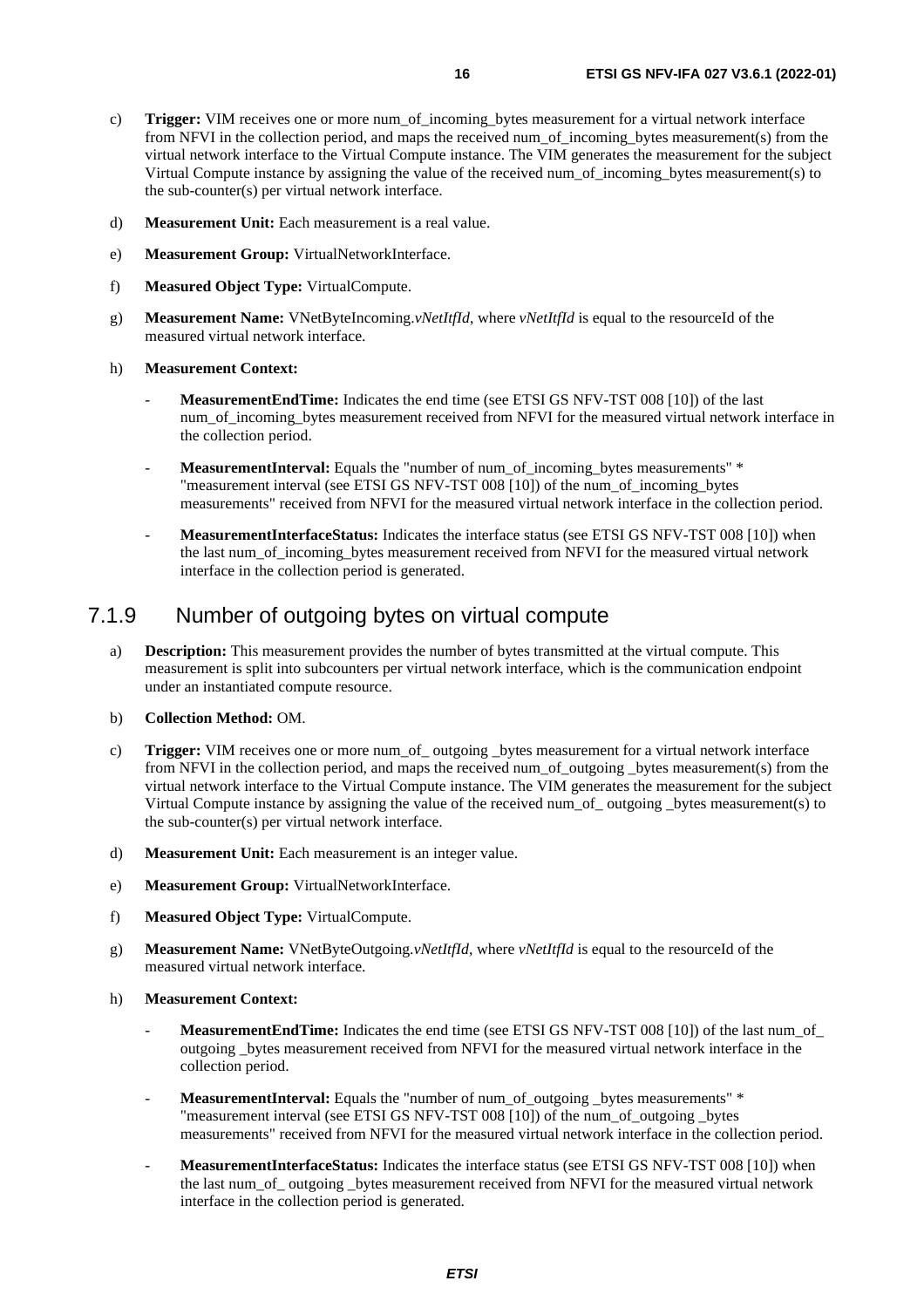### <span id="page-16-0"></span>7.1.10 Number of incoming packets on virtual compute

a) **Description:** This measurement provides the number of packets received at the virtual compute. This measurement is split into subcounters per virtual network interface, which is the communication endpoint under an instantiated compute resource.

#### b) **Collection Method:** OM.

- c) **Trigger:** VIM receives one or more num\_of\_incoming\_packets measurement for a virtual network interface from NFVI in the collection period, and maps the received num\_of\_incoming\_packets measurement(s) from the virtual network interface to the Virtual Compute instance. The VIM generates the measurement for the subject Virtual Compute instance by assigning the value of the received num\_of\_incoming\_packets measurement(s) to the sub-counter(s) per virtual network interface.
- d) **Measurement Unit:** Each measurement is an integer value.
- e) **Measurement Group:** VirtualNetworkInterface.
- f) **Measured Object Type:** VirtualCompute.
- g) **Measurement Name:** VNetPacketIncoming.*vNetItfId*, where *vNetItfId* is equal to the resourceId of the measured virtual network interface.
- h) **Measurement Context:**
	- **MeasurementEndTime:** Indicates the end time (see ETSI GS NFV-TST 008 [\[10](#page-5-0)]) of the last num\_of\_incoming\_packets measurement received from NFVI for the measured virtual network interface in the collection period.
	- **MeasurementInterval:** Equals the "number of num\_of\_incoming\_packets measurements" \* "measurement interval (see ETSI GS NFV-TST 008 [\[10](#page-5-0)]) of the num\_of\_incoming\_packets measurements" received from NFVI for the measured virtual network interface in the collection period.
	- **MeasurementInterfaceStatus:** Indicates the interface status (see ETSI GS NFV-TST 008 [\[10](#page-5-0)]) when the last num\_of\_incoming\_packets measurement received from NFVI for the measured virtual network interface in the collection period is generated.

#### 7.1.11 Number of outgoing packets on virtual compute

a) **Description:** This measurement provides the number of packets transmitted at the virtual compute. This measurement is split into subcounters per virtual network interface, which is the communication endpoint under an instantiated compute resource.

#### b) **Collection Method:** OM.

- c) **Trigger:** VIM receives one or more num\_of\_outgoing\_packets measurement for a virtual network interface from NFVI in the collection period, and maps the received num\_of\_outgoing\_packets measurement(s) from the virtual network interface to the Virtual Compute instance. The VIM generates the measurement for the subject Virtual Compute instance by assigning the value of the received num of outgoing packets measurement(s) to the sub-counter(s) per virtual network interface.
- d) **Measurement Unit:** Each measurement is an integer value.
- e) **Measurement Group:** VirtualNetworkInterface.
- f) **Measured Object Type:** VirtualCompute.
- g) **Measurement Name:** VNetPacketOutgoing.*vNetItfId*, where *vNetItfId* is equal to the resourceId of the measured virtual network interface.
- h) **Measurement Context:**
	- **MeasurementEndTime:** Indicates the end time (see ETSI GS NFV-TST 008 [\[10](#page-5-0)]) of the last num\_of\_outgoing\_packets measurement received from NFVI for the measured virtual network interface in the collection period.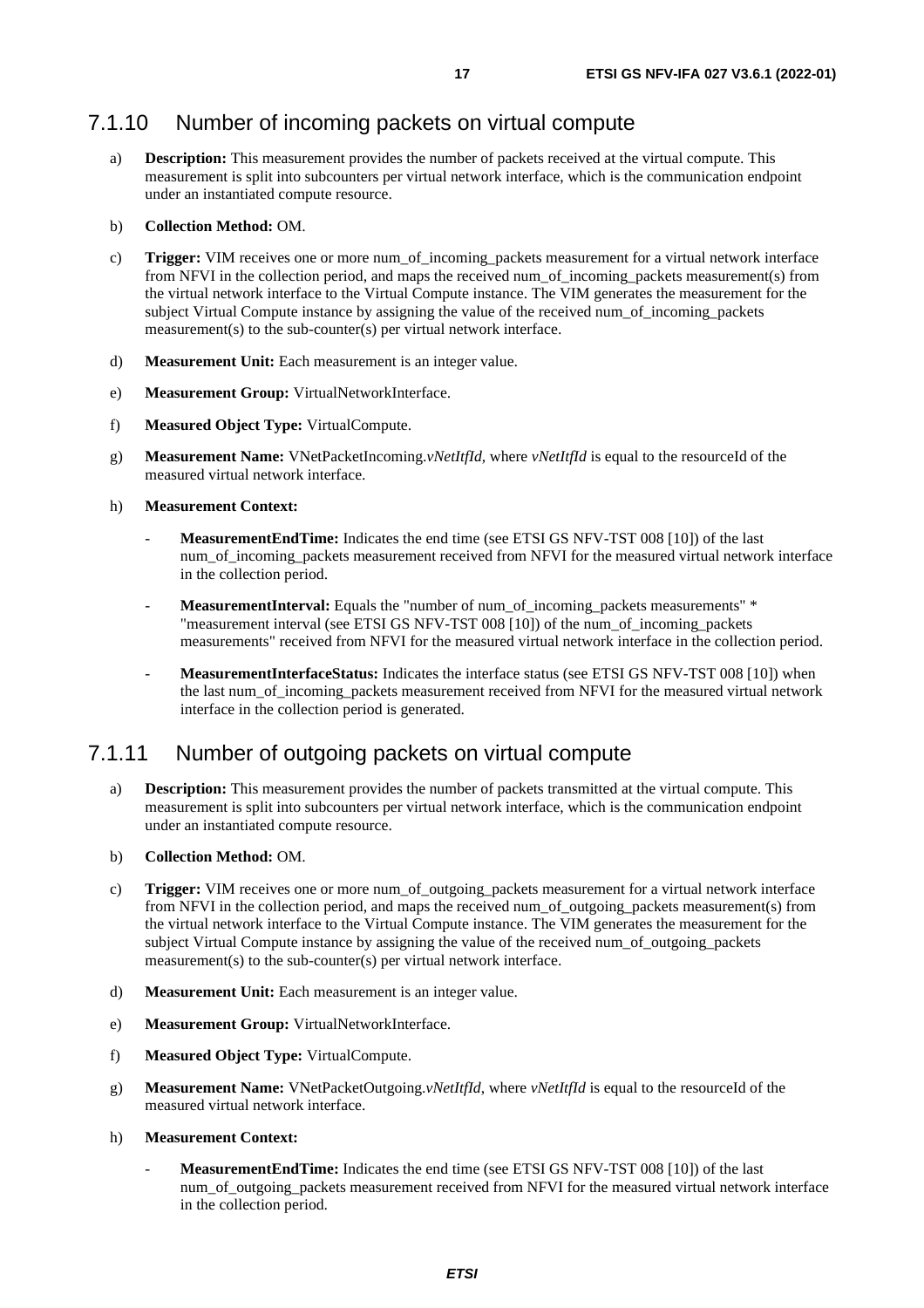- <span id="page-17-0"></span>**MeasurementInterval:** Equals the "number of num\_of\_ outgoing \_ packets measurements" \* "measurement interval (see ETSI GS NFV-TST 008 [\[10](#page-5-0)]) of num\_of\_outgoing\_packets measurements" received from NFVI for the measured virtual network interface in the collection period.
- **MeasurementInterfaceStatus:** Indicates the interface status (see ETSI GS NFV-TST 008 [\[10](#page-5-0)]) when the last num\_of\_outgoing\_packets measurement received from NFVI for the measured virtual network interface in the collection period is generated.

#### 7.1.12 Number of incoming bytes of a virtual network

- a) **Description:** This measurement provides the number of bytes received at a virtual network instance. This measurement is split into subcounters per virtual network port.
- b) **Collection Method:** OM.
- c) **Trigger:** VIM receives one or more measurements indicating the number of incoming bytes for a virtual network port of a virtual network instance from NFVI in the collection period, and maps the received measurement(s) from the virtual network port to the virtual network instance. The VIM generates the measurement for the subject virtual network instance by assigning the value, or summing up multiple values, of the received measurement(s) to the sub-counter(s) per virtual network port.
- d) **Measurement Unit:** Each measurement is an integer value.
- e) **Measurement Group:** VirtualisedNetworkResource.
- f) **Measured Object Type:** VirtualNetwork.
- g) **Measurement Name:** ByteIncoming.*vNPort*, where *vNPort* is equal to the *resourceId* of the measured virtual network port.
- h) **Measurement Context:**
	- **MeasurementEndTime:** Indicates the end time (see ETSI GS NFV-TST 008 [\[10](#page-5-0)]) of the last measurement indicating the number of incoming bytes of the measured virtual network port received from NFVI in the collection period.
	- **MeasurementInterval:** Equals the "number of measurements indicating the number of incoming bytes" \* "measurement interval (see ETSI GS NFV-TST 008 [[10](#page-5-0)]) of measurements indicating the number of incoming bytes" received from NFVI for the measured virtual network port in the collection period.
	- **MeasurementInterfaceStatus:** Indicates the interface status (see ETSI GS NFV-TST 008 [\[10](#page-5-0)]) when the last measurement indicating the number of incoming bytes of the measured virtual network port received from NFVI in the collection period is generated.

#### 7.1.13 Number of outgoing bytes of a virtual network

- a) **Description:** This measurement provides the number of bytes transmitted at a virtual network instance. This measurement is split into subcounters per virtual network port.
- b) **Collection Method:** OM.
- c) **Trigger:** VIM receives one or more measurements indicating the number of outgoing bytes for a virtual network port of a virtual network instance from NFVI in the collection period, and maps the received measurement(s) from the virtual network port to the virtual network instance. The VIM generates the measurement for the subject virtual network instance by assigning the value, or summing up multiple values, of the received measurement(s) to the sub-counter(s) per virtual network port.
- d) **Measurement Unit:** Each measurement is an integer value.
- e) **Measurement Group:** VirtualisedNetworkResource.
- f) **Measured Object Type:** VirtualNetwork.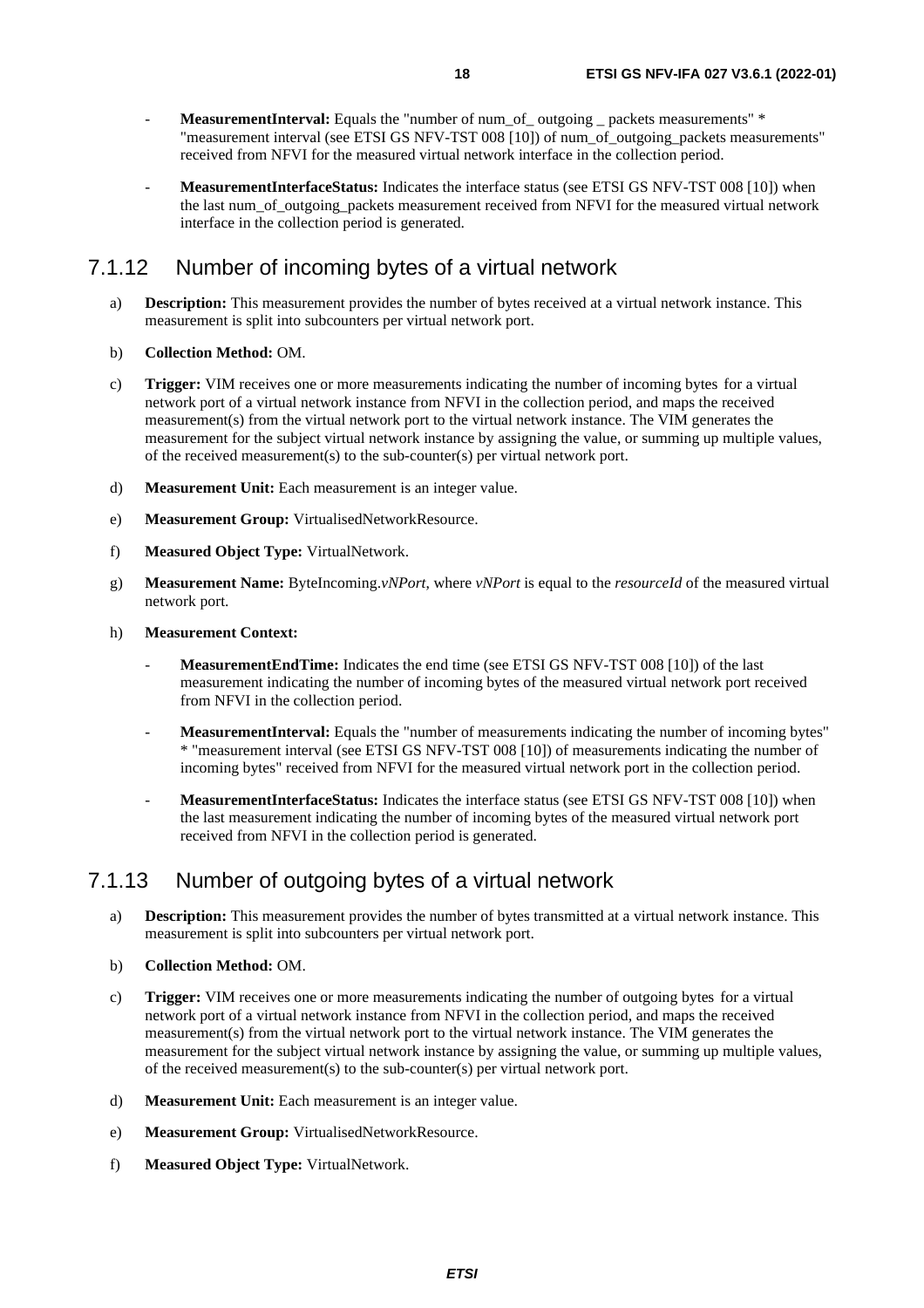<span id="page-18-0"></span>g) **Measurement Name:** ByteOutgoing.*vNPort*, where *vNPort* is equal to the *resourceId* of the measured virtual network port.

#### h) **Measurement Context:**

- **MeasurementEndTime:** Indicates the end time (see ETSI GS NFV-TST 008 [\[10](#page-5-0)]) of the last measurement indicating the number of outgoing bytes of the measured virtual network port received from NFVI in the collection period.
- **MeasurementInterval:** Equals the "number of measurements indicating the number of outgoing bytes" \* "measurement interval (see ETSI GS NFV-TST 008 [[10](#page-5-0)]) of measurements indicating the number of outgoing bytes" received from NFVI for the measured virtual network port in the collection period.
- **MeasurementInterfaceStatus:** Indicates the interface status (see ETSI GS NFV-TST 008 [\[10](#page-5-0)]) when the last measurement indicating the number of outgoing bytes of the measured virtual network port received from NFVI in the collection period is generated.

#### 7.1.14 Number of incoming packets of a virtual network

- a) **Description:** This measurement provides the number of packets received at a virtual network instance. This measurement is split into subcounters per virtual network port.
- b) **Collection Method:** OM.
- c) **Trigger:** VIM receives one or more measurements indicating the number of incoming packets for a virtual network port of a virtual network instance from NFVI in the collection period, and maps the received measurement(s) from the virtual network port to the virtual network instance. The VIM generates the measurement for the subject virtual network instance by assigning the value, or summing up multiple values, of the received measurement(s) to the sub-counter(s) per virtual network port.
- d) **Measurement Unit:** Each measurement is an integer value.
- e) **Measurement Group:** VirtualisedNetworkResource.
- f) **Measured Object Type:** VirtualNetwork.
- g) **Measurement Name:** PacketIncoming.*vNPort*, where *vNPort* is equal to the *resourceId* of the measured virtual network port.
- h) **Measurement Context:**
	- **MeasurementEndTime:** Indicates the end time (see ETSI GS NFV-TST 008 [\[10](#page-5-0)]) of the last measurement indicating the number of incoming packets of the measured virtual network port received from NFVI in the collection period.
	- **MeasurementInterval:** Equals the "number of measurements indicating the number of incoming packets" \* "measurement interval (see ETSI GS NFV-TST 008 [\[10](#page-5-0)]) of measurements indicating the number of incoming packets" received from NFVI for the measured virtual network port in the collection period.
	- **MeasurementInterfaceStatus:** Indicates the interface status (see ETSI GS NFV-TST 008 [\[10](#page-5-0)]) when the last measurement indicating the number of incoming packets of the measured virtual network port received from NFVI in the collection period is generated.

#### 7.1.15 Number of outgoing packets of a virtual network

- a) **Description:** This measurement provides the number of packets transmitted at a virtual network instance. This measurement is split into subcounters per virtual network port.
- b) **Collection Method:** OM.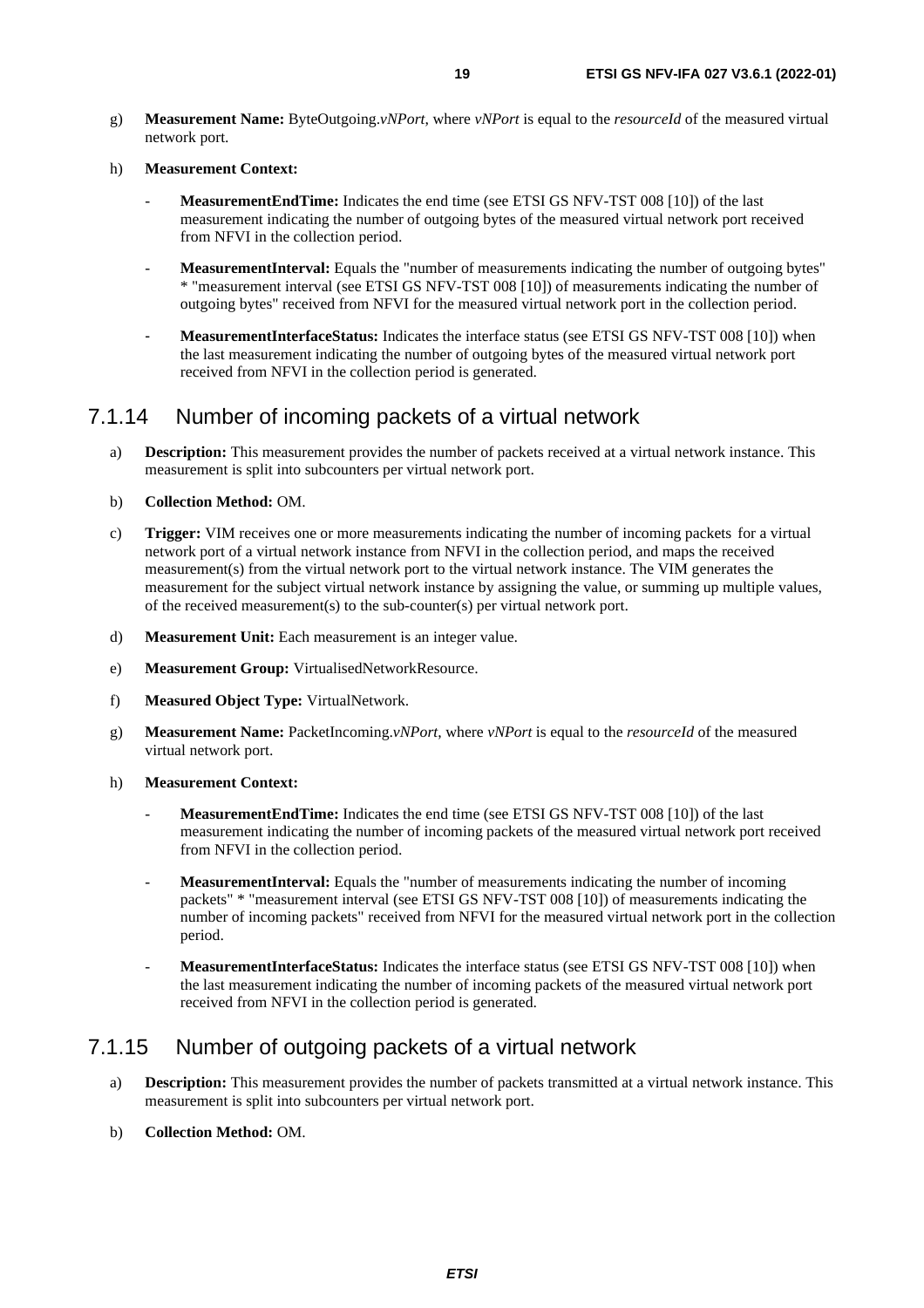- <span id="page-19-0"></span>c) **Trigger:** VIM receives one or more measurements indicating the number of outgoing packets for a virtual network port of a virtual network instance from NFVI in the collection period, and maps the received measurement(s) from the virtual network port to the virtual network instance. The VIM generates the measurement for the subject virtual network instance by assigning the value, or summing up multiple values, of the received measurement(s) to the sub-counter(s) per virtual network port.
- d) **Measurement Unit:** Each measurement is an integer value.
- e) **Measurement Group:** VirtualisedNetworkResource.
- f) **Measured Object Type:** VirtualNetwork.
- g) **Measurement Name:** PacketOutgoing.*vNPort*, where *vNPort* is equal to the *resourceId* of the measured virtual network port.
- h) **Measurement Context:**
	- MeasurementEndTime: Indicates the end time (see ETSI GS NFV-TST 008 [\[10](#page-5-0)]) of the last measurement indicating the number of outgoing packets of the measured virtual network port received from NFVI in the collection period.
	- **MeasurementInterval:** Equals the "number of measurements indicating the number of outgoing packets" \* "measurement interval (see ETSI GS NFV-TST 008 [\[10](#page-5-0)]) of measurements indicating the number of outgoing packets" received from NFVI for the measured virtual network port in the collection period.
	- **MeasurementInterfaceStatus:** Indicates the interface status (see ETSI GS NFV-TST 008 [\[10](#page-5-0)]) when the last measurement indicating the number of outgoing packets of the measured virtual network port received from NFVI in the collection period is generated.

#### 7.1.16 Mean usage of Virtualised storage resource

- a) **Description:** This measurement provides the mean usage of a Virtualised storage resource.
- b) **Collection Method:** TF.
- c) **Trigger:** VIM receives one or more measurements indicating the usage of a Virtualised storage resource from NFVI in the collection period, and generates the measurement by averaging multiple values of the received measurement(s).
- d) **Measurement Unit:** Each measurement is a real value (Unit: %).
- e) **Measurement Group:** VirtualisedStorageResource.
- f) **Measured Object Type:** VirtualStorage.
- g) **Measurement Name:** UsageMeanVStorage.
- h) **Measurement Context:**
	- **MeasurementEndTime:** Indicates the end time (see ETSI GS NFV-TST 008 [\[10](#page-5-0)]) of the last measurement indicating the usage of the virtualised storage resource received from NFVI in the collection period.
	- **MeasurementInterval:** Equals the "number of measurements indicating the usage of the Virtualised storage resource" \* "measurement interval (see ETSI GS NFV-TST 008 [\[10](#page-5-0)]) of measurements indicating the usage of the Virtualised storage resource" received from NFVI for the measured Virtualised storage resource in the collection period.

#### 7.1.17 Peak usage of Virtualised storage resource

- a) **Description:** This measurement provides the peak usage of a Virtualised storage resource.
- b) **Collection Method:** TF.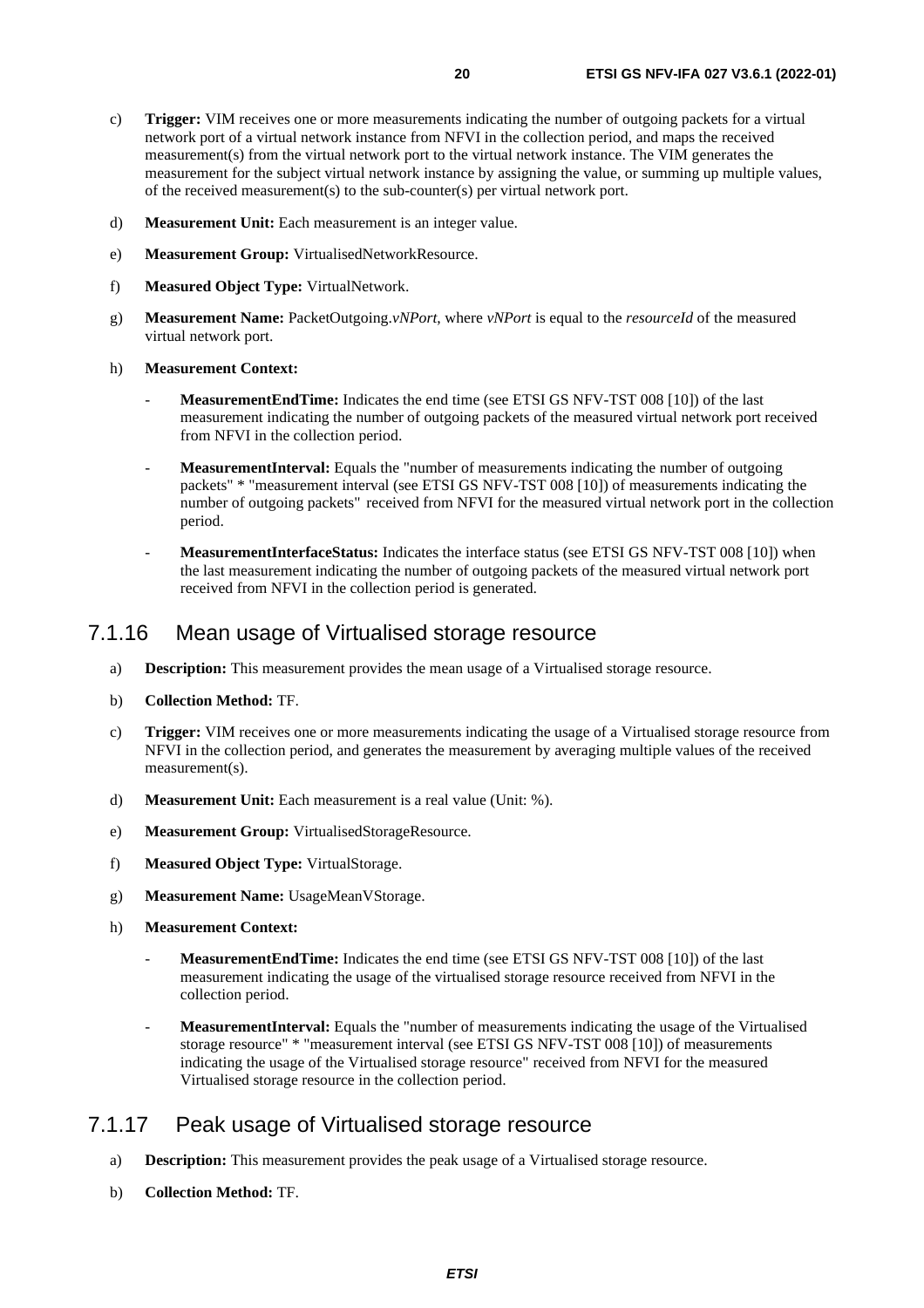- <span id="page-20-0"></span>c) **Trigger:** VIM receives one or more measurements indicating the usage of a Virtualised storage resource from NFVI in the collection period, and generates the measurement by taking the maximum of multiple values of the received measurement(s).
- d) **Measurement Unit:** Each measurement is a real value (Unit: %).
- e) **Measurement Group:** VirtualisedStorageResource.
- f) **Measured Object Type:** VirtualStorage.
- g) **Measurement Name:** UsagePeakVStorage.
- h) **Measurement Context:**
	- **MeasurementEndTime:** Indicates the end time (see ETSI GS NFV-TST 008 [\[10](#page-5-0)]) of the measurement indicating the usage of the virtualised storage resource received from NFVI in the collection period.
	- **MeasurementInterval:** Equals the "number of measurements indicating the usage of the Virtualised storage resource" \* "measurement interval (see ETSI GS NFV-TST 008 [\[10](#page-5-0)]) of measurements indicating the usage of the Virtualised storage resource" received from NFVI for the measured Virtualised storage resource in the collection period.

### 7.2 Performance measurements produced by VNFM

### 7.2.1 Introduction

The performance measurements defined in this clause 7.2 are applicable to the following reference points:

- Ve-Vnfm-em.
- Or-Vnfm, with the exceptions that measurements do not apply which are related to aspects internal to the VNF instance, as follows:
	- the measured object type "VNFC" does not apply to this reference point;
	- the measured object type "VnfIntCp" do not apply to this reference point, unless the measured connection point is related to an externally-manged internal virtual link.

### 7.2.2 Mean virtual CPU usage of VNF/VNFC instance

- a) **Description:** This measurement provides the mean virtual CPU usage of the underlying Virtual Compute instance(s), related to a VNF instance, or to a VNFC instance in a VNF instance. This measurement is split into sub-counters per Virtual Compute instance.
- b) **Collection Method:** OM.
- c) **Trigger:** VNFM receives one or more VCpuUsageMean measurement(s) (see clause 7.1.2) for the *VirtualCompute* instance(s) from the VIM in the collection period, and maps the received VCpuUsageMean measurement(s) from the *VirtualCompute* instance to the VNF instance, or the combination of VNF instance and VNFC instance. The VNFM generates the measurement for the subject VNF/VNFC instance by assigning the value or averaging multiple values of the received VCpuUsageMean measurement(s) to the sub-counter(s) per *VirtualCompute* instance.
- d) **Measurement Unit:** Each measurement is a real value (Unit: %).
- e) **Measurement Group:** VirtualisedComputeResource.
- f) **Measured Object Type:** VNF, VNFC.
- g) **Measurement Name:** VCpuUsageMeanVnf.vComputeId, where *vComputeId* is equal to the *objectInstanceId* of the measured object of the mapped measurement.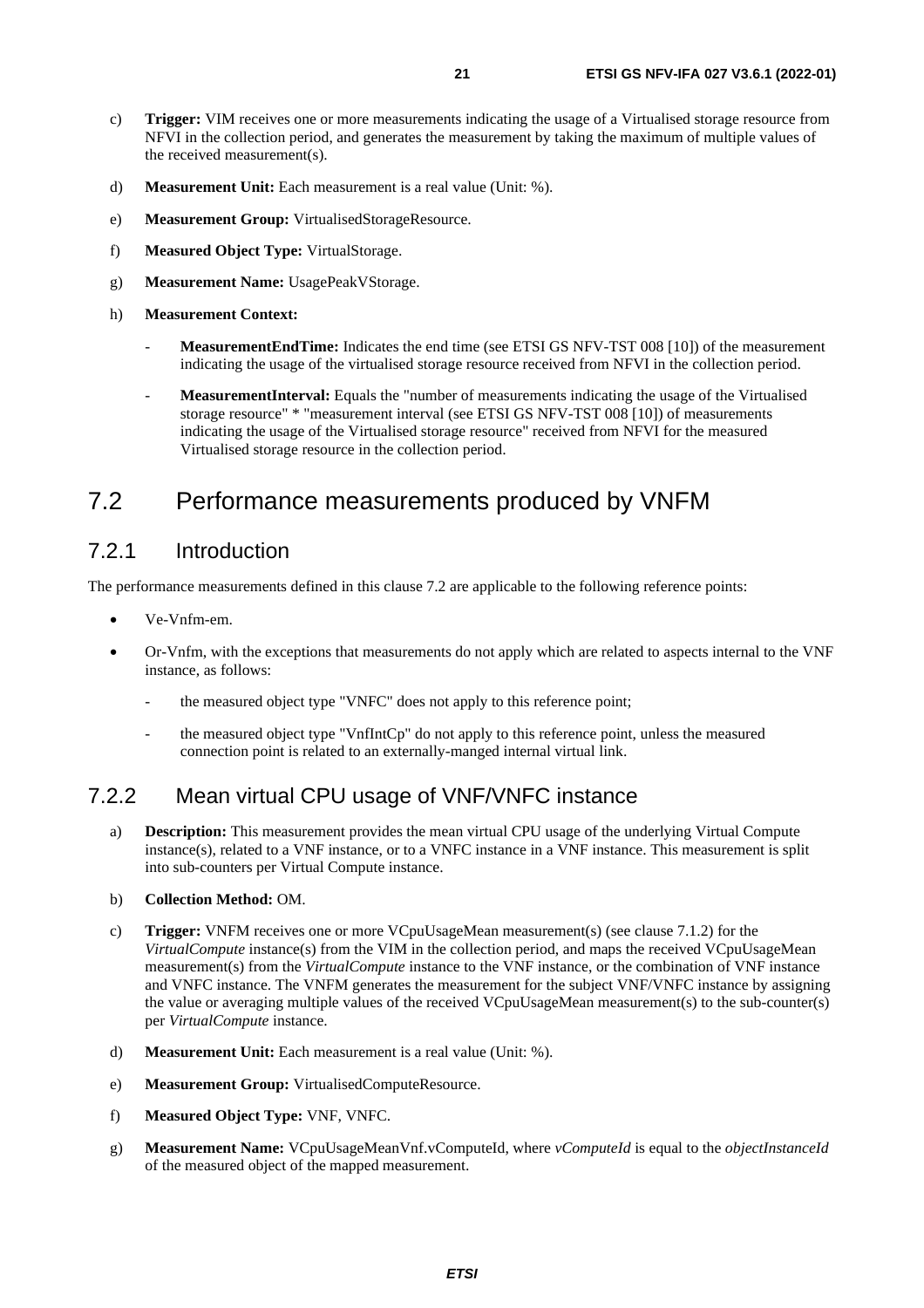<span id="page-21-0"></span>h) **Measurement Context:**

- MeasurementEndTime: Indicates the end time (see ETSI GS NFV-TST 008 [\[10](#page-5-0)]) of the last VCpuUsageMean measurement received from NFVI for the measured Virtualised compute resource in the collection period.
- **TickInterval:** Indicates the tick interval (see ETSI GS NFV-TST 008 [\[10\]](#page-5-0)) of the last VCpuUsageMean measurement received from NFVI for the measured Virtualised compute resource in the collection period.
- **MeasurementInterval:** Equals the "number of VCpuUsageMean measurements" \* "measurement interval (see ETSI GS NFV-TST 008 [\[10](#page-5-0)]) of the VCpuUsageMean measurements" received from NFVI for the measured Virtualised compute resource in the collection period.
- **ExecutionContext:** Indicates the execution context (see ETSI GS NFV-TST 008 [\[10](#page-5-0)]) of the VCpuUsageMean measurements received from NFVI for the measured Virtualised compute resource in the collection period. When a single "non-Idle" VCPU Utilization is required, the sum of the utilization of all the non-Idle execution contexts should be reported as the "active" execution context.

#### 7.2.3 Peak virtual CPU usage of VNF/VNFC instance

- a) **Description:** This measurement provides the peak virtual CPU usage of the underlying Virtual Compute instance(s) related to a VNF instance or to a VNFC instance in a VNF instance. This measurement is split into sub-counters per Virtual Compute instance.
- b) **Collection Method:** OM.
- c) **Trigger:** VNFM receives one or more VCpuUsagePeak measurement(s) (see clause 7.1.3) for the *VirtualCompute* instance(s) from the VIM in the collection period, and maps the received VCpuUsagePeak measurement(s) from the *VirtualCompute* instance to the VNF instance, or the combination of VNF instance and VNFC instance. The VNFM generates the measurement for the subject VNF/VNFC instance by assigning the value, or taking the maximum of multiple values of the received VCpuUsagePeak measurement(s) to the sub-counter(s) per *VirtualCompute* instance.
- d) **Measurement Unit:** Each measurement is a real value (Unit: %).
- e) **Measurement Group:** VirtualisedComputeResource.
- f) **Measured Object Type:** VNF, VNFC.
- g) **Measurement Name:** VCpuUsagePeakVnf.*vComputeId*, where *vComputeId* is equal to the *objectInstanceId* of the measured object of the mapped measurement.
- h) **Measurement Context:**
	- **MeasurementEndTime:** Indicates the end time (see ETSI GS NFV-TST 008 [\[10](#page-5-0)]) of the last VCpuUsageMean measurement received from NFVI for the measured Virtualised compute resource in the collection period.
	- TickInterval: Indicates the tick interval (see ETSI GS NFV-TST 008 [\[10\]](#page-5-0)) of the VCpuUsageMean measurement with peak value received from NFVI for the measured Virtualised compute resource in the collection period.
	- **MeasurementInterval:** Equals the "number of VCpuUsageMean measurements" \* "measurement interval (see ETSI GS NFV-TST 008 [\[10](#page-5-0)]) of the VCpuUsageMean measurements" received from NFVI for the measured Virtualised compute resource in the collection period.
	- ExecutionContext: Indicates the execution context (see ETSI GS NFV-TST 008 [\[10](#page-5-0)]) of the VCpuUsageMean measurements received from NFVI for the measured Virtualised compute resource in the collection period. When a single "non-Idle" VCPU Utilization is required, the sum of the utilization of all the non-Idle execution contexts should be reported as the "active" execution context.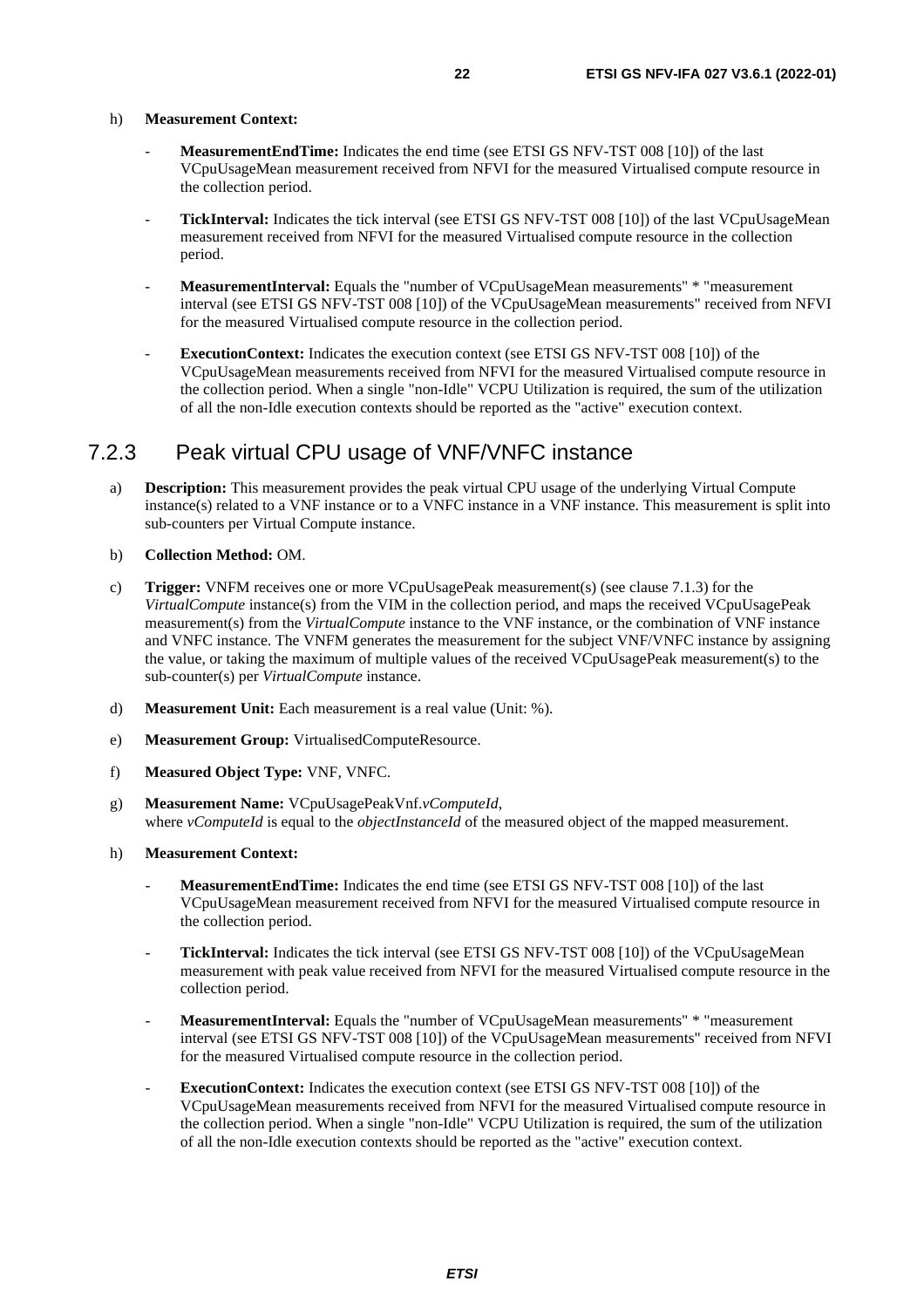#### <span id="page-22-0"></span>7.2.4 Mean memory usage of VNF/VNFC instance

a) **Description:** This measurement provides the mean memory usage of the underlying Virtual Compute instance(s) related to a VNF instance or to a VNFC instance in a VNF instance. This measurement is split into sub-counters per Virtual Compute instance.

#### b) **Collection Method:** OM.

- c) **Trigger:** VNFM receives one or more VMemoryUsageMean measurement(s) (see clause 7.1.4) for the *VirtualCompute* instance(s) from the VIM in the collection period, and maps the received VMemoryUsageMean measurement(s) from the *VirtualCompute* instance to the VNF instance, or the combination of VNF instance and VNFC instance. The VNFM generates the measurement for the subject VNF/VNFC instance by assigning the value or averaging the multiple values of the received VMemoryUsageMean measurement(s) to the sub-counter(s) per *VirtualCompute* instance.
- d) **Measurement Unit:** Each measurement is a real value (Unit: %).
- e) **Measurement Group:** VirtualisedComputeResource.
- f) **Measured Object Type:** VNF, VNFC.
- g) **Measurement Name:** VMemoryUsageMeanVnf.*vComputeId*, where *vComputeId* is equal to the *objectInstanceId* of the measured object of the mapped measurement.
- h) **Measurement Context:**
	- **MeasurementEndTime:** Indicates the end time (see ETSI GS NFV-TST 008 [\[10](#page-5-0)]) of the last VMemoryUsageMean measurement received from NFVI for the measured Virtualised compute resource in the collection period.
	- **MeasurementInterval:** Equals the "number of VMemoryUsageMean measurements" \* "measurement interval (see ETSI GS NFV-TST 008 [\[10](#page-5-0)]) of the VMemoryUsageMean measurements" received from NFVI for the measured Virtualised compute resource in the collection period.
	- **MeasurementSystemRam:** Indicates the system RAM (see ETSI GS NFV-TST 008 [[10\]](#page-5-0)) of the measured Virtualised compute resource.
	- **MeasurementSystemSwapSpace:** Indicates the system SWAP space (see ETSI GS NFV-TST 008 [\[10](#page-5-0)]) of the measured Virtualised compute resource.

#### 7.2.5 Peak memory usage of VNF/VNFC instance

- a) **Description:** This measurement provides the peak memory usage of the underlying Virtual Compute instance(s) related to a VNF instance or to a VNFC instance in a VNF instance. This measurement is split into sub-counters per Virtual Compute instance.
- b) **Collection Method:** OM.
- c) **Trigger:** VNFM receives one or more VMemoryUsagePeak measurement(s) (see clause 7.1.5) for the *VirtualCompute* instance(s) from the VIM in the collection period, and maps the received VMemoryUsagePeak measurement(s) from the *VirtualCompute* instance to the VNF instance, or the combination of VNF instance and VNFC instance. The VNFM generates the measurement for the subject VNF/VNFC instance by assigning the value or taking the maximum of multiple values of the received VMemoryUsagePeak measurement(s) to the sub-counter(s) per *VirtualCompute* instance.
- d) **Measurement Unit:** Each measurement is a real value (Unit: %).
- e) **Measurement Group:** VirtualisedComputeResource.
- f) **Measured Object Type:** VNF, VNFC.
- g) **Measurement Name:** VMemoryUsagePeakVnf.*vComputeId*, where *vComputeId* is equal to the *objectInstanceId* of the measured object of the mapped measurement.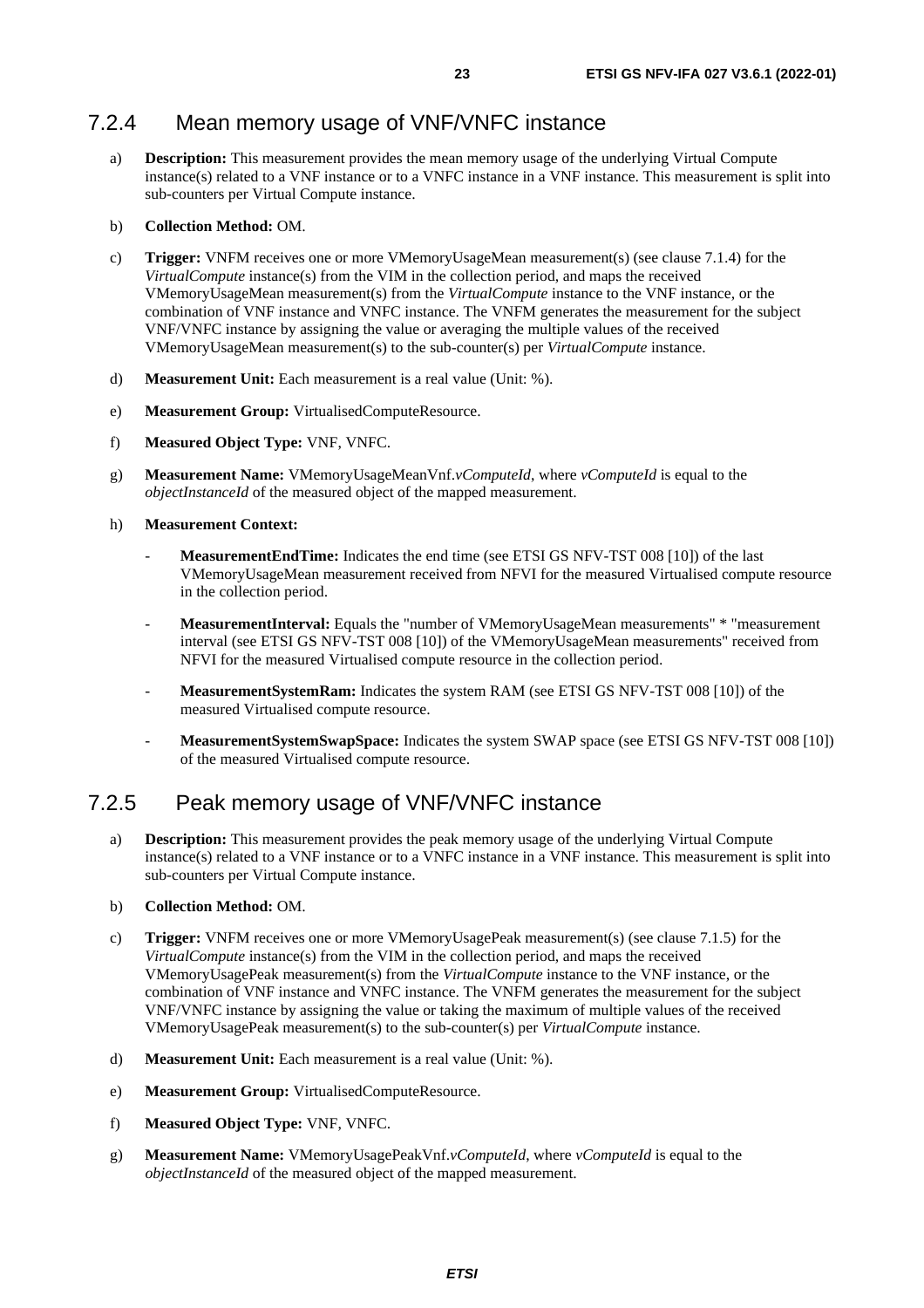<span id="page-23-0"></span>h) **Measurement Context:**

- **MeasurementEndTime:** Indicates the end time (see ETSI GS NFV-TST 008 [\[10](#page-5-0)]) of the VMemoryUsageMean measurement with peak value received from NFVI for the measured Virtualised compute resource in the collection period.
- **MeasurementInterval:** Equals the "number of VMemoryUsageMean measurements" \* "measurement interval (see ETSI GS NFV-TST 008 [\[10](#page-5-0)]) of the VMemoryUsageMean measurements" received from NFVI for the measured Virtualised compute resource in the collection period.
- **MeasurementSystemRam:** Indicates the system RAM (see ETSI GS NFV-TST 008 [[10\]](#page-5-0)) of the measured Virtualised compute resource.
- **MeasurementSystemSwapSpace:** Indicates the system SWAP space (see ETSI GS NFV-TST 008 [\[10](#page-5-0)]) of the measured Virtualised compute resource.

#### 7.2.6 Mean disk usage of VNF/VNFC instance

a) **Description:** This measurement provides the mean disk usage of the underlying Virtual Compute instance related to a VNF instance or to a VNFC instance in a VNF instance. This measurement is split into sub-counters per Virtual Compute instance.

#### b) **Collection Method:** OM.

- c) **Trigger:** VNFM receives one or more VDiskUsageMean measurement(s) (see clause 7.1.6) for the *VirtualCompute* instance(s) from the VIM in the collection period, and maps the received VDiskUsageMean measurement(s) from the *VirtualCompute* instance to the VNF instance, or the combination of VNF instance and VNFC instance. The VNFM generates the measurement for the subject VNF/VNFC instance by assigning the value, or averaging the multiple values of the received VDiskUsageMean measurement(s) to the subcounter(s) per *VirtualCompute* instance.
- d) **Measurement Unit:** Each measurement is a real value (Unit: %).
- e) **Measurement Group:** VirtualisedComputeResource.
- f) **Measured Object Type:** VNF, VNFC.
- g) **Measurement Name:** VDiskUsageMeanVnf.*vComputeId*, where *vComputeId* is equal to the *objectInstanceId* of the measured object of the mapped measurement.
- h) **Measurement Context:**
	- **MeasurementEndTime:** Indicates the end time (see ETSI GS NFV-TST 008 [\[10](#page-5-0)]) of the last VDiskUsageMean measurement received from NFVI for the measured Virtualised compute resource in the collection period.
	- **MeasurementInterval:** Equals the "number of VDiskUsageMean measurements" \* "measurement interval (see ETSI GS NFV-TST 008 [\[10](#page-5-0)]) of the VDiskUsageMean measurements" received from NFVI for the measured Virtualised compute resource in the collection period.

#### 7.2.7 Peak disk usage of VNF/VNFC instance

a) **Description:** This measurement provides the peak disk usage of the underlying Virtual Compute instances related to a VNF instance or to a VNFC instance in a VNF instance. This measurement is split into sub-counters per Virtual Compute instance.

#### b) **Collection Method:** OM.

c) **Trigger:** VNFM receives one or more VDiskUsagePeak measurement(s) (see clause 7.1.7) for the *VirtualCompute* instance(s) from the VIM in the collection period, and maps the received VDiskUsagePeak measurement(s) from the *VirtualCompute* instance to the VNF instance, or the combination of VNF instance and VNFC instance. The VNFM generates the measurement for the subject VNF/VNFC instance by assigning the value or taking the maximum of multiple values of the received VDiskUsagePeak measurement(s) to the sub-counter(s) per *VirtualCompute* instance.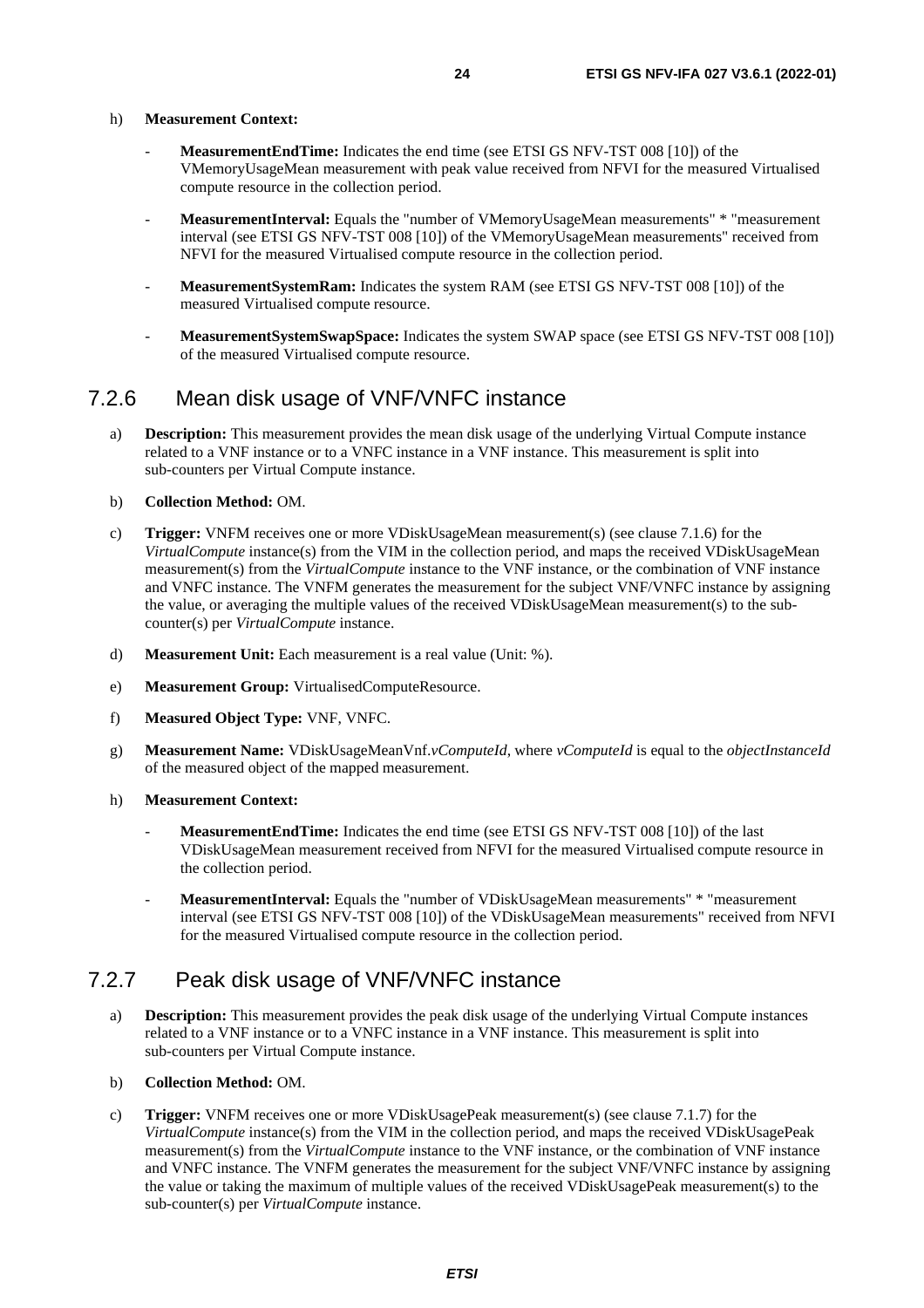- <span id="page-24-0"></span>d) **Measurement Unit:** Each measurement is a real value (Unit: %).
- e) **Measurement Group:** VirtualisedComputeResource.
- f) **Measured Object Type:** VNF, VNFC.
- g) **Measurement Name:** VDiskUsagePeakVnf.*vComputeId*, where *vComputeId* is equal to the *objectInstanceId* of the measured object of the mapped measurement.

#### h) **Measurement Context:**

- **MeasurementEndTime:** Indicates the end time (see ETSI GS NFV-TST 008 [\[10](#page-5-0)]) of the VDiskUsageMean measurement with peak value received from NFVI for the measured Virtualised compute resource in the collection period.
- **MeasurementInterval:** Equals the "number of VDiskUsageMean measurements" \* "measurement interval (see ETSI GS NFV-TST 008 [\[10](#page-5-0)]) of the VDiskUsageMean measurements" received from NFVI for the measured Virtualised compute resource in the collection period.

#### 7.2.8 Number of incoming bytes of VNF internal CP

- a) **Description:** This measurement provides the number of bytes received by a VNF internal Connection Point (CP).
- b) **Collection Method:** OM.
- c) **Trigger:** VNFM receives one or more VNetByteIncoming.*vNetItfId* measurement(s) (see clause 7.1.8) for the Virtual Compute instance(s) from the VIM in the collection period, and maps the received VNetByteIncoming.*vNetItfId* measurement(s) from the Virtual Compute instance to the VNF internal CP instance. The VNFM generates the measurement for the subject VNF internal CP instance by assigning the value, or summing up multiple values, of the mapped VNetByteIncoming.*vNetItfId* subcounter(s).
- d) **Measurement Unit:** Each measurement is an integer value.
- e) **Measurement Group:** VnfInternalCP.
- f) **Measured Object Type:** VnfIntCP.
- g) **Measurement Name:** ByteIncomingVnfIntCp.
- h) **Measurement Context:**
	- **MeasurementEndTime:** Indicates the end time (see ETSI GS NFV-TST 008 [\[10](#page-5-0)]) of the last VNetByteIncoming.*vNetItfId* measurement received from NFVI for the measured CP in the collection period.
	- **MeasurementInterval:** Equals the "number of VNetByteIncoming.*vNetItfId* measurements" \* "measurement interval (see ETSI GS NFV-TST 008 [\[10\]](#page-5-0)) of the VNetByteIncoming.*vNetItfId* measurements" received from NFVI for the measured CP in the collection period.
	- **MeasurementInterfaceStatus:** Indicates the interface status (see ETSI GS NFV-TST 008 [\[10](#page-5-0)]) when the last VNetByteIncoming.*vNetItfId* measurement received from NFVI for the measured CP in the collection period is generated.

#### 7.2.9 Number of outgoing bytes of VNF internal CP

- a) **Description:** This measurement provides the number of bytes transmitted by a VNF internal CP.
- b) **Collection Method:** OM.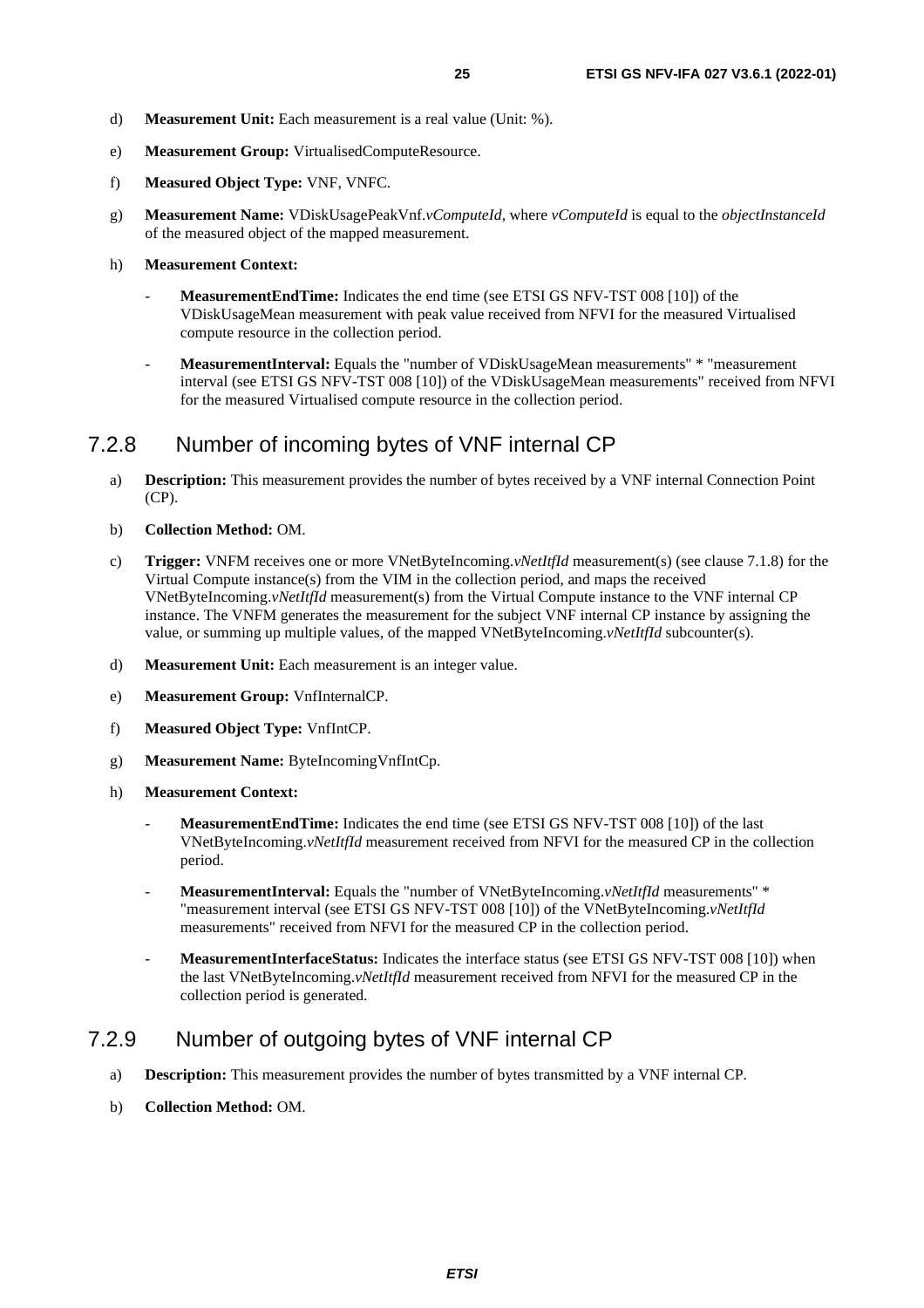- <span id="page-25-0"></span>c) **Trigger:** VNFM receives one or more VNetByteOutgoing.*vNetItfId* measurement(s) (see clause 7.1.9) for the Virtual Compute instances from the VIM in the collection period, and maps the received VNetByteOutgoing.*vNetItfId* measurement(s) from the Virtual Compute instance to the VNF internal CP instance. The VNFM generates the measurement for the subject VNF internal CP instance by mapping the value of *vNetItfId* to the CP of the VNFC instance, and assigning the value, or summing up multiple values, of the mapped VNetByteOutgoing.*vNetItfId* subcounter(s).
- d) **Measurement Unit:** Each measurement is an integer value.
- e) **Measurement Group:** VnfInternalCP.
- f) **Measured Object Type:** VnfIntCP.
- g) **Measurement Name:** ByteOutgoingVnfIntCp.
- h) **Measurement Context:**
	- MeasurementEndTime: Indicates the end time (see ETSI GS NFV-TST 008 [\[10](#page-5-0)]) of the last VNetByteOutgoing.*vNetItfId* measurement received from NFVI for the measured CP in the collection period.
	- **MeasurementInterval:** Equals the "number of VNetByteOutgoing.*vNetItfId* measurements" \* "measurement interval (see ETSI GS NFV-TST 008 [\[10](#page-5-0)]) of the VNetByteOutgoing.*vNetItfId* measurements" received from NFVI for the measured CP in the collection period.
	- **MeasurementInterfaceStatus:** Indicates the interface status (see ETSI GS NFV-TST 008 [\[10](#page-5-0)]) when the last VNetByteOutgoing.*vNetItfId* measurement received from NFVI for the measured CP in the collection period is generated.

#### 7.2.10 Number of incoming packets of VNF internal CP

- a) **Description:** This measurement provides the number of packets received by a VNF internal CP.
- b) **Collection Method:** OM.
- c) **Trigger:** VNFM receives one or more VNetPacketIncoming.*vNetItfId* measurement(s) (see clause 7.1.10) for the Virtual Compute instances from the VIM in the collection period, and maps the received VNetPacketIncoming*.vNetItfId* measurement(s) from the Virtual Compute instance to the VNF internal CP instance. The VNFM generates the measurement for the subject VNF internal CP instance by mapping the value of *vNetItfId* to the CP of the VNFC instance, and assigning the value, or summing up multiple values, of the mapped VNetPacketIncoming*.vNetItfId* subcounter(s).
- d) **Measurement Unit:** Each measurement is an integer value.
- e) **Measurement Group:** VnfInternalCP.
- f) **Measured Object Type:** VnfIntCP.
- g) **Measurement Name:** PacketIncomingVnfIntCp.
- h) **Measurement Context:**
	- **MeasurementEndTime:** Indicates the end time (see ETSI GS NFV-TST 008 [\[10](#page-5-0)]) of the last VNetPacketIncoming.*vNetItfId* measurement received from NFVI for the measured CP in the collection period.
	- **MeasurementInterval:** Equals the "number of VNetPacketIncoming.*vNetItfId* measurements" \* "measurement interval (see ETSI GS NFV-TST 008 [[10\]](#page-5-0)) of the VNetPacketIncoming.*vNetItfId* measurements" received from NFVI for the measured CP in the collection period.
	- **MeasurementInterfaceStatus:** Indicates the interface status (see ETSI GS NFV-TST 008 [\[10](#page-5-0)]) when the last VNetPacketIncoming.*vNetItfId* measurement received from NFVI for the measured CP in the collection period is generated.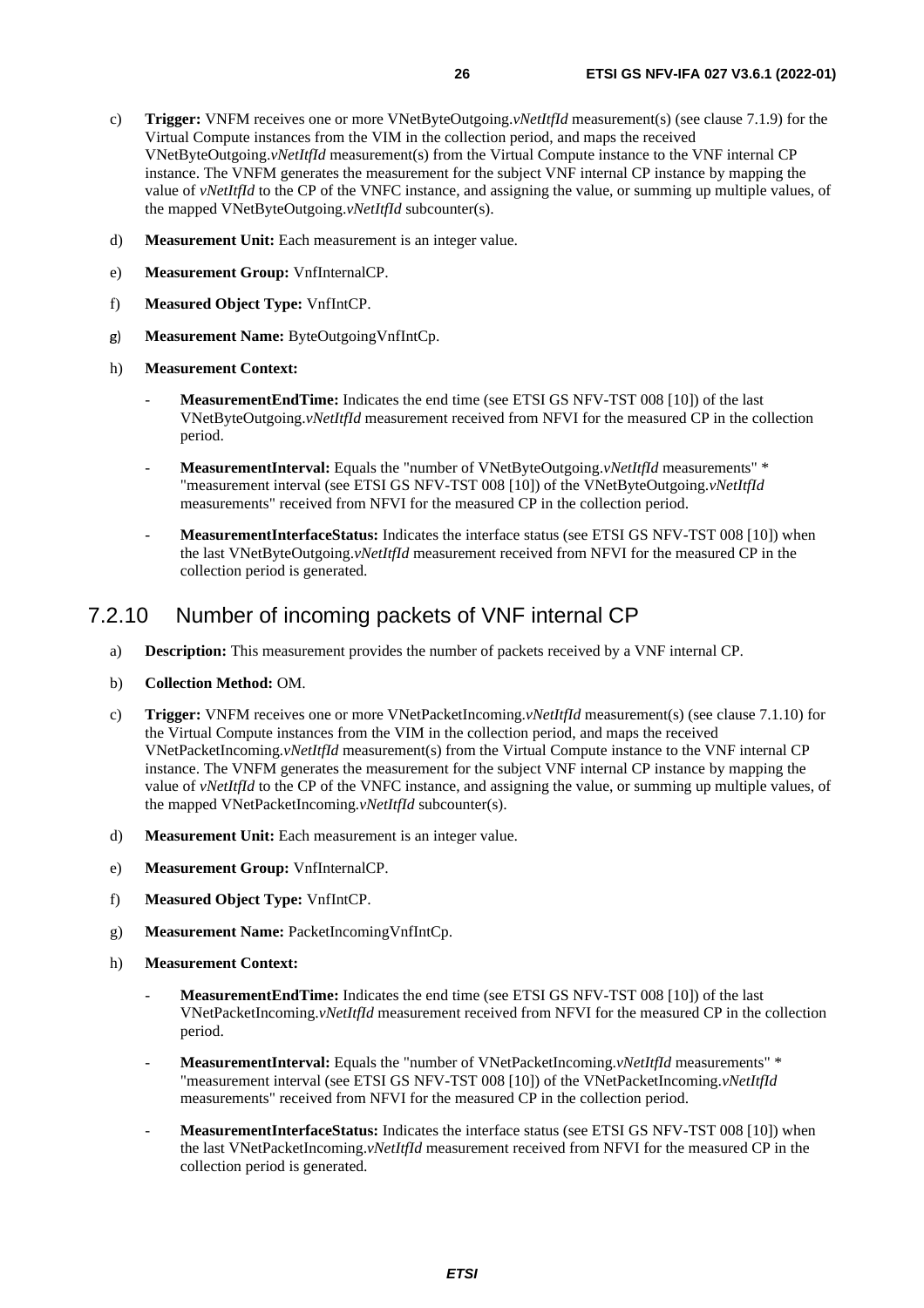### <span id="page-26-0"></span>7.2.11 Number of outgoing packets of VNF internal CP

- a) **Description:** This measurement provides the number of packets transmitted by a VNF internal CP.
- b) **Collection Method:** OM.
- c) **Trigger:** VNFM receives one or more VNetPacketOutgoing.*vNetItfId* measurement(s) (see clause 7.1.11) for the Virtual Compute instances from the VIM in the collection period, and maps the received VNetPacketOutgoing*.vNetItfId* measurement(s) from the Virtual Compute instance to the VNF internal CP instance. The VNFM generates the measurement for the subject VNF internal CP instance by mapping the value of *vNetItfId* to the CP of the VNFC instance, and assigning the value, or summing up multiple values, of the mapped VNetPacketOutgoing.*vNetItfId* subcounter(s).
- d) **Measurement Unit:** Each measurement is an integer value.
- e) **Measurement Group:** VnfInternalCP.
- f) **Measured Object Type:** VnfIntCP.
- g) **Measurement Name:** PacketOutgoingVnfIntCp.
- h) **Measurement Context:**
	- **MeasurementEndTime:** Indicates the end time (see ETSI GS NFV-TST 008 [\[10](#page-5-0)]) of the last VNetPacketOutgoing.*vNetItfId* measurement received from NFVI for the measured CP in the collection period.
	- **MeasurementInterval:** Equals the "number of VNetPacketOutgoing.*vNetItfId* measurements" \* "measurement interval (see ETSI GS NFV-TST 008 [\[10\]](#page-5-0)) of the VNetPacketOutgoing.*vNetItfId* measurements" received from NFVI for the measured CP in the collection period.
	- **MeasurementInterfaceStatus:** Indicates the interface status (see ETSI GS NFV-TST 008 [\[10](#page-5-0)]) when the last VNetPacketOutgoing.*vNetItfId* measurement received from NFVI for the measured CP in the collection period is generated.

#### 7.2.12 Number of incoming bytes of VNF external CP

- a) **Description:** This measurement provides the number of incoming bytes received by a VNF external CP.
- b) **Collection Method:** OM.
- c) **Trigger:**
	- The measurement is triggered based on the mapping of the measured VNF external CP (see clause 7.1.3) of ETSI GS NFV-IFA 011 [\[4\]](#page-5-0)).
	- In case the VNF external CP is mapped to a VNF internal CP:
		- The VNFM generates the measurement by mapping the performance measurement VNetByteIncomingVnf.*vnfcInstanceId.cpId* (as defined in clause 7.2.8) from VNF internal CP to VNF external CP.
	- In case the VNF external CP is mapped to an internal VL:
		- The VNFM receives one or more ByteIncoming.*vNPort* measurement(s) (see clause 7.1.12) for the virtual network port(s) from VIM in the collection period, and maps the received ByteIncoming.*vNPort* subcounter(s) from the virtual network port firstly to the VNF internal VL and then to the VNF external CP (see note). The VNFM generates the measurement for the subject VNF external CP by assigning the value, or summing up multiple values, of the mapped ByteIncoming.*vNPort* subcounter(s).
- NOTE: The mapping between VNF internal VL and VNF external CP has dependency on the connectivity modelling between them. The exact mapping is out of scope of the present document.
- d) **Measurement Unit:** Each measurement is an integer value.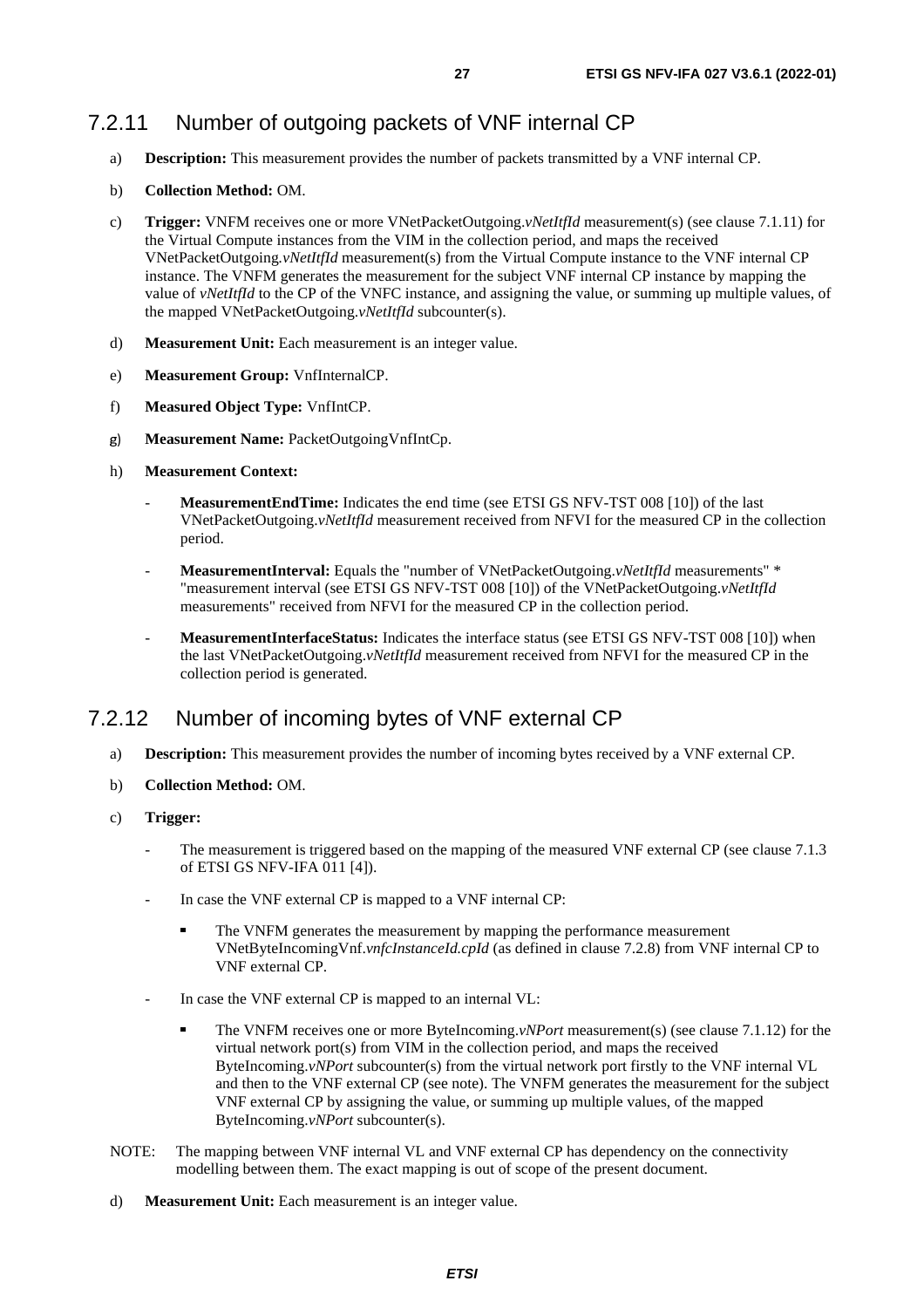- <span id="page-27-0"></span>e) **Measurement Group:** VnfExternalCP.
- f) **Measured Object Type:** VnfExtCP.
- g) **Measurement Name:** ByteIncomingVnfExtCp.
- h) **Measurement Context:**
	- MeasurementEndTime: Indicates the end time (see ETSI GS NFV-TST 008 [\[10](#page-5-0)]) of the last VNetByteIncoming.*vNetItfId* or ByteIncoming.*vNPort* measurement received from NFVI for the measured CP in the collection period.
	- **MeasurementInterval:** Equals the "number of VNetByteIncoming.*vNetItfId* measurements" \* "measurement interval (see ETSI GS NFV-TST 008 [\[10\]](#page-5-0)) of the VNetByteIncoming.*vNetItfId* measurements" received from NFVI for the measured CP in the collection period, or the "number of ByteIncoming.*vNPort* measurements" \* "measurement interval (see ETSI GS NFV-TST 008 [\[10\]](#page-5-0)) of the ByteIncoming.*vNPort* measurements" received from NFVI for the measured CP in the collection period.
	- **MeasurementInterfaceStatus:** Indicates the interface status (see ETSI GS NFV-TST 008 [\[10](#page-5-0)]) when the last VNetByteIncoming.*vNetItfId* or ByteIncoming.*vNPort* measurement received from NFVI for the measured CP in the collection period is generated.

### 7.2.13 Number of outgoing bytes of VNF external CP

- a) **Description:** This measurement provides the number of outgoing bytes transmitted by a VNF external CP.
- b) **Collection Method:** OM.
- c) **Trigger:**
	- The measurement is triggered based on the mapping of the measured VNF external CP (see clause 7.1.3 of ETSI GS NFV-IFA 011 [\[4\]](#page-5-0)).
	- In case the VNF external CP is mapped to a VNF internal CP:
		- The VNFM generates the measurement by mapping the performance measurement VNetByteOutgoingVnf.*vnfcInstanceId.cpId* (as defined in clause 7.2.9) from VNF internal CP to VNF external CP.
	- In case the VNF external CP is mapped to an internal VL:
		- The VNFM receives one or more ByteOutgoing.*vNPort* measurement(s) (see clause 7.1.13) for the virtual network port(s) from VIM in the collection period, and maps the received ByteOutgoing.*vNPort* subcounter(s) from the virtual network port firstly to the VNF internal VL and then to the VNF external CP (see note). The VNFM generates the measurement for the subject VNF external CP by assigning the value, or summing up multiple values, of the mapped ByteOutgoing.*vNPort* subcounter(s).
- NOTE: The mapping between VNF internal VL and VNF external CP has dependency on the connectivity modelling between them. The exact mapping is out of scope of the present document.
- d) **Measurement Unit:** Each measurement is an integer value.
- e) **Measurement Group:** VnfExternalCP.
- f) **Measured Object Type:** VnfExtCP.
- g) **Measurement Name:** ByteOutgoingVnfExtCp.
- h) **Measurement Context:**
	- **MeasurementEndTime:** Indicates the end time (see ETSI GS NFV-TST 008 [\[10](#page-5-0)]) of the last VNetByteOutgoing.*vNetItfId* or ByteOutgoing.*vNPort* measurement received from NFVI for the measured CP in the collection period.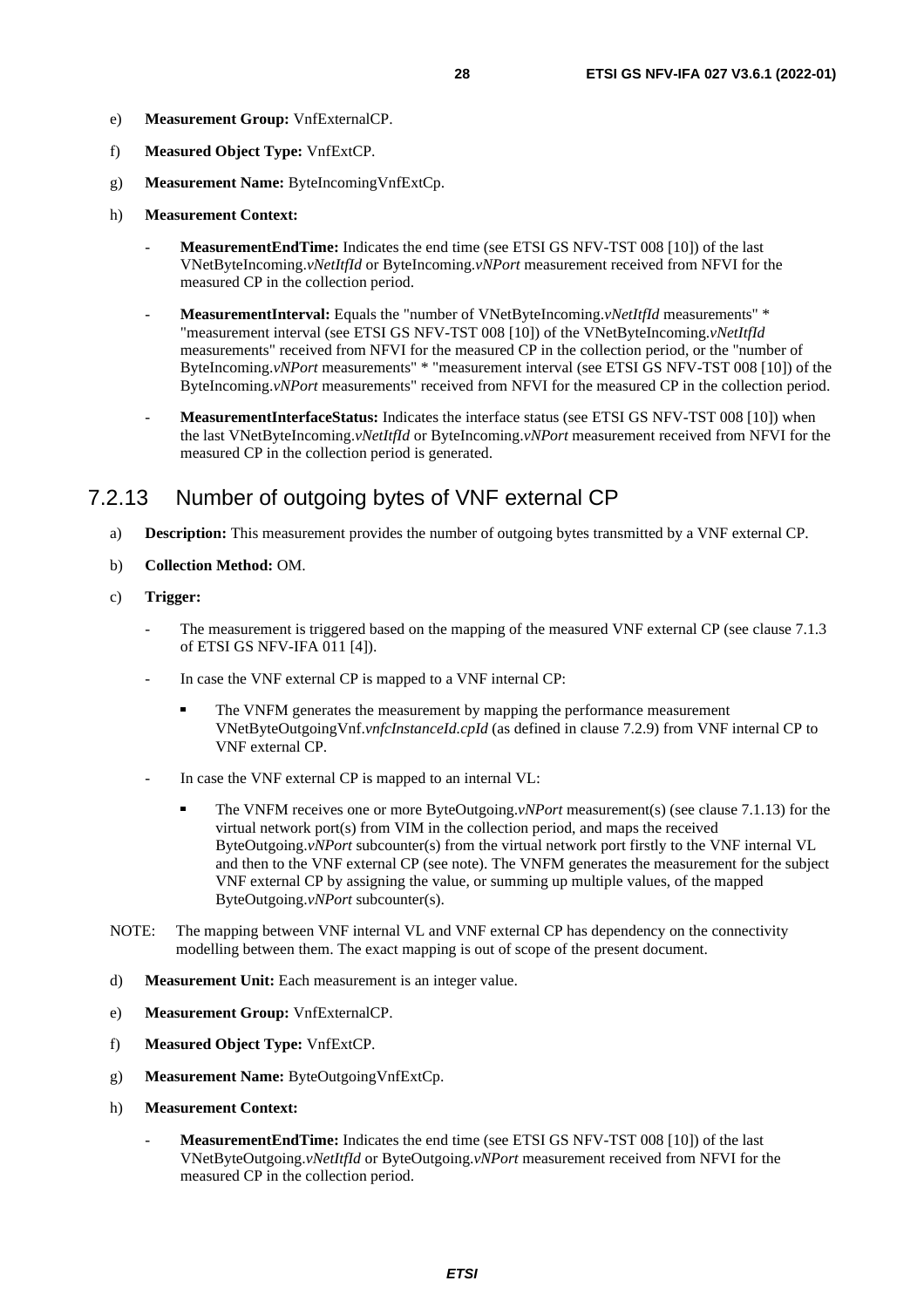- <span id="page-28-0"></span>- **MeasurementInterval:** Equals the "number of VNetByteOutgoing.*vNetItfId* measurements" \* "measurement interval (see ETSI GS NFV-TST 008 [\[10](#page-5-0)]) of the VNetByteOutgoing.*vNetItfId* measurements" received from NFVI for the measured CP in the collection period, or the "number of ByteOutgoing.*vNPort* measurements" \* "measurement interval (see ETSI GS NFV-TST 008 [[10\]](#page-5-0)) of the ByteOutgoing.*vNPort* measurements" received from NFVI for the measured CP in the collection period.
- **MeasurementInterfaceStatus:** Indicates the interface status (see ETSI GS NFV-TST 008 [\[10](#page-5-0)]) when the last VNetByteOutgoing.*vNetItfId* or ByteOutgoing.*vNPort* measurement received from NFVI for the measured CP in the collection period is generated.

### 7.2.14 Number of incoming packets of VNF external CP

- a) **Description:** This measurement provides the number of incoming packets received by a VNF external CP.
- b) **Collection Method:** OM.
- c) **Trigger:**
	- The measurement is triggered based on the mapping of the measured VNF external CP (see clause 7.1.3) of ETSI GS NFV-IFA 011 [\[4\]](#page-5-0)).
	- In case the VNF external CP is mapped to a VNF internal CP:
		- The VNFM generates the measurement by mapping the performance measurement VNetPacketIncomingVnf.*vnfcInstanceId.cpId* (as defined in clause 7.2.10) from VNF internal CP to VNF external CP.
	- In case the VNF external CP is mapped to an internal VL:
		- The VNFM receives one or more PacketIncoming.*vNPort* measurement(s) (see clause 7.1.14) from for the virtual network port(s) VIM in the collection period, and maps the received PacketIncoming.*vNPort* subcounter(s) from the virtual network port firstly to the VNF internal VL and then to the VNF external CP (see note). The VNFM generates the measurement for the subject VNF external CP by assigning the value, or summing up multiple values, of the mapped PacketIncoming.*vNPort* subcounter(s).
- NOTE: The mapping between VNF internal VL and VNF external CP has dependency on the connectivity modelling between them. The exact mapping is out of scope of the present document.
- d) **Measurement Unit:** Each measurement is an integer value.
- e) **Measurement Group:** VnfExternalCP.
- f) **Measured Object Type:** VnfExtCP.
- g) **Measurement Name:** PacketIncomingVnfExtCp.
- h) **Measurement Context:**
	- **MeasurementEndTime:** Indicates the end time (see ETSI GS NFV-TST 008 [\[10](#page-5-0)]) of the last VNetPacketIncoming.*vNetItfId* or PacketIncoming.*vNPort* measurement received from NFVI for the measured CP in the collection period.
	- **MeasurementInterval:** Equals the "number of VNetPacketIncoming.*vNetItfId* measurements" \* "measurement interval (see ETSI GS NFV-TST 008 [[10\]](#page-5-0)) of the VNetPacketIncoming.*vNetItfId* measurements" received from NFVI for the measured CP in the collection period, or the "number of PacketIncoming.*vNPort* measurements" \* "measurement interval (see ETSI GS NFV-TST 008 [\[10](#page-5-0)]) of the PacketIncoming.*vNPort* measurements" received from NFVI for the measured CP in the collection period.
	- **MeasurementInterfaceStatus:** Indicates the interface status (see ETSI GS NFV-TST 008 [\[10](#page-5-0)]) when the last VNetPacketIncoming.*vNetItfId* or PacketIncoming.*vNPort* measurement received from NFVI for the measured CP in the collection period is generated.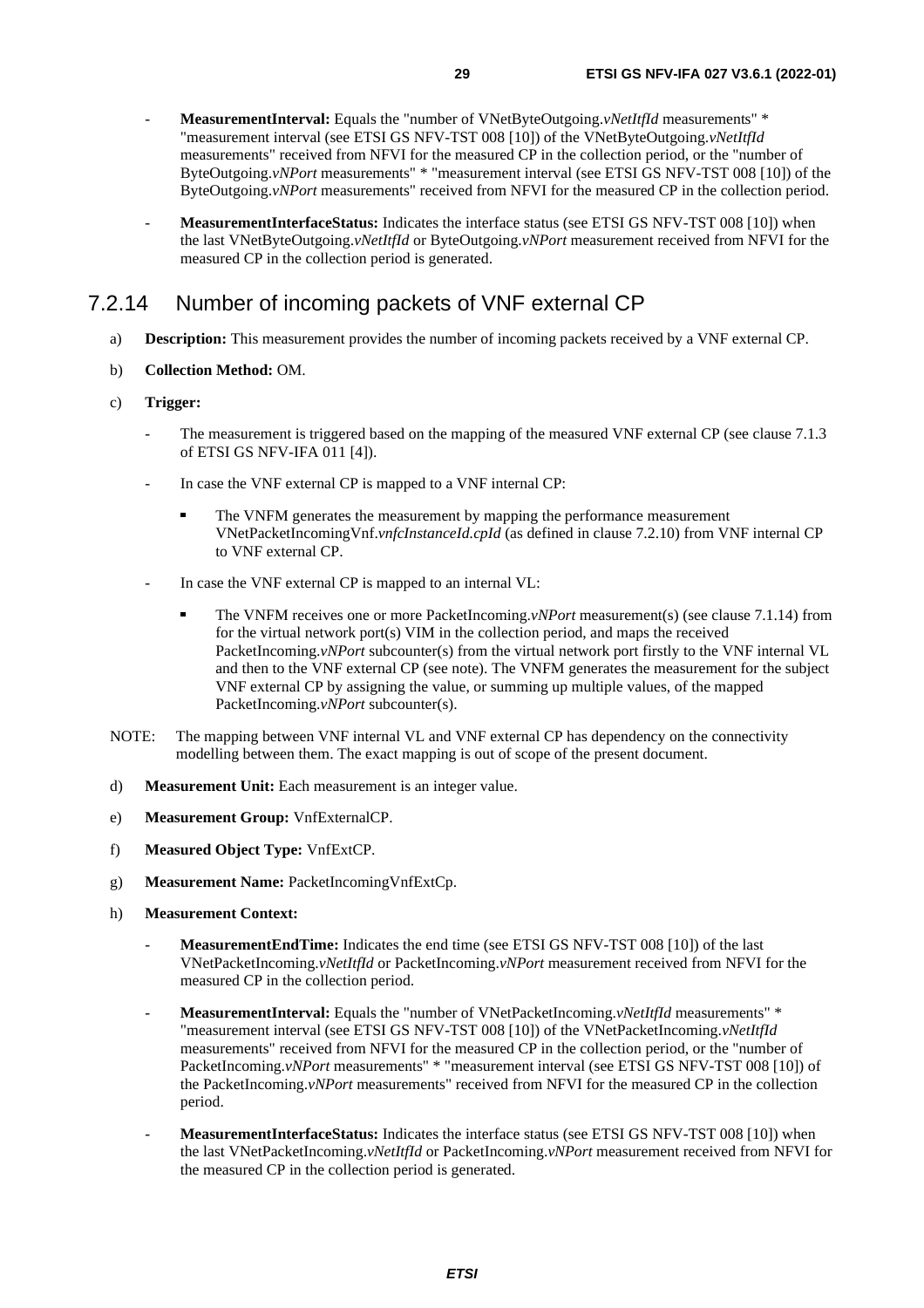- <span id="page-29-0"></span>a) **Description:** This measurement provides the number of outgoing packets transmitted by a VNF external CP.
- b) **Collection Method:** OM.
- c) **Trigger:**
	- The measurement is triggered based on the mapping of the measured VNF external CP (see clause 7.1.3) of ETSI GS NFV-IFA 011 [\[4\]](#page-5-0)).
	- In case the VNF external CP is mapped to a VNF internal CP:
		- The VNFM generates the measurement by mapping the performance measurement<br>VNetPacketOutgoingVnf.*vnfcInstanceId.cpId* (as defined in clause 7.2.11) from VNF internal CP to VNF external CP.
	- In case the VNF external CP is mapped to an internal VL:
		- The VNFM receives one or more PacketOutgoing.*vNPort* measurement(s) (see clause 7.1.15) for the virtual network port(s) from VIM in the collection period, and maps the received PacketOutgoing.*vNPort* subcounter(s) from the virtual network port firstly to the VNF internal VL and then to the VNF external CP (see note). The VNFM generates the measurement for the subject VNF external CP by assigning the value, or summing up multiple values, of the mapped PacketOutgoing.*vNPort* subcounter(s).
- NOTE: The mapping between VNF internal VL and VNF external CP has dependency on the connectivity modelling between them. The exact mapping is out of scope of the present document.
- d) **Measurement Unit:** Each measurement is an integer value.
- e) **Measurement Group:** VnfExternalCP.
- f) **Measured Object Type:** VnfExtCP.
- g) **Measurement Name:** PacketOutgoingVnfExtCp.
- h) **Measurement Context:**
	- **MeasurementEndTime:** Indicates the end time (see ETSI GS NFV-TST 008 [\[10](#page-5-0)]) of the last VNetPacketOutgoing.*vNetItfId* or PacketOutgoing.*vNPort* measurement received from NFVI for the measured CP in the collection period.
	- **MeasurementInterval:** Equals the "number of VNetPacketOutgoing.*vNetItfId* measurements" \* "measurement interval (see ETSI GS NFV-TST 008 [\[10\]](#page-5-0)) of the VNetPacketOutgoing.*vNetItfId* measurements" received from NFVI for the measured CP in the collection period, or the "number of PacketOutgoing.*vNPort* measurements" \* "measurement interval (see ETSI GS NFV-TST 008 [\[10\]](#page-5-0)) of the PacketOutgoing.*vNPort* measurements" received from NFVI for the measured CP in the collection period.
	- **MeasurementInterfaceStatus:** Indicates the interface status (see ETSI GS NFV-TST 008 [\[10](#page-5-0)]) when the last VNetPacketOutgoing.*vNetItfId* or PacketOutgoing.*vNPort* measurement received from NFVI for the measured CP in the collection period is generated.

# 7.3 Performance measurements produced by NFVO

### 7.3.1 Introduction

The performance measurements defined in this clause 7.3 are applicable to the following reference points:

Os-Ma-Nfvo.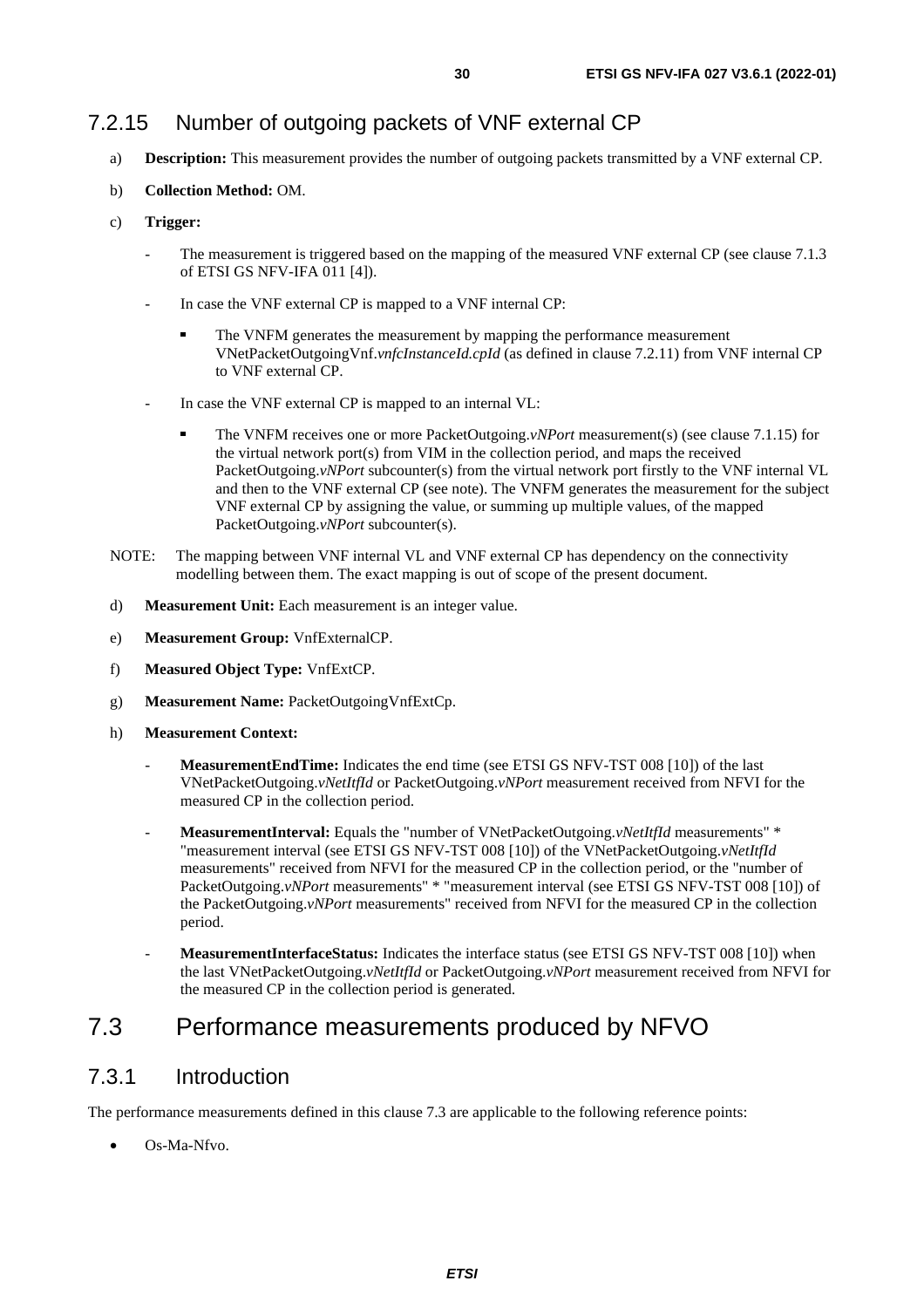### <span id="page-30-0"></span>7.3.2 Number of incoming bytes of SAP

- a) **Description:** This measurement provides the number of incoming bytes received by an SAP of an NS instance.
- b) **Collection Method:** OM.
- c) **Trigger:**
	- The measurement is triggered based on the mapping of the measured SAP.
	- In case the SAP is mapped to a VNF external CP:
		- The NFVO receives one or more ByteIncomingVnfExtCp measurement(s) (see clause 7.2.12) from VNFM in the collection period, and maps the received ByteIncomingVnfExtCp measurement(s) from the VNF external CP to SAP. The NFVO generates the measurement for the subject SAP by assigning the value, or summing up multiple values, of the mapped ByteIncomingVnfExtCp measurement(s).
	- In case the SAP is mapped to an NS VL:
		- The NFVO receives one or more ByteIncoming.*vNPort* measurement(s) (see clause 7.1.12) for the virtual network port(s) from VIM in the collection period, and maps the received ByteIncoming.*vNPort* subcounter(s) from the virtual network port firstly to the NS VL and then to the SAP (see note). The NFVO generates the measurement for the subject SAP by assigning the value, or summing up multiple values, of the mapped ByteIncoming.*vNPort* subcounter(s).
- NOTE: The mapping between NS VL and SAP has dependency on the connectivity modelling between them. The exact mapping is out of scope of the present document.
- d) **Measurement Unit:** Each measurement is an integer value.
- e) **Measurement Group:** ServiceAccessPoint.
- f) **Measured Object Type:** Sap.
- g) **Measurement Name:** ByteIncomingSap.
- h) **Measurement Context:**
	- **MeasurementEndTime:** Indicates the end time (see ETSI GS NFV-TST 008 [\[10](#page-5-0)]) of the last ByteIncomingVnfExtCp or ByteIncoming.*vNPort* measurement received from NFVI for the measured SAP in the collection period.
	- **MeasurementInterval:** Equals the "number of ByteIncomingVnfExtCp measurements" \* "measurement interval (see ETSI GS NFV-TST 008 [\[10](#page-5-0)]) of the ByteIncomingVnfExtCp measurements" received from NFVI for the measured SAP in the collection period, or the "number of ByteIncoming.*vNPort* measurements" \* "measurement interval (see ETSI GS NFV-TST 008 [\[10](#page-5-0)]) of the ByteIncoming.*vNPort* measurements" received from NFVI for the measured SAP in the collection period.
	- **MeasurementInterfaceStatus:** Indicates the interface status (see ETSI GS NFV-TST 008 [\[10](#page-5-0)]) when the last ByteIncomingVnfExtCp or ByteIncoming.*vNPort* measurement received from NFVI for the measured SAP in the collection period is generated.

#### 7.3.3 Number of outgoing bytes of SAP

- a) **Description:** This measurement provides the number of outgoing bytes transmitted by an SAP of an NS instance.
- b) **Collection Method:** OM.
- c) **Trigger:**
	- The measurement is triggered based on the mapping of the measured SAP.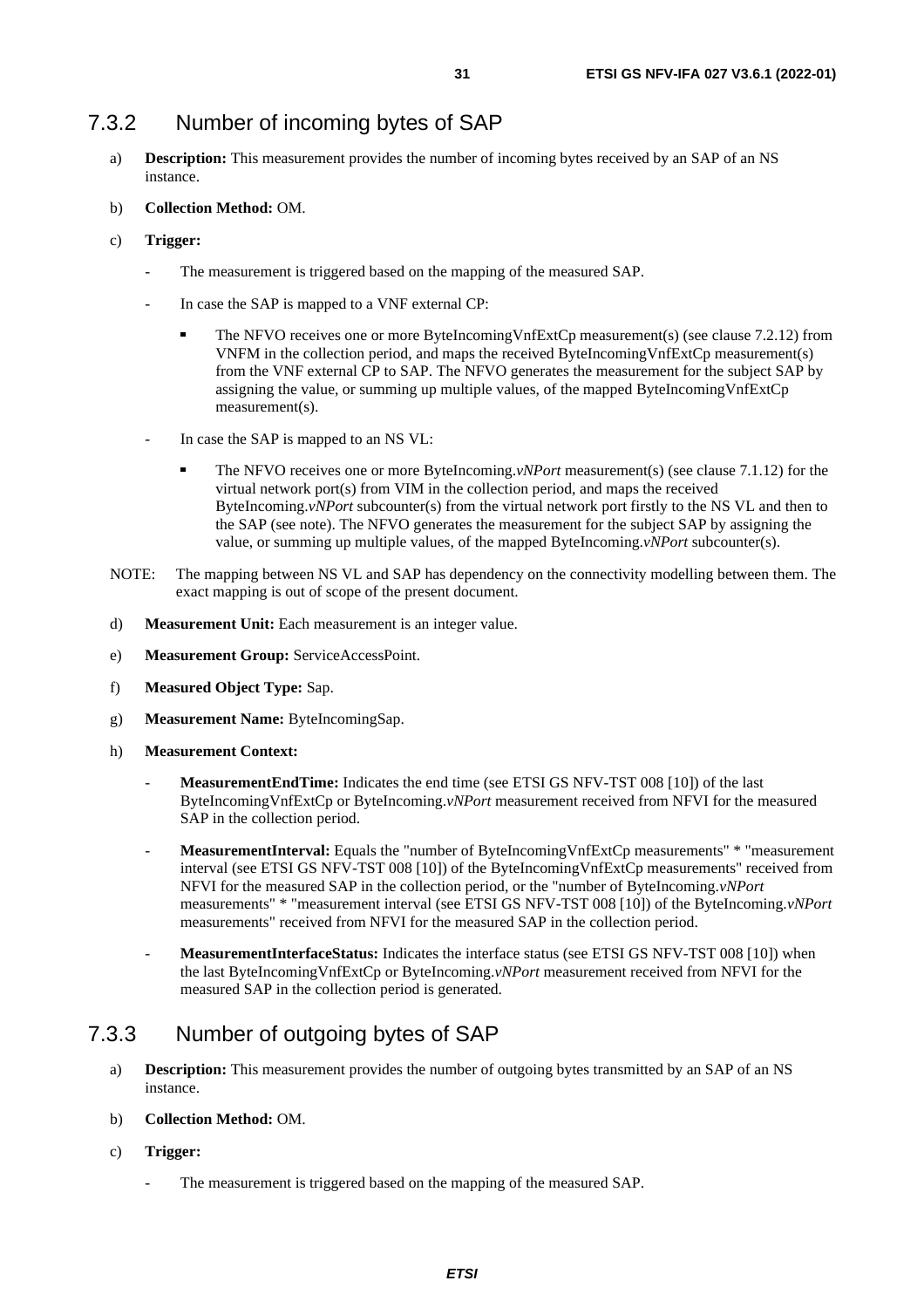- <span id="page-31-0"></span>In case the SAP is mapped to a VNF external CP:
	- The NFVO receives one or more ByteOutgoingVnfExtCp measurement(s) (see clause 7.2.13) from VNFM in the collection period, and maps the received ByteOutgoingVnfExtCp measurement(s) from the VNF external CP to SAP. The NFVO generates the measurement for the subject SAP by assigning the value, or summing up multiple values, of the mapped ByteOutgoingVnfExtCp measurement(s).
- In case the SAP is mapped to an NS VL:
	- The NFVO receives one or more ByteOutgoing.*vNPort* measurement(s) (see clause 7.1.13) for the virtual network port(s) from VIM in the collection period, and maps the received ByteOutgoing.*vNPort* subcounter(s) from the virtual network port firstly to the NS VL and then to the SAP (see note). The NFVO generates the measurement for the subject SAP by assigning the value, or summing up multiple values, of the mapped ByteOutgoing.*vNPort* subcounter(s).
- NOTE: The mapping between NS VL and SAP has dependency on the connectivity modelling between them. The exact mapping is out of scope of the present document.
- d) **Measurement Unit:** Each measurement is an integer value.
- e) **Measurement Group:** ServiceAccessPoint.
- f) **Measured Object Type:** Sap.
- g) **Measurement Name:** ByteOutgoingSap.
- h) **Measurement Context:**
	- **MeasurementEndTime:** Indicates the end time (see ETSI GS NFV-TST 008 [\[10](#page-5-0)]) of the last ByteOutgoingVnfExtCp or ByteOutgoing.*vNPort* measurement received from NFVI for the measured SAP in the collection period.
	- **MeasurementInterval:** Equals the "number of ByteOutgoingVnfExtCp measurements" \* "measurement interval (see ETSI GS NFV-TST 008 [\[10](#page-5-0)]) of the ByteOutgoingVnfExtCp measurements" received from NFVI for the measured SAP in the collection period, or the "number of ByteOutgoing.*vNPort* measurements" \* "measurement interval (see ETSI GS NFV-TST 008 [\[10](#page-5-0)]) of the ByteOutgoing.*vNPort* measurements" received from NFVI for the measured SAP in the collection period.
	- **MeasurementInterfaceStatus:** Indicates the interface status (see ETSI GS NFV-TST 008 [\[10](#page-5-0)]) when the last ByteOutgoingVnfExtCp or ByteOutgoing.*vNPort* measurement received from NFVI for the measured SAP in the collection period is generated.

#### 7.3.4 Number of incoming packets of SAP

- a) **Description:** This measurement provides the number of incoming packets received by an SAP of an NS instance.
- b) **Collection Method:** OM.
- c) **Trigger:**
	- The measurement is triggered based on the mapping of the measured SAP.
	- In case the SAP is mapped to a VNF external CP:
		- The NFVO receives one or more PacketIncomingVnfExtCp measurement(s) (see clause 7.2.14) from VNFM in the collection period, and maps the received PacketIncomingVnfExtCp measurement(s) from the VNF external CP to SAP. The NFVO generates the measurement for the subject SAP by assigning the value, or summing up multiple values, of the mapped PacketIncomingVnfExtCp measurement(s).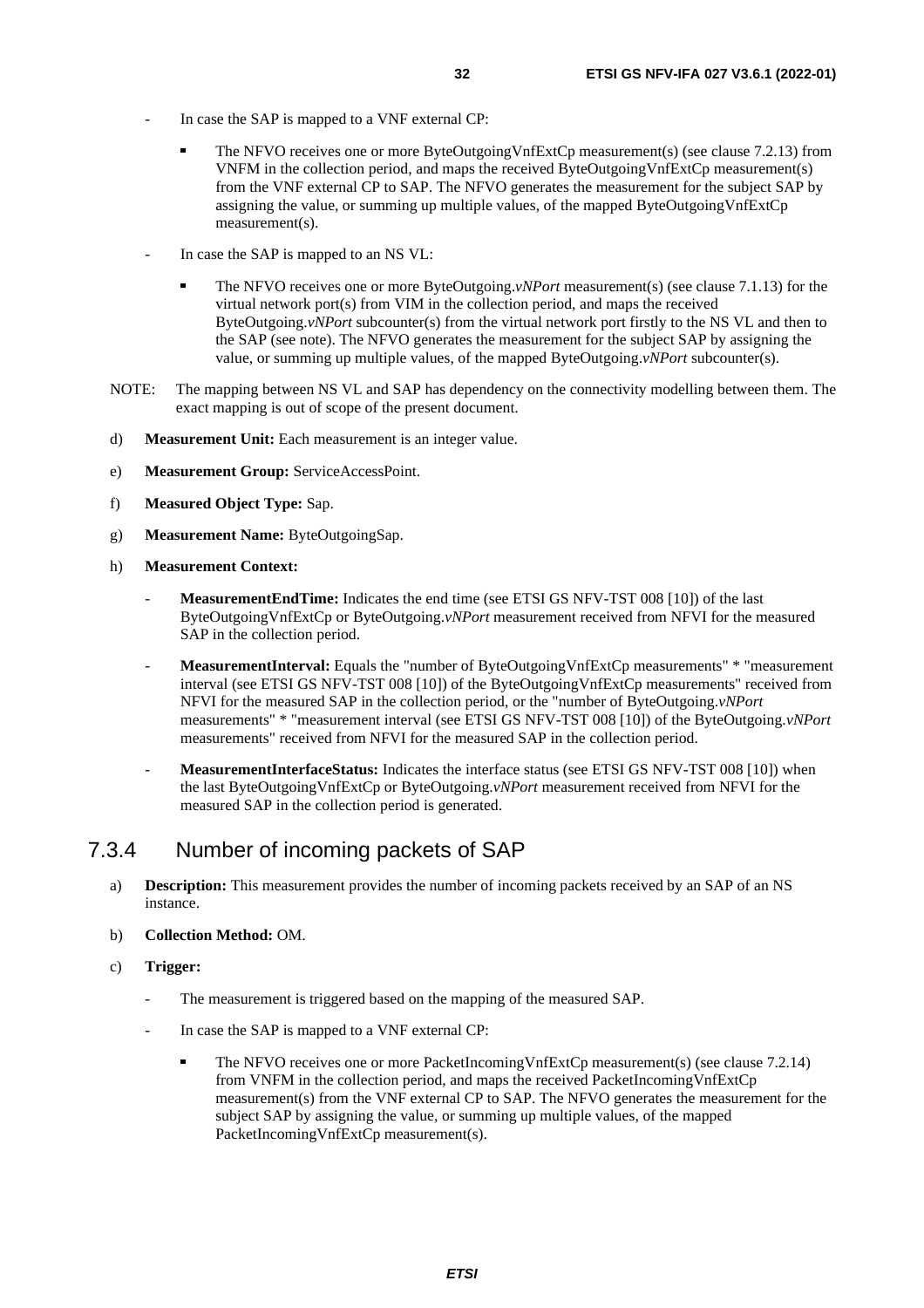- <span id="page-32-0"></span>In case the SAP is mapped to an NS VL:
	- The NFVO receives one or more PacketIncoming.*vNPort* measurement(s) (see clause 7.1.14) for the virtual network port(s) from VIM in the collection period, and maps the received PacketIncoming.*vNPort* subcounter(s) from the virtual network port firstly to the NS VL and then to the SAP (see note). The NFVO generates the measurement for the subject SAP by assigning the value, or summing up multiple values, of the mapped PacketIncoming.*vNPort* subcounter(s).
- NOTE: The mapping between NS VL and SAP has dependency on the connectivity modelling between them. The exact mapping is out of scope of the present document.
- d) **Measurement Unit:** Each measurement is an integer value.
- e) **Measurement Group:** ServiceAccessPoint.
- f) **Measured Object Type:** Sap.
- g) **Measurement Name:** PacketIncomingSap.
- h) **Measurement Context:**
	- **MeasurementEndTime:** Indicates the end time (see ETSI GS NFV-TST 008 [\[10](#page-5-0)]) of the last PacketIncomingVnfExtCp or PacketIncoming.*vNPort* measurement received from NFVI for the measured SAP in the collection period.
	- **MeasurementInterval:** Equals the "number of PacketIncomingVnfExtCp measurements" \* "measurement interval (see ETSI GS NFV-TST 008 [\[10](#page-5-0)]) of the PacketIncomingVnfExtCp measurements" received from NFVI for the measured SAP in the collection period, or the "number of PacketIncoming.*vNPort* measurements" \* "measurement interval (see ETSI GS NFV-TST 008 [\[10](#page-5-0)]) of the PacketIncoming.*vNPort* measurements" received from NFVI for the measured SAP in the collection period.
	- **MeasurementInterfaceStatus:** Indicates the interface status (see ETSI GS NFV-TST 008 [\[10](#page-5-0)]) when the last PacketIncomingVnfExtCp or PacketIncoming.*vNPort* measurement received from NFVI for the measured SAP in the collection period is generated.

### 7.3.5 Number of outgoing packets of SAP

- a) **Description:** This measurement provides the number of outgoing packets transmitted by an SAP of an NS instance.
- b) **Collection Method:** OM.
- c) **Trigger:**
	- The measurement is triggered based on the mapping of the measured SAP.
	- In case the SAP is mapped to a VNF external CP:
		- The NFVO receives one or more PacketOutgoingVnfExtCp measurement(s) (see clause 7.2.15) from VNFM in the collection period, and maps the received PacketOutgoingVnfExtCp measurement(s) from the VNF external CP to SAP. The NFVO generates the measurement for the subject SAP by assigning the value, or summing up multiple values, of the mapped PacketOutgoingVnfExtCp measurement(s).
	- In case the SAP is mapped to an NS VL:
		- The NFVO receives one or more ByteOutgoing.*vNPort* measurement(s) (see clause 7.1.15) for the virtual network port(s) from VIM in the collection period, and maps the received ByteOutgoing.*vNPort* subcounter(s) from the virtual network port firstly to the NS VL and then to the SAP (see note). The NFVO generates the measurement for the subject SAP by assigning the value, or summing up multiple values, of the mapped ByteOutgoing.*vNPort* subcounter(s).
- NOTE: The mapping between NS VL and SAP has dependency on the connectivity modelling between them. The exact mapping is out of scope of the present document.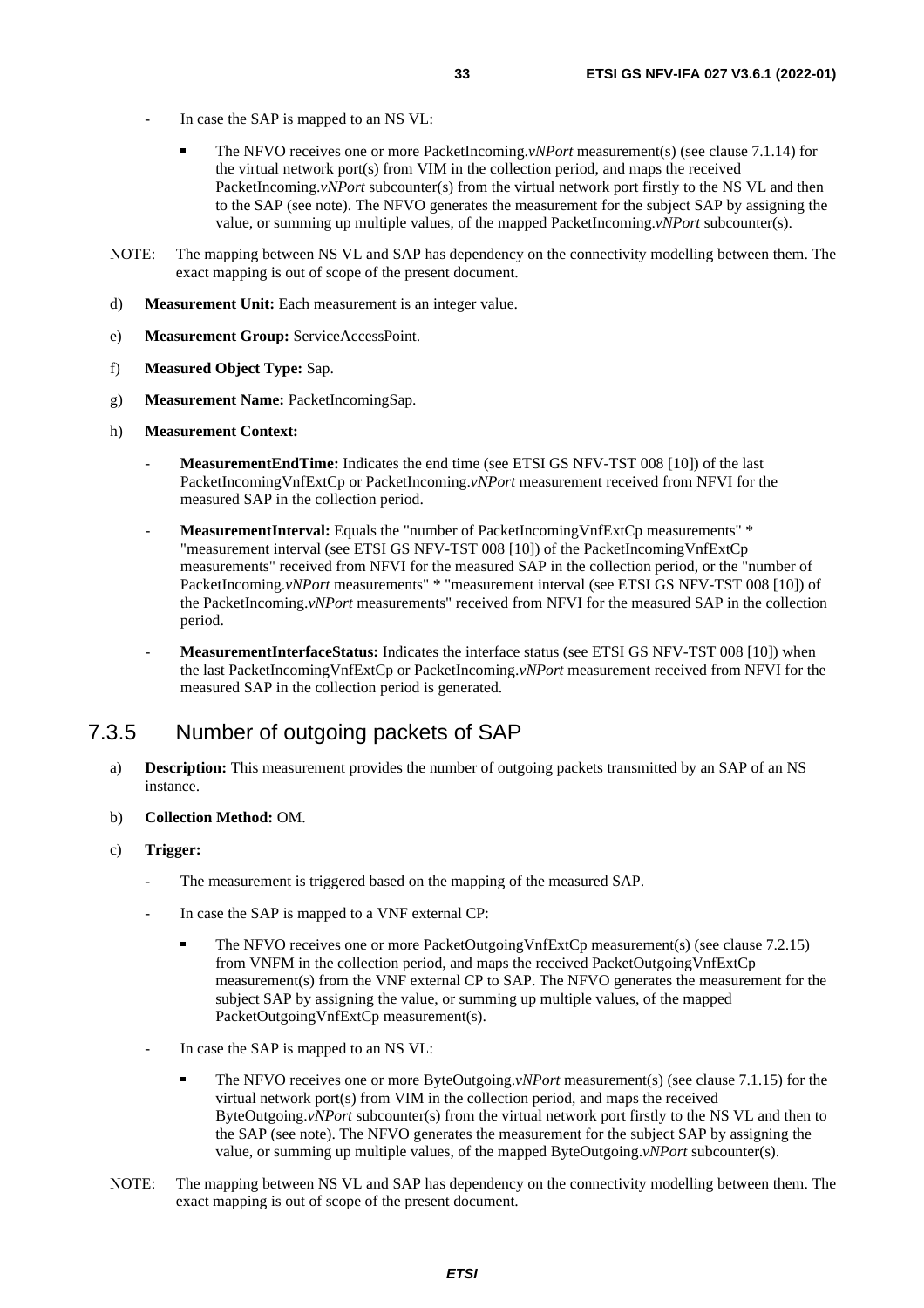- d) **Measurement Unit:** Each measurement is an integer value.
- e) **Measurement Group:** ServiceAccessPoint.
- f) **Measured Object Type:** Sap.
- g) **Measurement Name:** PacketOutgoingSap.
- h) **Measurement Context:**
	- **MeasurementEndTime:** Indicates the end time (see ETSI GS NFV-TST 008 [\[10](#page-5-0)]) of the last PacketOutgoingVnfExtCp or ByteOutgoing.*vNPort* measurement received from NFVI for the measured SAP in the collection period.
	- MeasurementInterval: Equals the "number of PacketOutgoingVnfExtCp measurements" \* "measurement interval (see ETSI GS NFV-TST 008 [\[10\]](#page-5-0)) of the PacketOutgoingVnfExtCp measurements" received from NFVI for the measured SAP in the collection period, or the "number of ByteOutgoing.*vNPort* measurements" \* "measurement interval (see ETSI GS NFV-TST 008 [[10\]](#page-5-0)) of the ByteOutgoing.*vNPort* measurements" received from NFVI for the measured SAP in the collection period.
	- MeasurementInterfaceStatus: Indicates the interface status (see ETSI GS NFV-TST 008 [\[10](#page-5-0)]) when the last PacketOutgoingVnfExtCp or ByteOutgoing.*vNPort* measurement received from NFVI for the measured SAP in the collection period is generated.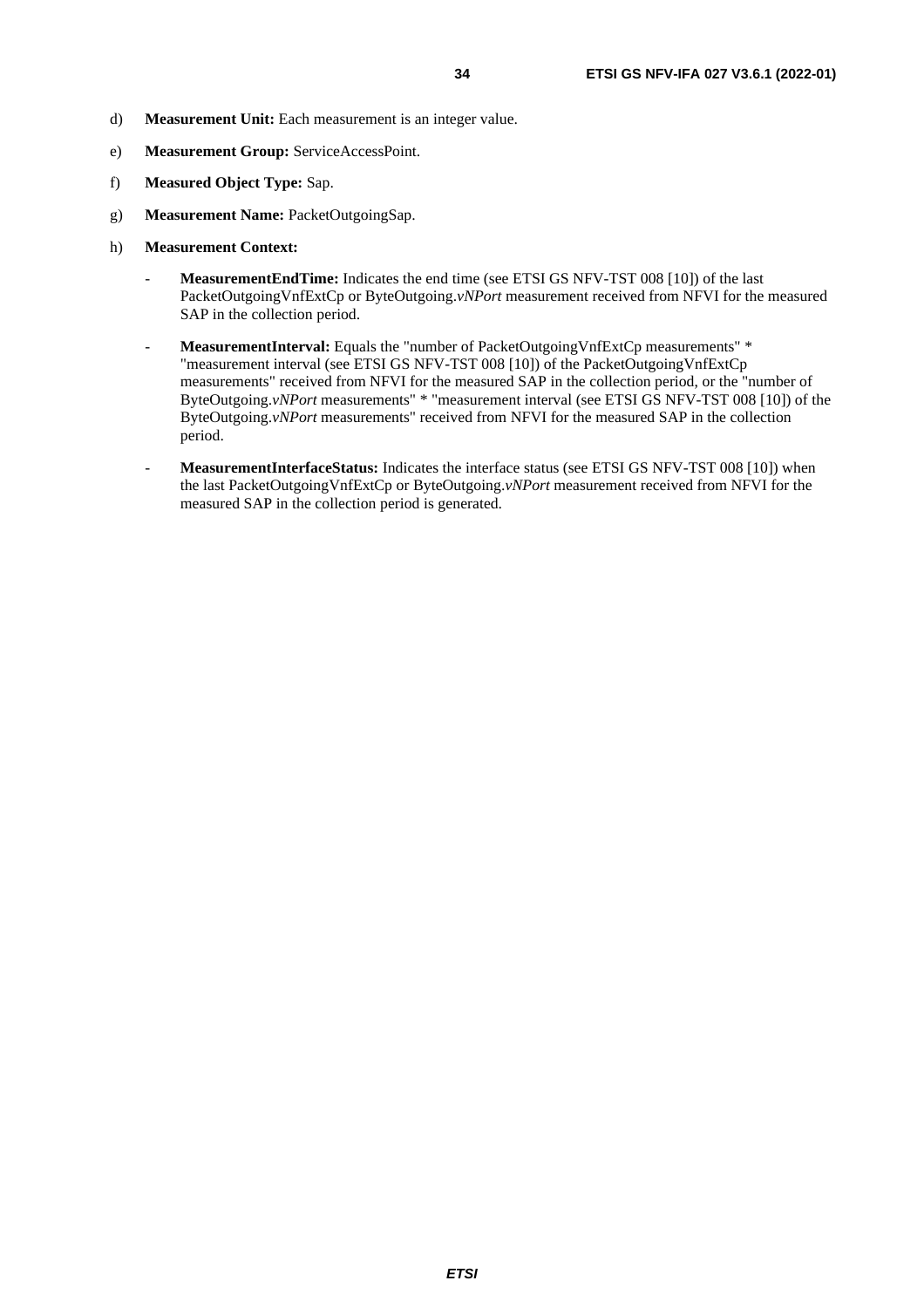# <span id="page-34-0"></span>Annex A (informative): Mapping of ETSI GS NFV-TST 008 to OpenStack<sup>®</sup> measurements

Table A.1-1 provides the mapping of ETSI GS NFV-TST 008 [[10\]](#page-5-0) metrics to OpenStack<sup>®</sup> compute measurements in Mitaka release [\[i.1](#page-6-0)].

| Table A.1-1: ETSI GS NFV-TST 008 [10] to OpenStack <sup>®</sup> measurements mapping table |  |
|--------------------------------------------------------------------------------------------|--|
|--------------------------------------------------------------------------------------------|--|

| <b>NFV-TST 008</b>                                                                                                    | OpenStack <sup>®</sup> Telemetry measurements |             |           |                 |              |                      |                                                                                     |
|-----------------------------------------------------------------------------------------------------------------------|-----------------------------------------------|-------------|-----------|-----------------|--------------|----------------------|-------------------------------------------------------------------------------------|
| metrics                                                                                                               | <b>Name</b>                                   | <b>Type</b> | Unit      | <b>Resource</b> | Origin       | <b>Support</b>       | <b>Note</b>                                                                         |
| Processor<br>Utilization                                                                                              | cpu_util                                      | Gauge       | %         | instance<br>ID  | Pollster     | vSphere <sup>®</sup> | Average CPU utilization                                                             |
| (see note 1)                                                                                                          | Memory<br>(see note 5)                        | Gauge       | <b>MB</b> | instance<br>ID  | Notification | Libvirt,<br>Hyper-V  | Volume of RAM<br>allocated to the instance                                          |
| Memory<br>Buffered,<br>Memory Cached,<br>Memory Free,<br>Memory Slab<br>(see note 2)                                  | memory.usage<br>(see note 5)                  | Gauge       | <b>MB</b> | linstance<br>ID | Pollster     | vSphere <sup>®</sup> | Volume of RAM used by<br>the instance from the<br>amount of its allocated<br>memory |
| (see note 3)                                                                                                          | disk.allocation<br>(see note 6)               | Gauge       | B         | instance<br>ID  | Pollster     | Libvirt              | The amount of disk<br>occupied by the instance<br>on the host machine               |
| (see note 4)                                                                                                          | disk.usage<br>(see note 6)                    | Gauge       | B         | linstance<br>ID | Pollster     | Libvirt              | The physical size in<br>bytes of the image<br>container on the host                 |
| Octet Count<br>received                                                                                               | network.incoming<br>bytes                     | Cumulative  | B         | interface<br>ID | Pollster     | Libvirt,<br>Hyper-V  | Number of incoming<br>bytes                                                         |
| Octet Count<br>transmitted                                                                                            | network.outgoing.<br>bytes                    | Cumulative  | B         | interface<br>ID | Pollster     | Libvirt,<br>Hyper-V  | Number of outgoing<br>bytes                                                         |
| Packet Count<br>received                                                                                              | network.incoming<br>.packets                  | Cumulative  | packet    | interface<br>ID | Pollster     | Libvirt,<br>Hyper-V  | Number of incoming<br>packets                                                       |
| Packet Count<br>transmitted                                                                                           | network.outgoing.<br>packets                  | Cumulative  | packet    | interface<br>ID | Pollster     | Libvirt,<br>Hyper-V  | Number of outgoing<br>packets                                                       |
| NOTE 1: The size of the memory allocated to an instance can be derived from VirtualMemory (see clause 8.4.3.5 in ETSI |                                               |             |           |                 |              |                      |                                                                                     |

GS NFV-IFA 006 [\[2](#page-5-0)]).

NOTE 2: The size of the memory used by an instance can be computed from the sum of Memory Buffered, Memory Cached, Memory Free, and Memory Slab.

NOTE 3: The size of the disk allocated to an instance can be derived from VirtualStorageData (see clause 8.4.6.3 in ETSI GS NFV-IFA 006 [\[2](#page-5-0)]).

NOTE 4: No corresponding metric is defined in ETSI GS NFV-TST 008 [\[10](#page-5-0)].

NOTE 5: *memory.usage* and *memory* can be used to compute memory\_utilization = 100 × *memory.usage*/*memory*.

NOTE 6: *disk.usage* and *disk.allocation* can be used to compute disk\_utilization = 100 × *disk.usage*/*disk.allocation*.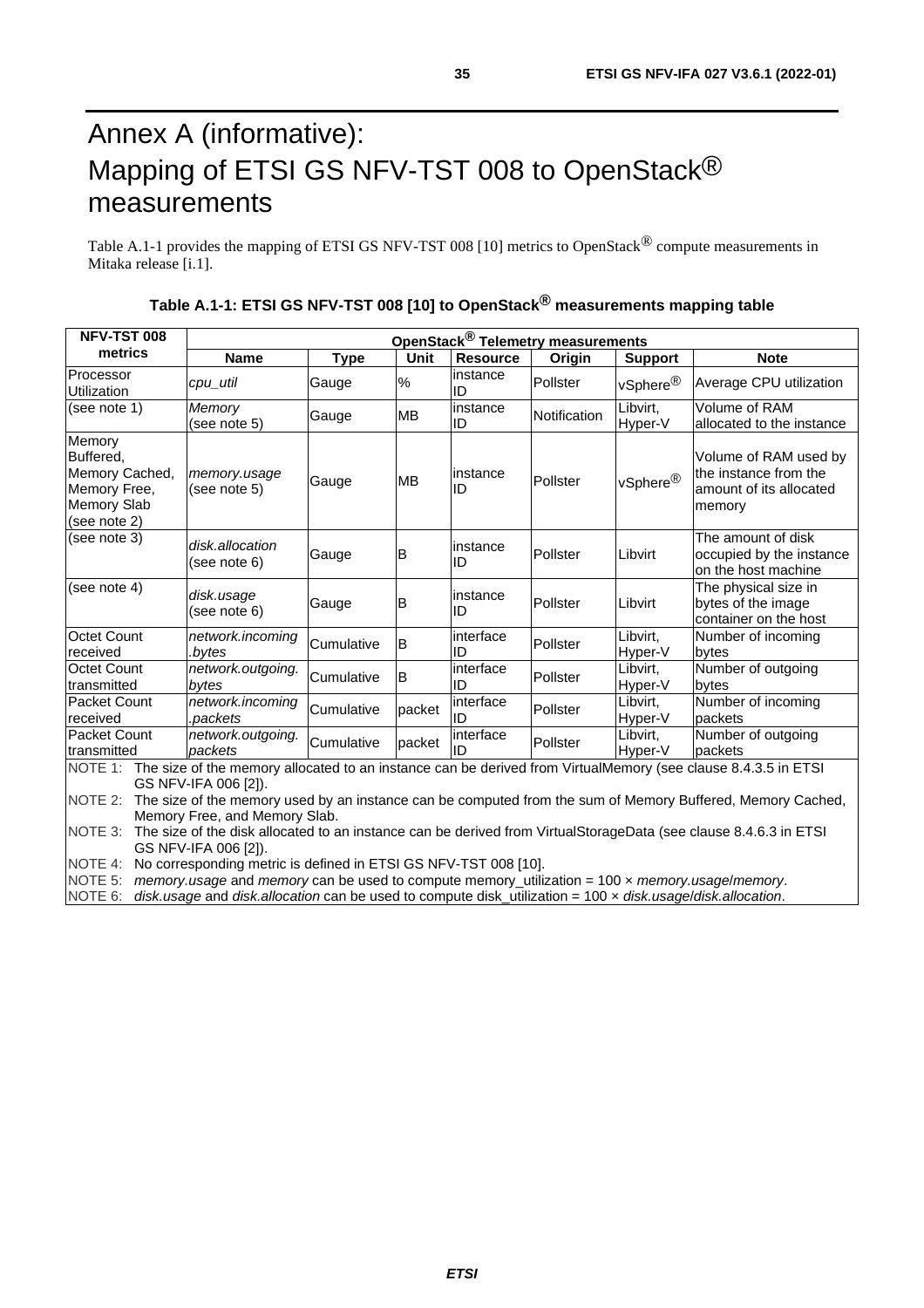# <span id="page-35-0"></span>Annex B (informative): Security and Regulatory Concerns

# B.1 Risk analysis and assessment

Table B.1-1 is the output of the Threat, Risk, and Vulnerability Analysis according to ETSI GS NFV-SEC 006 [\[7](#page-5-0)].

| Table B.1-1: Threat, Risk and Vulnerability Analysis |  |  |  |
|------------------------------------------------------|--|--|--|
|------------------------------------------------------|--|--|--|

|       | <b>A</b> Security Environment                                                                                                                                                                                                                                |                                                                                      |
|-------|--------------------------------------------------------------------------------------------------------------------------------------------------------------------------------------------------------------------------------------------------------------|--------------------------------------------------------------------------------------|
| a.1   | <b>Assumptions</b>                                                                                                                                                                                                                                           |                                                                                      |
| a.1.1 | A new set of management and orchestration functions in addition to existing<br>EM and OSS functions is introduced by NFV. Such NFV-MANO functions<br>have the role to manage the NFVI to control the collection of virtualised<br>resources consumed by VMs. | See clause 4.1.                                                                      |
| a.1.2 | NFV-MANO management functions include performance Management that is<br>capable of controlling and collecting performance metrics.                                                                                                                           | See clause 4.1.                                                                      |
| a.1.3 | An NFV-MANO service is one or more capabilities that are offered via<br>NFV-MANO functional blocks (i.e. NFVO, VNFM, and VIM) and invoked using<br>a defined interface.                                                                                      | See clause 4.1.                                                                      |
| a.2   | <b>Assets</b>                                                                                                                                                                                                                                                |                                                                                      |
| a.2.1 | NFVO: it is responsible for processing the VNFM and VIM performance<br>metrics to generate the NS related performance metrics to be sent to<br>OSS/BSS.                                                                                                      | See clauses 4.1 and 7.3.                                                             |
| a.2.2 | VNFM: it is responsible for processing the VIM performance metrics to<br>generate the VNF related performance measurements to be sent to EM and<br>NFVO.                                                                                                     | See clauses 4.1 and 7.2.                                                             |
| a.2.3 | VIM: it is responsible for processing the NFVI performance metrics to<br>generate the Virtualised resource related performance measurements to be<br>sent to NFVO and VNFM.                                                                                  | See clauses 4.1 and 7.1.                                                             |
| a.2.4 | NFVI: it is responsible for collecting the NFVI performance metrics, and<br>reporting them to VIM.                                                                                                                                                           | See clause 4.1.                                                                      |
| a.2.5 | Performance metrics: performance information that need to be<br>reported/acquired.                                                                                                                                                                           | See clauses 4 and 7.                                                                 |
| a.3   | <b>Threat agents</b>                                                                                                                                                                                                                                         |                                                                                      |
| a.3.1 | Unauthorized user of assets (e.g. reports, notifications, queries, fault<br>information, resource information).                                                                                                                                              |                                                                                      |
| a.3.2 | (Industrial) espionage agent.                                                                                                                                                                                                                                |                                                                                      |
| a.3.3 | Sabotage agent.                                                                                                                                                                                                                                              |                                                                                      |
| a.3.4 | Internal threat agent, e.g. corrupt employee.                                                                                                                                                                                                                |                                                                                      |
| a.4   | <b>Threats</b>                                                                                                                                                                                                                                               |                                                                                      |
| a.4.1 | Unauthorized read (viewing/copying/consuming of data and interfaces).                                                                                                                                                                                        | Refer to all threat agents a.3.<br>Refer to all assets in a.2.                       |
| a.4.2 | Unauthorized write action (Masquerade ("spoofing"), Forgery, Loss or<br>corruption of information).                                                                                                                                                          | Refer to all threat agents a.3.<br>Refer to all assets in a.2.                       |
| a.4.3 | Unauthorized access.                                                                                                                                                                                                                                         | Refer to threat agents a.3.1,<br>a.3.2 and a.3.3.<br>Refer to all assets in a.2.     |
| a.4.4 | Repudiation (end point and threat agents).                                                                                                                                                                                                                   | Refer to threat agent a.3.1,<br>a.3.2, a.3.3, and a.3.4.<br>Refer to all assets a.2. |
| a.4.5 | Denial of service.                                                                                                                                                                                                                                           | Refer to threat agents a.3.1,<br>a.3.2 and a.3.3.<br>Refer to all assets in a.2.     |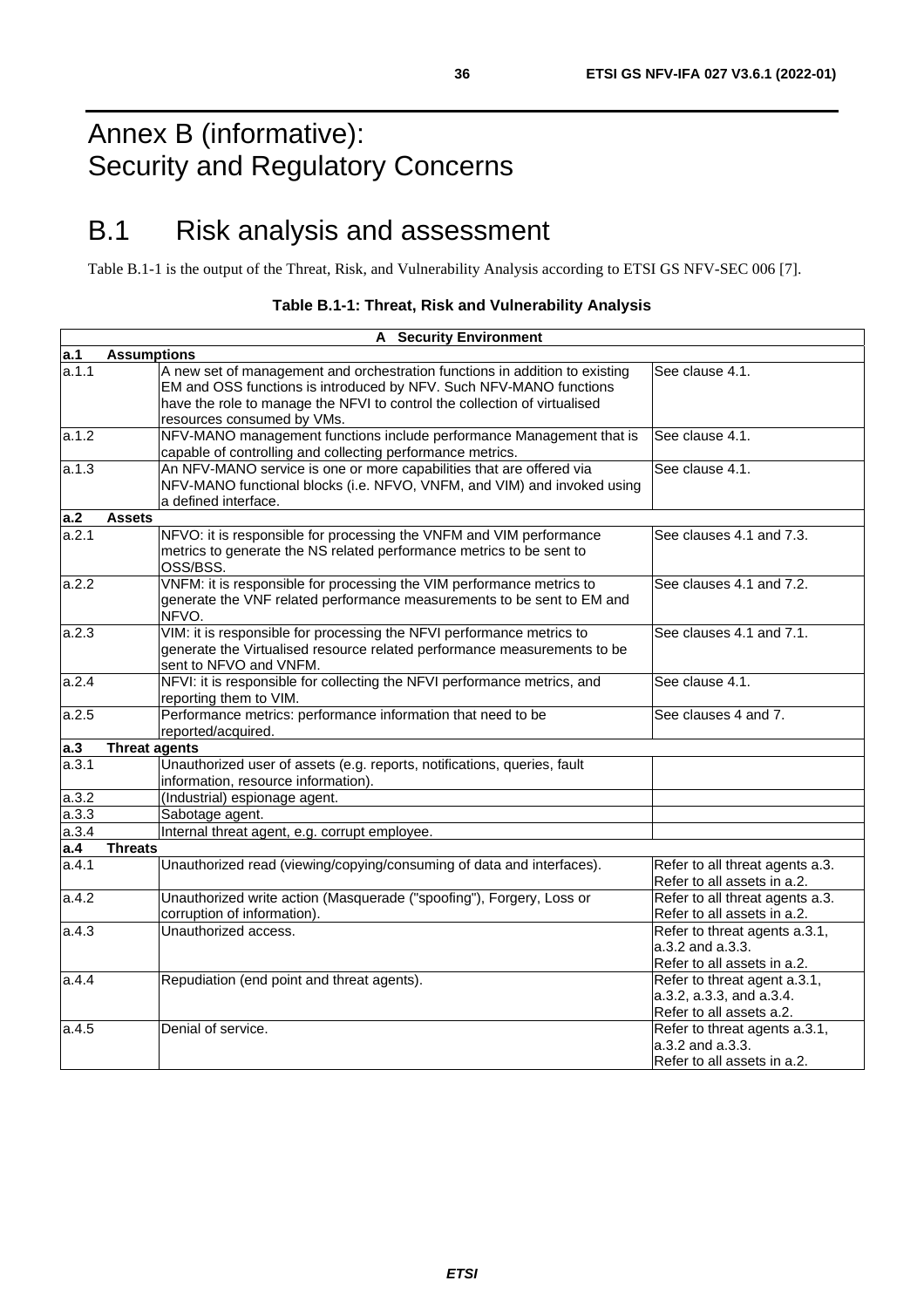|       | <b>B</b> Security Objectives                                                                                                                                                                                                                                                                                                                  |  |  |  |  |  |
|-------|-----------------------------------------------------------------------------------------------------------------------------------------------------------------------------------------------------------------------------------------------------------------------------------------------------------------------------------------------|--|--|--|--|--|
| b.1   | Security objectives for the asset                                                                                                                                                                                                                                                                                                             |  |  |  |  |  |
| b.1.1 | The system should ensure that only authorized and authenticated entities can<br>access (read or write) the provided interfaces and that data is exchanged in a<br>confidential manner. Therefore, requirements for access controls and<br>communications security (see clauses 8.5 and 8.6 in ETSI<br>GS NFV-SEC 012 [9]) should be followed. |  |  |  |  |  |
| b.1.2 | The system should ensure the authenticity and integrity of all data exchanged<br>on the interfaces. Therefore, requirements for authentications controls (see<br>clause 8.4 in ETSI GS NFV-SEC 012 [9]) should be followed.                                                                                                                   |  |  |  |  |  |
| b.1.3 | The system should prevent replay of any data. Therefore, requirements for<br>authentications controls (see clause 8.4 in ETSI GS NFV-SEC 012 [9]) should<br>be followed.                                                                                                                                                                      |  |  |  |  |  |
| b.1.4 | The system should be accountable for the data provided, that is why the<br>system should ensure collected data (e.g. performance metrics, timestamps)<br>is authentic.                                                                                                                                                                        |  |  |  |  |  |
| b.1.5 | The system should ensure that interception is possible where required to<br>support regulatory requirements (such as Lawful Interception ETSI<br>GS NFV-SEC 004 [6] and Retained Data ETSI GS NFV-SEC 010 [8]) and not<br>possible otherwise.                                                                                                 |  |  |  |  |  |
| b.1.6 | The system should provide means to detect and mitigate denial of service<br>attacks.                                                                                                                                                                                                                                                          |  |  |  |  |  |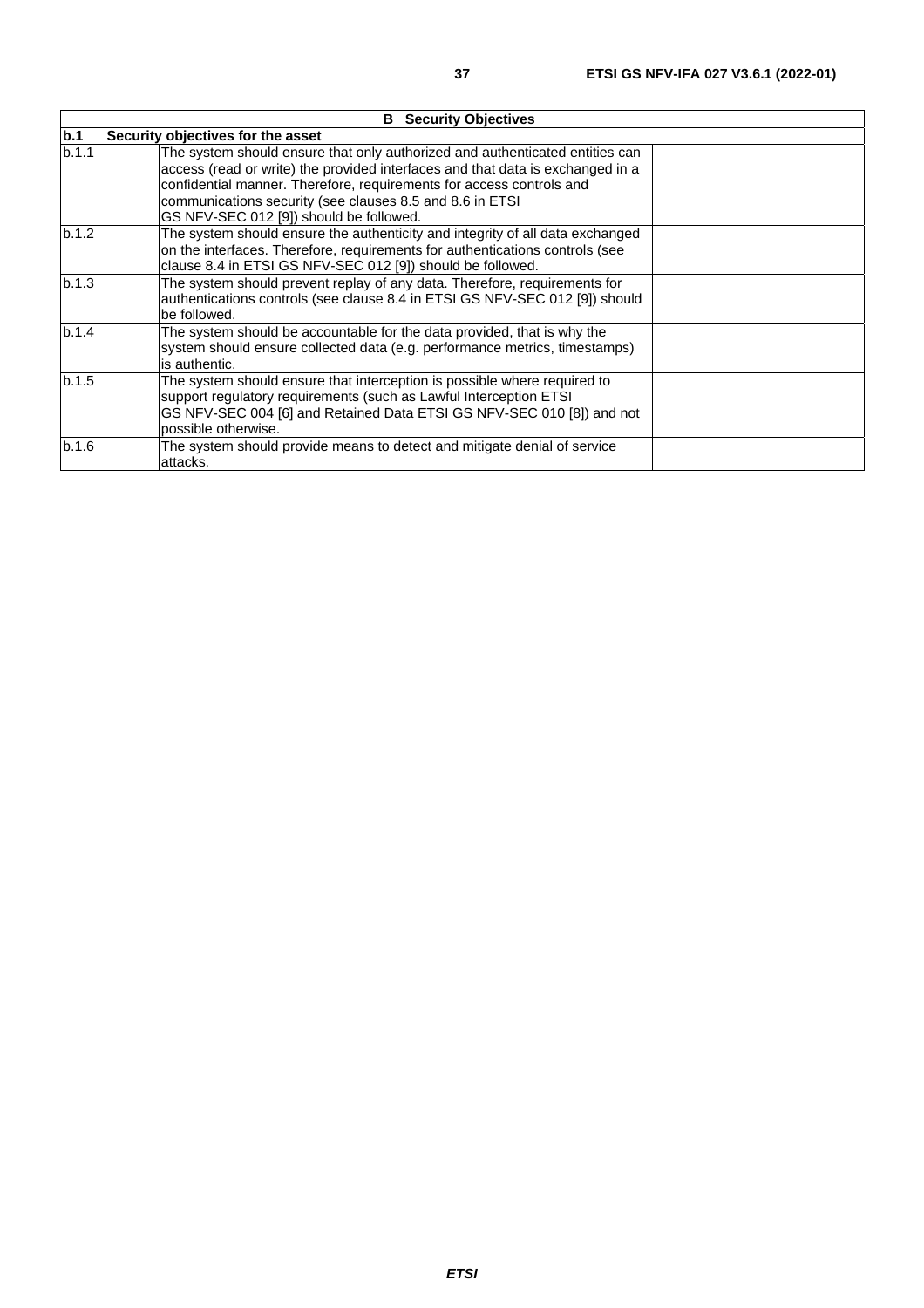# <span id="page-37-0"></span>Annex C (informative): Change History

| <b>Date</b> | <b>Version</b> | <b>Information about changes</b>                                                                                                                                                                                               |
|-------------|----------------|--------------------------------------------------------------------------------------------------------------------------------------------------------------------------------------------------------------------------------|
| 2016-12     | 0.1.0          | Implemented NFVIFA-F2F#43 approved contributions;<br>NFVIFA(16)0001456r2,<br>NFVIFA(16)0001457r1.                                                                                                                              |
| 2017-06     | 0.2.0          | Implemented approved contributions:<br>NFVIFA(17)000333r1,<br>NFVIFA(17)000335r1,<br>NFVIFA(17)000336r1,<br>NFVIFA(17)000384r1,<br>NFVIFA(17)000385r2,<br>NFVIFA(17)000386r3,<br>NFVIFA(17)000521r1.                           |
| 2017-08     | 0.3.0          | Implemented approved contributions:<br>NFVIFA(17)000602r2,<br>NFVIFA(17)000603r6.                                                                                                                                              |
| 2017-08     | 0.4.0          | Implemented approved contributions:<br>NFVIFA(17)000604r5,<br>NFVIFA(17)000605r5,<br>NFVIFA(17)000708.                                                                                                                         |
| 2017-09     | 0.5.0          | Implemented approved contributions:<br>NFVIFA(17)000728r1,<br>NFVIFA(17)000780r2,<br>NFVIFA(17)000781r2,<br>NFVIFA(17)000782r2.                                                                                                |
| 2017-09     | 0.5.1          | Implemented the changes of the approved contributions that were not implemented in<br>0.5.0<br>NFVIFA(17)000728r1,<br>NFVIFA(17)000781r2,<br>NFVIFA(17)000782r2.                                                               |
| l2017-10    | 0.6.0          | Implemented the changes of the approved contributions:<br>NFVIFA(17)000606r7,<br>NFVIFA(17)000857r1.                                                                                                                           |
| 2017-11     | 0.7.0          | Implemented the changes of the approved contributions:<br>NFVIFA(17)001023,<br>NFVIFA(17)001024,<br>NFVIFA(17)001042,<br>NFVIFA(17)001045.                                                                                     |
| 2017-12     | 0.8.0          | Implemented the changes of the approved contributions:<br>NFVIFA(17)0001043r3,<br>NFVIFA(17)0001044r3.                                                                                                                         |
| 2018-02     | 0.9.0          | Implemented the changes of the approved contribution:<br>NFVIFA(18)0000062r2.                                                                                                                                                  |
| 2018-04     | 0.9.1          | Implemented some editorial changes, and leftover changes from NFVIFA(18)0000062r2,<br>and the changes of the approved contributions:<br>NFVIFA(18)000261,<br>NFVIFA(18)000194r4,<br>NFVIFA(18)000204r1,<br>NFVIFA(18)000330r1. |
| 2019-11     | 2.4.3          | Implemented the changes of the approved contribution:<br>NFVIFA(19)000720,<br>NFVIFA(19)000721,<br>NFVIFA(19)000722.                                                                                                           |
| 2020-02     | 3.0.1          | Implemented the change #3 and #4 in NFVIFA(19)000721<br>Rapporteur action: aligning "VdiskUsage*" and "Measured Object Type: SAP" to naming<br>conventions.                                                                    |
| 2020-11     | 3.3.3          | Implemented the changes of the approved contribution:<br>NFVIFA(20)000581r1.                                                                                                                                                   |